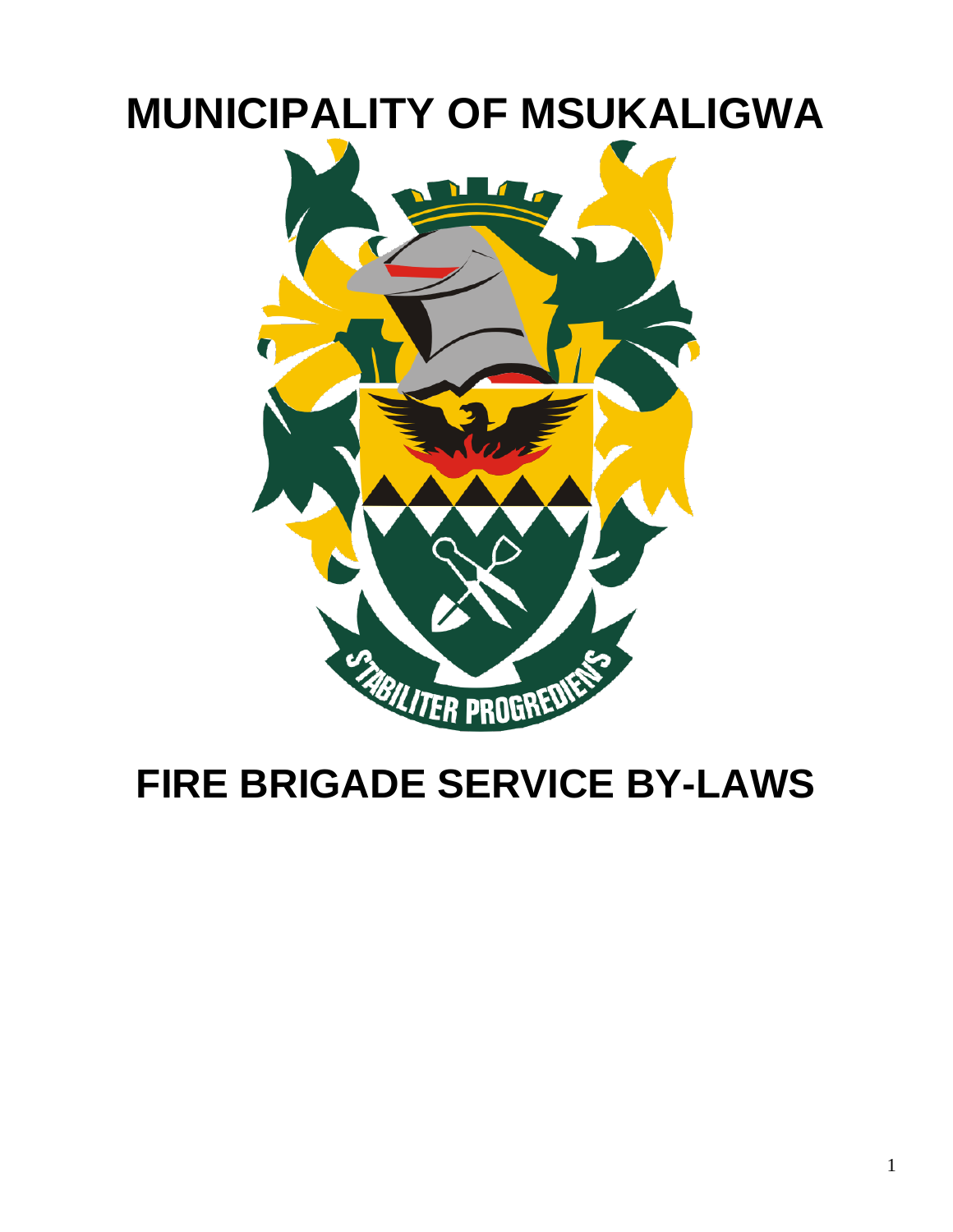## **CONTENTS**

## **PART I**

1. Definitions

## **PART II**

## **ADMINISTRATIVE PROVISIONS**

- 2. Organization of the Service
- 3. Driving Service vehicles
- 4. Procedure and duties during an emergency situation
- 5. Pretending to be a member
- 6. Powers of members and designated officers
- 7. Making Service equipment and manpower available

## **PART III**

## **FIRE PROTECTION AND FIRE -FIGHTING**

- 8. Combustible materials and refuse
- 9. Making fires
- 10. Firebreaks
- 11. Inspection of properties and instructions to occupiers
- 12. Accessibility of fire -fighting equipment
- 13. Fire protection requirements for premises
- 14. Access for fire -fighting and rescue purposes
- 15. Upkeep and maintenance of fire -fighting equipment
- 16. Extractor fan systems
- 17. Rational designs
- 18. Dumping sites
- 19. Emergency evacuation plans
- 20. Certificates of fitness for all public buildings
- 21. Water supply for fire -fighting
- 22. Registration applications for existing premises
- 22A. Fireworks

## **PART IV**

## **HAZARDOUS SUBSTANCES**

- 23. Application for approval of plans
- 24. Issuing of certificates of registration
- 25. Supply of hazardous substances
- 26. Exemptions
- 27. Renewal of spraying permits and/or certificates of registration
- 28. Temporary storage of hazardous substances
- 29. Delivery of hazardous substances
- 30. Prohibition of certain actions
- 31. "No smoking" signs
- 32. Fire -fighting equipment
- 33. Reporting of fires, accidents and dumping
- 34. Sampling
- 35. Storage tanks and devices that have become obsolete
- 36. Access to storage tanks for repairs and maintenance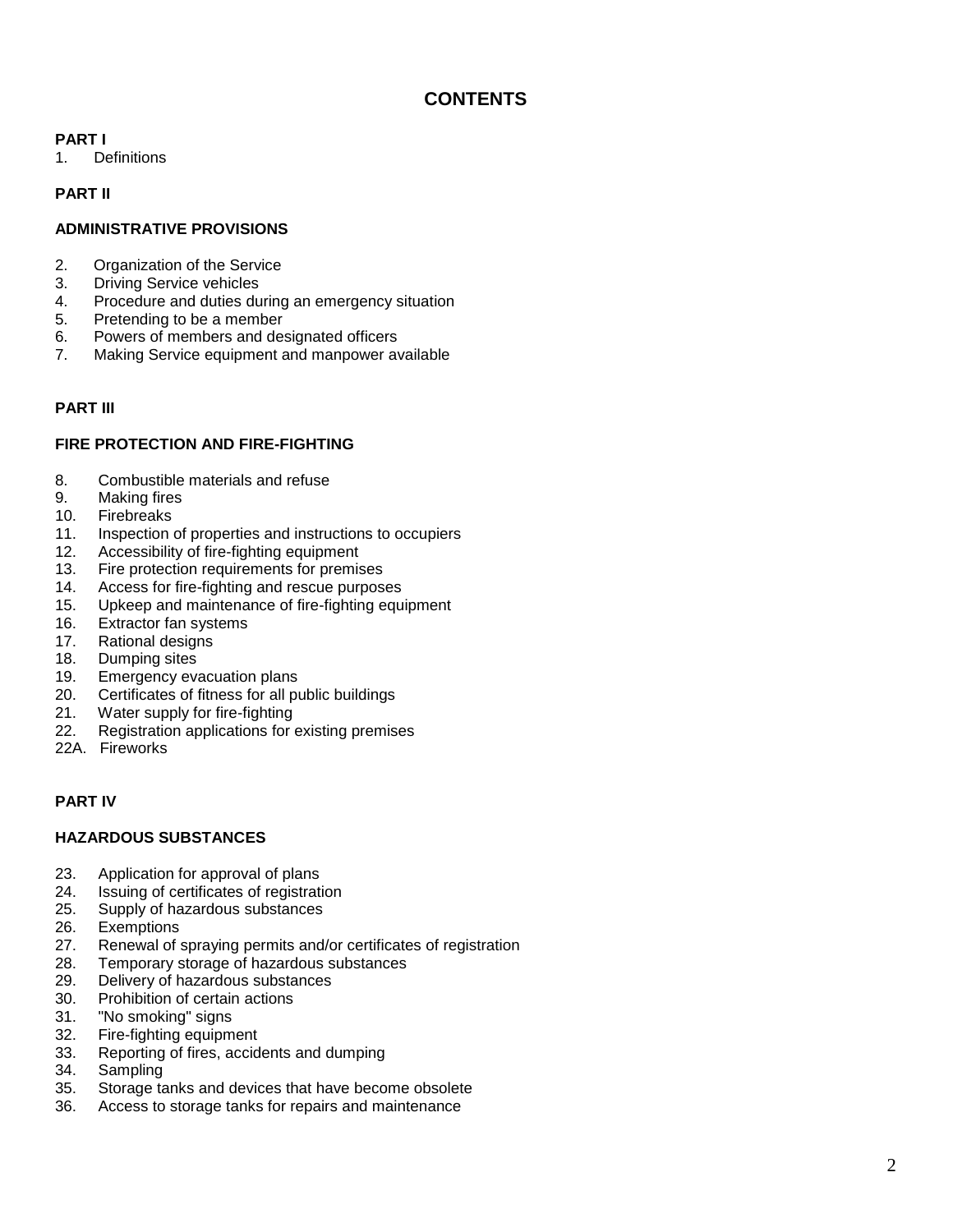- 37. Installation, erection, removal and demolition
- 38. Group I hazardous substances
- 39. Group II hazardous substances
- 40. Group III hazardous substances
- 41. Installation of storage tanks

## **PART V**

#### **CONSTRUCTION OF VEHICLES, AS WELL AS TRANSPORTATION AND TRANSPORT PERMITS**

- 42. Construction of vehicles for Groups I, II, III, IV, V, VI, VII, VIII and IX hazardous substances
- 43. Duties, responsibilities and skills of a driver of a vehicle for hazardous substances
- 44. Service transport permit
- 45. Exceptions with regard to transport permits

## **PART VI**

#### **STOREROOMS FOR HAZARDOUS SUBSTANCES**

- 46. Requirements for storerooms
- 47. Keeping and handling hazardous substances in a storeroom

## **PART VII**

#### **SPRAY-PAINTING MATTERS AND SPRAYING PERMITS**

- 48. Registration of spray-painting rooms
- 49. Construction and design of spray-painting rooms

## **PART VIII**

#### **ANIMALS**

50. Handling animals during emergencies

## **PART IX**

#### **PENALTIES**

51. Penalties for contraventions

#### **PART X**

#### **GENERAL**

- 52. Operation of these by-laws in relation to other laws
- 53. Repeal of by-laws
- 54. Short title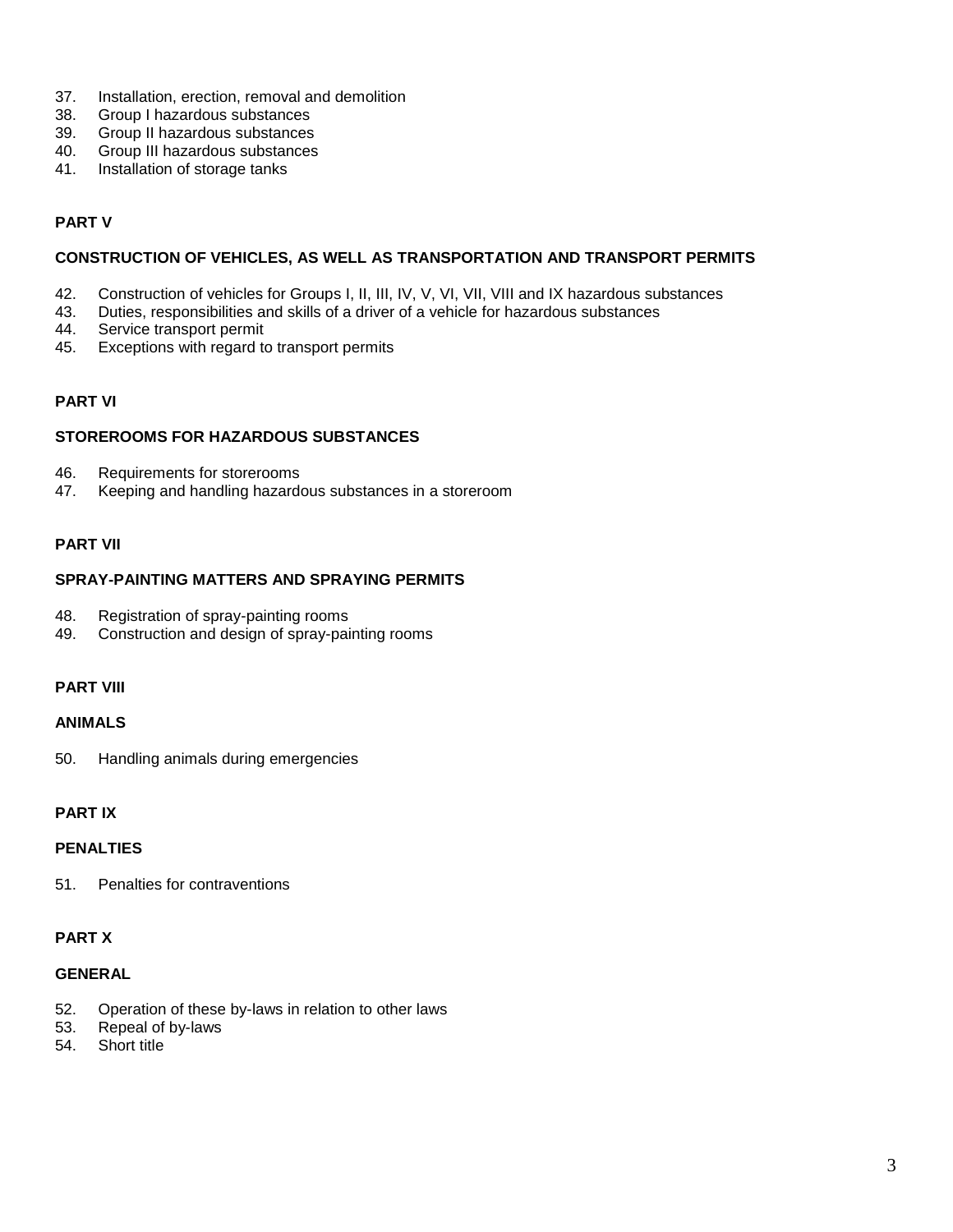## **PART XI**

## **ANNEXURES**

Annexure I Tariffs

Annexure II Official documents

Annexure III Emergency evacuation plans

Annexure IV Identification of designated officers

Annexure V Normative reference list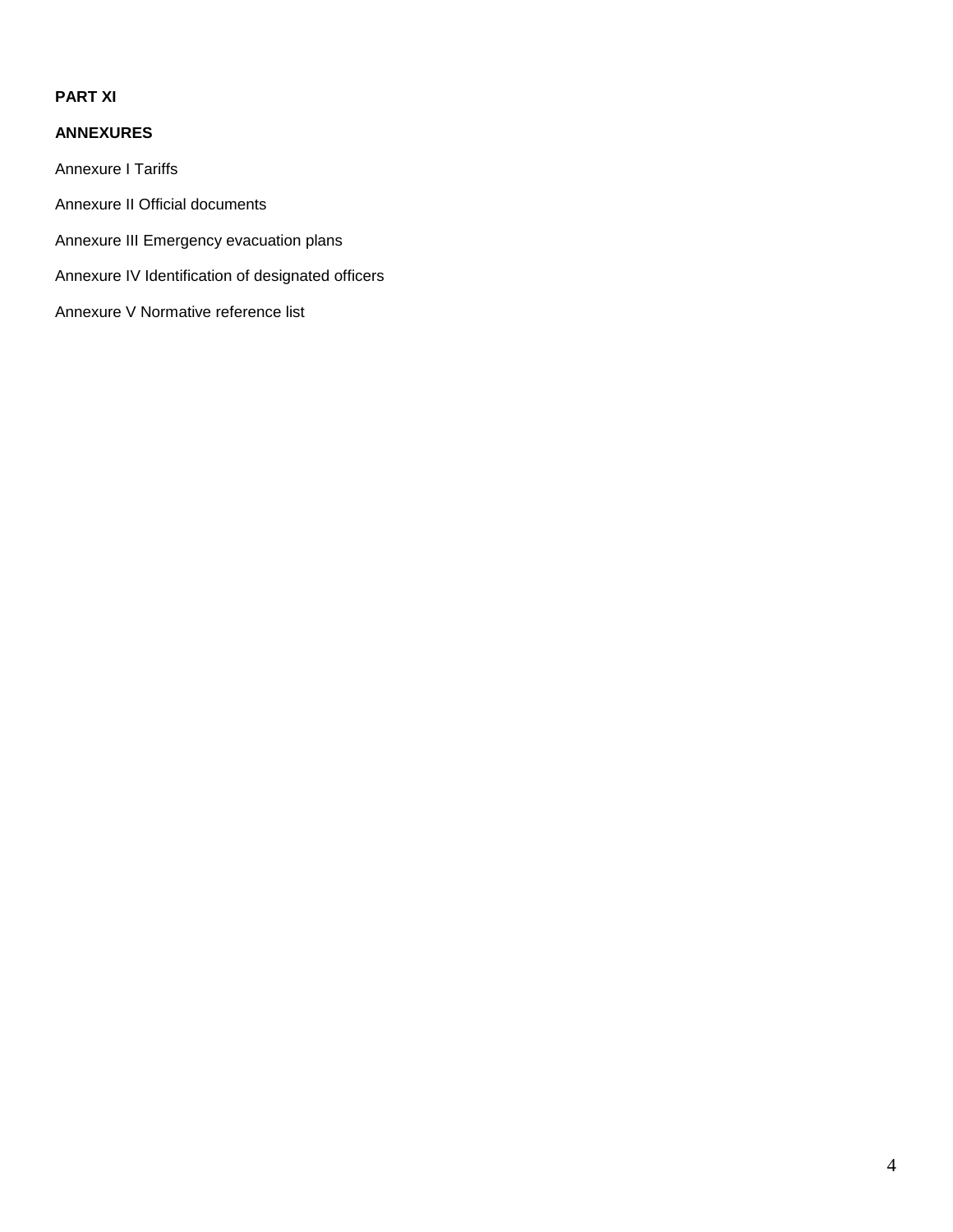## **FIRE BRIGADE SERVICES BY-LAWS**

The purpose of these by-laws is to regulate all fire service and related matters in the jurisdiction of the Municipality of Msukaligwa.

Be it enacted by the Municipality of Msukaligwa as follows

## **PART I**

## **DEFINITIONS**

1. In these by-laws, unless the context indicates otherwise -

- **"Access door"** means any door that provides access to an emergency route;
- **"activity"** means any work that needs to be performed to test, to service, to renew and/or to replace an extinguisher, hose reel, fire installation and/or service installation;
- **"Animal"** means any animal that is kept for domestic or agricultural purposes within the area of the controlling authority;
- **"Area"** means any residential area or any other area within the boundaries of the Municipality;
- **"Authorized officer"** means a member of the Service authorized by the Chief Fire Officer to conduct certain duties; **"Building"** includes -
- (a) any structure, whether temporary or permanent, irrespective of the materials used in its erection,
	- erected or used for or in connection with
		- (i) the accommodation or convenience of human beings and animals;
		- (ii) the manufacture, processing, storage, display or sale of any goods;
		- (iii) the provision of any service;
		- (iv) the destruction or treatment of refuse or other waste materials; and
		- (v) the cultivation of any plant or crop;
- (b) any wall, swimming-bath, swimming-pool, reservoir or bridge, or any other structure connected with it;
- (c) any fuel pump or any tank used in connection with it;
- (d) any part of a building, including a building as defined in paragraph (a), (b) or (c); and
- (e) any facility or system, or part or portion of it, within or outside but incidental to a building, used for the provision of a water supply, drainage, sewerage, storm water discharge, electricity supply or other similar service in respect of the building;
- **"Building Control Officer"** means the person appointed or deemed to be appointed as a building control officer by a local authority in terms of section 5 of the National Building Regulations and Building Standards Act, 1977 (Act 103 of 1977);
- **"Certificate of appointment"** means an identification document issued by the Commissioner of the South African Police Service to a member as set out in Annexure IV to these by-laws;
- **"Certificate of fitness"** means a certificate contemplated in section 20 of these by-laws, which certificate has been issued by the Service and authorizes a person to occupy designated premises (which are a public building);
- **"Certificate of registration"** means a certificate issued by the Service in terms of section 24 of these by-laws which authorizes a person to occupy registered premises, or to use the premises for spray-painting activities or for the storage or handling of hazardous substances;
- **"Chief Fire Officer"** means the person appointed by the controlling authority in terms of section 5(1) of the Fire Brigade Services Act, 1987 (Act 99 of 1987), and includes any member who exercises any power or performs any duty delegated by the Chief Fire Officer to the member under section 19 of the Act, and also includes an Acting Chief Fire Officer appointed in terms of section 5(3) of the Act;
- **"Code of practice"** means the code of practice as defined in section 1 of the Standards Act, 1993 (Act 29 of 1993);
- **"Controlling authority"** means the local authority in control of the Service as defined in the Fire Brigade Services Act, 1987;
- **"Control room"** means a room on any premises which is specifically designed, built and equipped to coordinate and control an emergency situation in or on the premises in question;
- **"Designated officer"** means the person designated in terms of section 22 of the Rationalization of Local Government Affairs Act 1998, (Act No. 10 of 1998); and a designated officer also means a traffic officer as defined in section 3 of the National Road Traffic Act, 1996 (Act No. 93 of 1996) as amended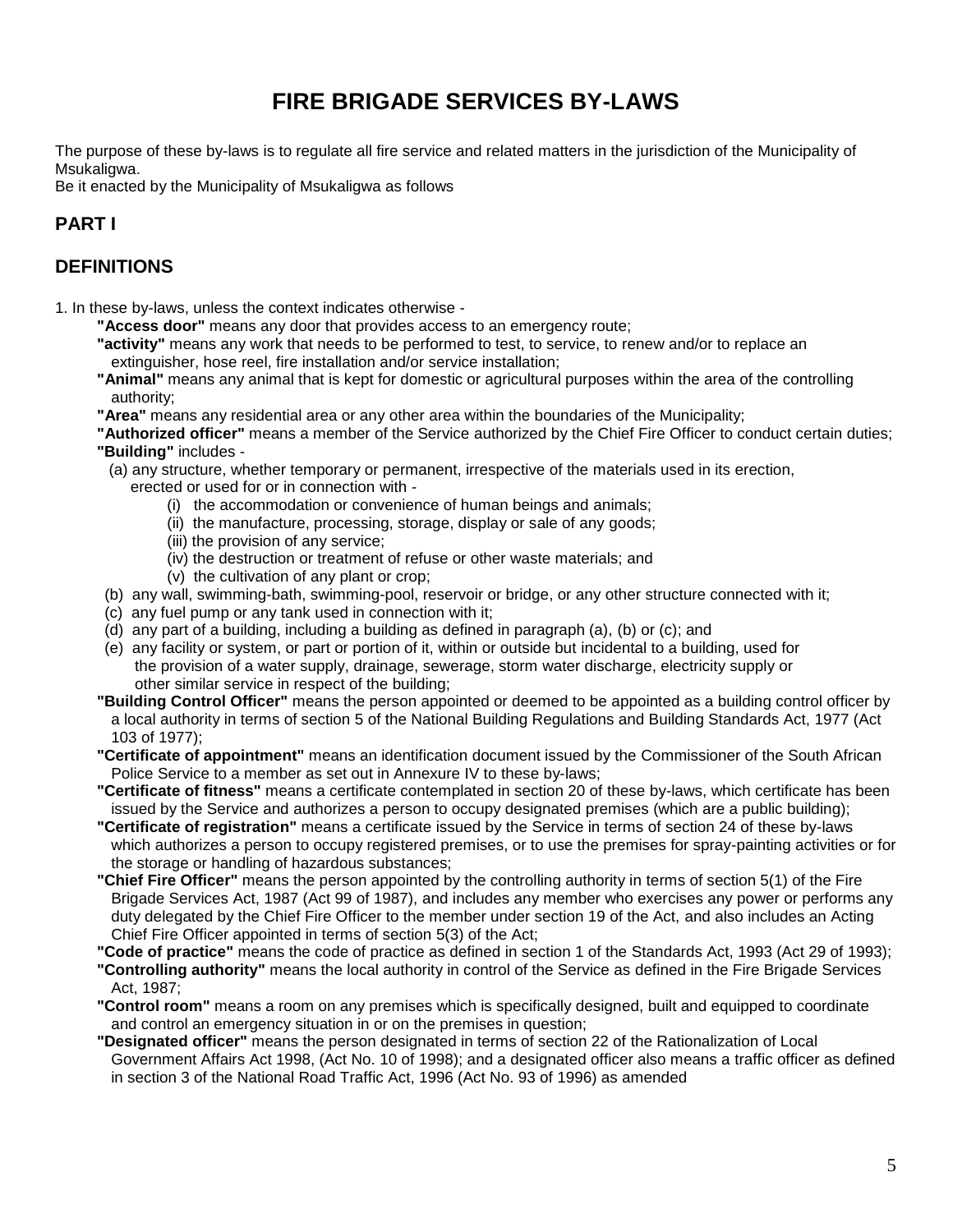- **"Designated premises"** means any premises designated by the Service with a view to an emergency evacuation plan as contemplated in section 19 of these by-laws;
- **"Device"** means any vehicle, mechanical or electrical implement, electrical motor, machine, instrument, apparatus or other implement of which the whole or any part is used or is capable of being used for, in or in connection with the manufacture, treatment, provision, delivery, supply, packaging, labeling, storage, conveyance, loading and unloading, handling, preparation, serving or administering of any grouped hazardous substance, and includes any delivery pump, filling device, spray-painting device and mechanical hoist;
- **"Discharge"** means the ignition or activation of any fireworks whatsoever;
- **"Distance to be covered"** means the distance that a person would in normal circumstances have to cover to exit a room, measured from the furthest point in the room;
- **"Dump"**, in relation to a grouped hazardous substance, means to deposit, discharge, spill or release that substance (whether or not the substance in question is enclosed in a container), or to have it or permit it to be deposited, discharged, spilled or released, or to deposit, discharge, spill or release it in such a way or place, or under such circumstances or for such a period, or to have it or permit it to be so deposited, discharged, spilled or released in a manner that reasonably indicates the intention to abandon or discard the substance, and "dumping", "spilling" and "spill into" have a corresponding meaning;
- **"Emergency"** means an incident or eventuality that poses or may pose a serious threat to any person or property, and "emergency situation" has a corresponding meaning;
- **"Emergency evacuation plan"** means a written procedure and a set of detailed plans as contemplated in Annexure III to these by-laws;
- **"Emergency route"** means that part of an escape route which provides the occupiers of any building with protection from fire and which leads to an escape door;
- **"Escape door"** means any door at the end of an emergency route, and includes any door leading from the inside to the outside of a building;
- **"Escape route"** means the entire path of travel, measured from an escape door to the furthest point in any room in a building;
- **"Explosive"** means
	- (a) gunpowder, nitroglycerine, dynamite, gun cotton, blasting powders, fulminate of mercury or of other metals, colored fires, and every other substance, whether similar to those herein mentioned or not, which is used or manufactured with a view to producing a practical effect by explosion or a pyrotechnic effect;
	- (b) any fuse, rocket, detonator, cartridge, and every adaptation or preparation of an explosive;
	- (c) any other substance which the President may from time to time by proclamation in the Go*vernment Gazette* declare to be an explosive;
	- (d) a petrol bomb; and
	- (e) any container, apparatus, instrument or article which
		- (i) contains any inflammable substance and can be used or adapted so that it can be used to cause an explosion or a fire; or
		- (ii) was made or can be adapted to cause, in combination with or by means of any inflammable substance, an explosion or a fire;

**"Extinguishing stream"** means the amount of water that the Service needs to extinguish a fire;

- **"Facility"** means any storage tank, whether above ground or below ground, or any transportable or refillable container that can be used for the keeping of hazardous substances, and includes the fuel tank of a motor vehicle, aircraft, vessel, ship or boat;
- **"Feeder route"** means that part of an escape route which allows travel in two different directions to access doors of at least two emergency routes;
- **"Fire area"** means the area of jurisdiction of the controlling authority in which provision is made for fire protection as defined in SANS 10090;
- **"fire-fighting equipment"** means any portable fire extinguisher, mobile fire extinguisher, hose reel or fire hydrant;
- **"fire grading"** means, with regard to materials, components and elements used in the construction and finishing of buildings, those materials, components and elements which have been tested and classified in accordance with SANS 10177, Parts II to V, as amended;
- **"Fire incident"** means a fire on any premises in the area;
- **"Fire installation"** means any water installation which conveys water solely for fire-fighting;
- **"Fire risk category"** means a fire area being divided into sub-areas which fall into one of the following fire-risk categories: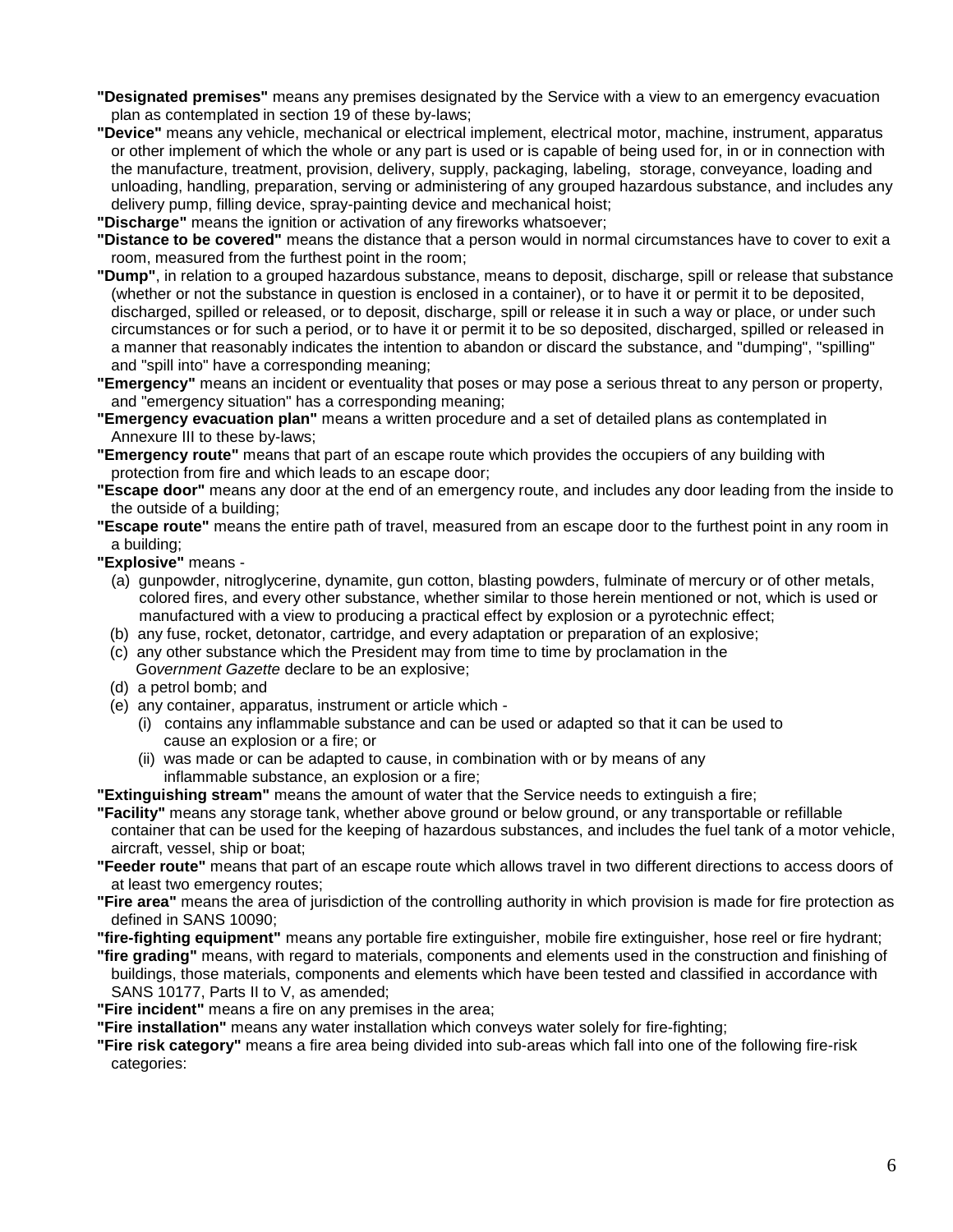**Category A**: Central business districts and extensive commercial and industrial areas normally found in cities and large towns (areas where the risk to life and property are likely to be high due to fire occurrence and spread).

 **Category B**: Limited central business districts, smaller commercial or industrial areas normally associated with small towns and decentralized areas of cities and large towns (areas where the risk to life and property is likely to be moderate due to fire occurrence and spread).

 **Category C**: Residential areas of conventional construction.

 **Category D**: Rural risks of limited buildings and remote from urban areas.

 **Category E**: Special risks. Individual risks requiring a pre-determined attendance over and above the predominant risk category in an area.

Includes large shopping/entertainment centers, informal settlements, harbors, hospitals, prisons, large airport buildings, high-rise buildings and petrochemical plants

NOTE: High-rise buildings, as defined in SANS 10400, are an integral part of central business districts and would therefore be included in Category A. Buildings with major fire safety deficiencies may, however, be classed as special risks.

- **"fireworks"** means explosives under Class 7, Division 2, shop goods only, as contemplated in Regulation 9.1 under the Explosives Act, 1956 (Act 26 of 1956);
- **"grouped hazardous substance"** means a group of hazardous substances as contemplated in section 1 of the Hazardous Substances Act, 1973 (Act 15 of 1973);
- **"hazardous substance"** means any substance, mixture of substances, product or material that has been declared to be a Group I, II, III, IV, V, VI, VII, VIII or IX hazardous substance in terms of section 2(1) of the Hazardous Substances Act, 1973;
- **"Inspector"** means a member appointed as an inspector in terms of section 2(5) of the Explosives Act, 1956, to control fireworks in so far as the storage, use and sale of fireworks are concerned;
- **"Law enforcement Officer"** means a duly authorized officer appointed by the Municipality, a Traffic Officer, a Peace Officer or a member of the South African Police Services;
- **"Major hazardous installation regulations"** means the regulations published in Government Gazette No. R 60 dated 16 January 1998, as amended;
- **"Member"** means a member of the Service as contemplated in section 6 and 6A (5) of the Fire Brigade Services Act, 1987;
- **"Municipality"** means the duly constituted Municipality of Msukaligwa (MP302);
- **"Municipal Manager"** means the person duly appointed by the Municipality or the person temporarily acting as such or is a duly authorized representative.
- **"National Building Regulations"** means the regulations published by Government Notice R2378 of 12 October 1990 in *Government Gazette* 12780, as amended;

**"Normative reference list"** means the list of South African National Standards, SANS specifications or codes of practice and other legislation which are contained in Annexure V to these by-laws;

**"Occupancy"**, in relation to any public building, means the assembly of people in or on any premises or the participation of people in any activity in or on any premises contemplated in the definition of "public building";

**"Occupier"** means any person who actually occupies or has control over any premises, irrespective of the title under which he/she occupies or has control over the premises;

- **"owner"**, in relation to land or premises, means the registered owner of the land or premises, and includes any person who receives the rental or profit from the land or premises from any tenant or occupier, whether for his/her own account or as an agent for a person who is entitled to the rental or profit or who has an interest therein, and, in relation to a sectional title scheme in terms of the Sectional Titles Act, 1986 (Act 95 of 1986), for the purposes of section 18 of the Fire Brigade Services Act, 1987, the body corporate as contemplated in the Sectional Titles Act, 1986, and, in the case of a deceased or insolvent estate, the executor or the curator respectively;
- **"Power insulating switch"** means a bipolar switch that can be activated with an L-type key of which one end is fitted with a bayonet-type socket switch;
- **"Premises"** means land, a building or other construction or structure, or any part of it, and includes -
- (a) a train, boat, ship, aircraft or other vehicle, excluding, where applicable, the fuel tank of any such vehicle; and
- (b) any building or room in which explosives are stored, kept or handled for the purpose of sale: Provided that if a building is divided into more than one room, each room used for the storing, keeping or handling of explosives is considered to be separate premises;
- **"Public building"** means any building where people gather to view theatrical and operatic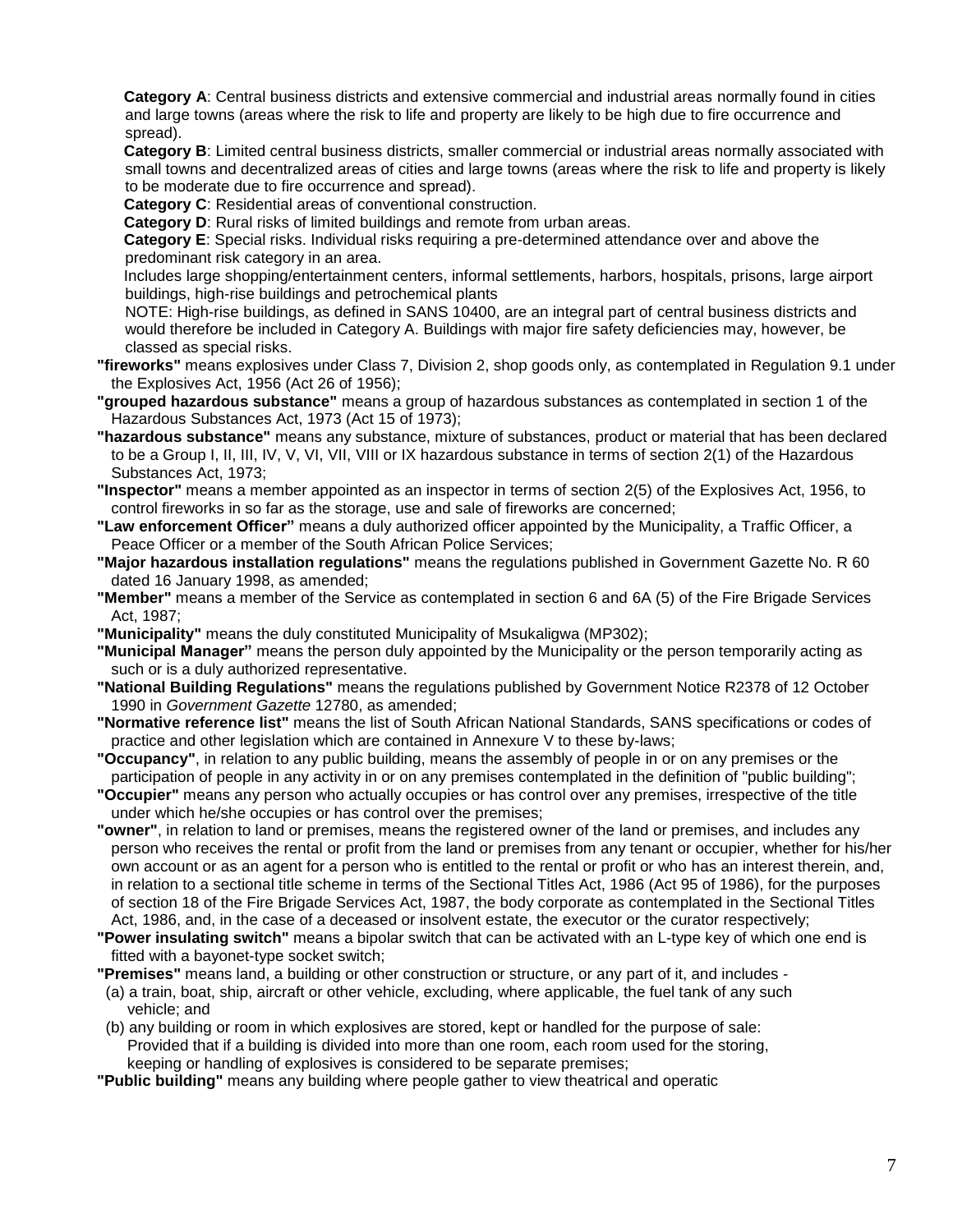performances, orchestral and choral recitals, and cinematographic screenings, or to attend or participate in indoor sports activities, including any place where people dance or practice or perform any physical activity;

- **"Public place"** means a public place as defined in section 63 of the Local Government Ordinance, 1939 (Ordinance 17 of 1939);
- **"Rational design"** means any design involving a process of reasoning and calculation, and includes any such design which is appropriate in the application of a code of practice or other similar design;
- **"registered premises"** means premises in respect of which the Service has issued a certificate or permit for spraypainting activities and the storage, handling and use of hazardous substances, as well as a certificate or permit to occupy premises;
- **"Retail dealer"** means a person or concern that, for the purposes of dealing in explosives, supplies such explosives to any other person for use by that person and not for resale;
- **"Room"** means any room or other partitioning in a building;
- **"Service"** means the Fire Brigade Service established by the controlling authority as contemplated in section 1 of the Fire Brigade Services Act, 1987;
- **"service installation"** means any automatic extinguishing installation, fire pump connector, fire pump, emergency power and/or standby generator, fire detection system, fire locating system, fire alarm system, emergency lighting system, emergency evacuation communication system, mechanical ventilation system, pressure regulating system, smoke ventilation system, hoists and symbolic safety signs, and includes smoke and fire door assemblies;
- **"Spill into"** (see the definition of "dump");
- **"Spraying permit"** means a permit issued by the Service in terms of section 48(1) (a) of these by-laws;
- **"spraying room"** means any room, building or structure that is designed, built, equipped or erected solely for spraying or coating vehicles, parts of vehicles, or any other objects with Group III hazardous substances and/or combinations of Group III hazardous substances, or with any other substance, to form a decorative and/or corrosion resistant layer, or for any purpose incidental thereto, and "spraying booth" and "submersion tank", as well as any related process involving electrolysis, have a corresponding meaning;
- **"Store room"** means a room which is constructed, equipped and maintained as contemplated in section 46 of these by-laws;
- **"storey"** means that part of a building which is situated between the top of any floor and the top of the floor above it or, if there is no floor above it, that portion between such floor and the ceiling above it (any mezzanine floor, open work floor, catwalk or gallery is regarded as part of the storey in which it is situated): Provided that, in relation to a building -
	- (a) the ground storey will be regarded as the storey in which there is an entrance to the building from the level of the adjoining ground or, if there is more than one such storey, the lower or lowest of these storeys;
	- (b) a basement will be regarded as any part of the building which is below the level of the ground storey;
	- (c) an upper storey will be regarded as any storey of the building which is above the level of the ground storey; and
- (d) the height, expressed in storey's, will be regarded as that number of storey's which includes all storey's other than a basement;
- **"Temporary structure"** means any structure that is apparently temporary in nature;
- **"vehicle"** includes a semi-trailer or trailer which has at least four wheels with independent axles and suspension systems and can be hitched to a truck tractor, a tank truck or any other motor vehicle as contemplated in the National Road Traffic Act, 1996 (Act 93 of 1996), as the case may be;
- **"Wheel blocks"** means wedge-shaped blocks, manufactured from material which, when scraped against the surface of any other object or material, does not produce sparks or generate static electricity; and
- **"Wholesale dealer"** means a person or concern that, for the purposes of trade, supplies explosives to any other dealer for resale.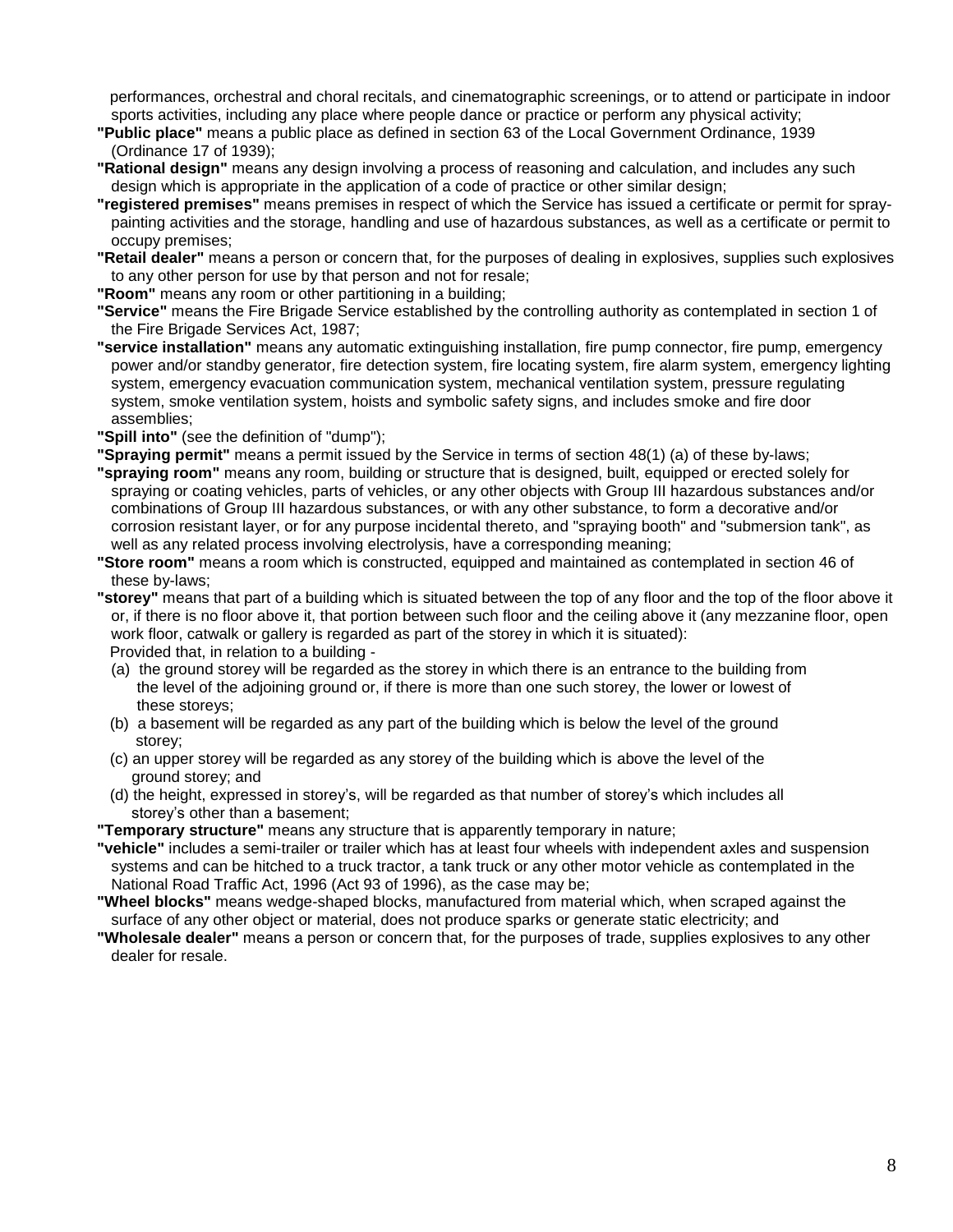## **ADMINISTRATIVE PROVISIONS**

## **ORGANISATION OF THE SERVICE**

- 2. (1) The controlling authority may, subject to section 3(3) of the Fire Brigade Services Act, 1987, establish and maintain a Service within its area, which includes the appointment of personnel and the acquisition of vehicles, machinery, equipment, devices and accessories that may be necessary to operate the Service efficiently, and the Service is intended to be used for –
	- (a) preventing the outbreak or spread of a fire;
	- (b) fighting or extinguishing a fire;
	- (c) the protection of life or property against a fire or other threatening danger;
	- (d) the rescue of life or property from a fire or other threatening danger;
	- (e) subject to the provisions of the Health Act, 1977 (Act 63 of 1977), the provision of an ambulance service as an integral part of the Service; or
	- (f) the performance of any other function connected with any of the matters referred to in subsection  $(1)(a)$  to  $(e)$ .
	- (2) (a) The Chief Fire Officer is in charge of the Service.
		- (b) Whenever the Chief Fire Officer is for any reason unable to perform his/her duties of office, the controlling authority will appoint a member as Acting Chief Fire Officer to perform the duties and functions of the Chief Fire Officer.
	- (3) The controlling authority may, in terms of an agreement as contemplated in section 12 of the Fire Brigade Services Act, 1987, employ its Service within or outside its area of jurisdiction, or within or outside the Province of Mpumalanga, against payment of the tariffs determined in Annexure I to these by-laws, or against payment in terms of or on the conditions contained in the agreement concerned.

## **DRIVING SERVICE VEHICLES**

- 3. (1) Any member may, with the written authority of the Chief Fire Officer, drive a Service vehicle if he/she has the applicable driving license for the vehicle in question as required by the National Road Traffic Act,1996.
	- (2) A member who is duly authorized to do so, as contemplated in subsection (1), must drive a Service vehicle in accordance with the National Road Traffic Act, 1996, and any regulations made under the Act.
	- (3) Any member who fails to comply with the provisions of this section is guilty of an offence.

## **PROCEDURE AND DUTIES DURING AN EMERGENCY SITUATION**

- 4. (1) The Chief Fire Officer or a member who is in charge of an emergency situation must, in respect of every emergency situation in which he/she is in charge, ensure that –
	- (a) adequate manpower and the appropriate apparatus and equipment are made available and are used without delay;
	- (b) the emergency situation is assessed on arrival at the premises in question and that additional equipment and/or assistance that he/she may deem necessary is sent for without delay, where applicable, as agreed upon in and subject to the agreement as referred to in section 2(3) of these by-laws; and
	- (c) all pertinent information, including information about places and times and relevant particulars, is recorded during the emergency situation or as soon as possible after the emergency situation,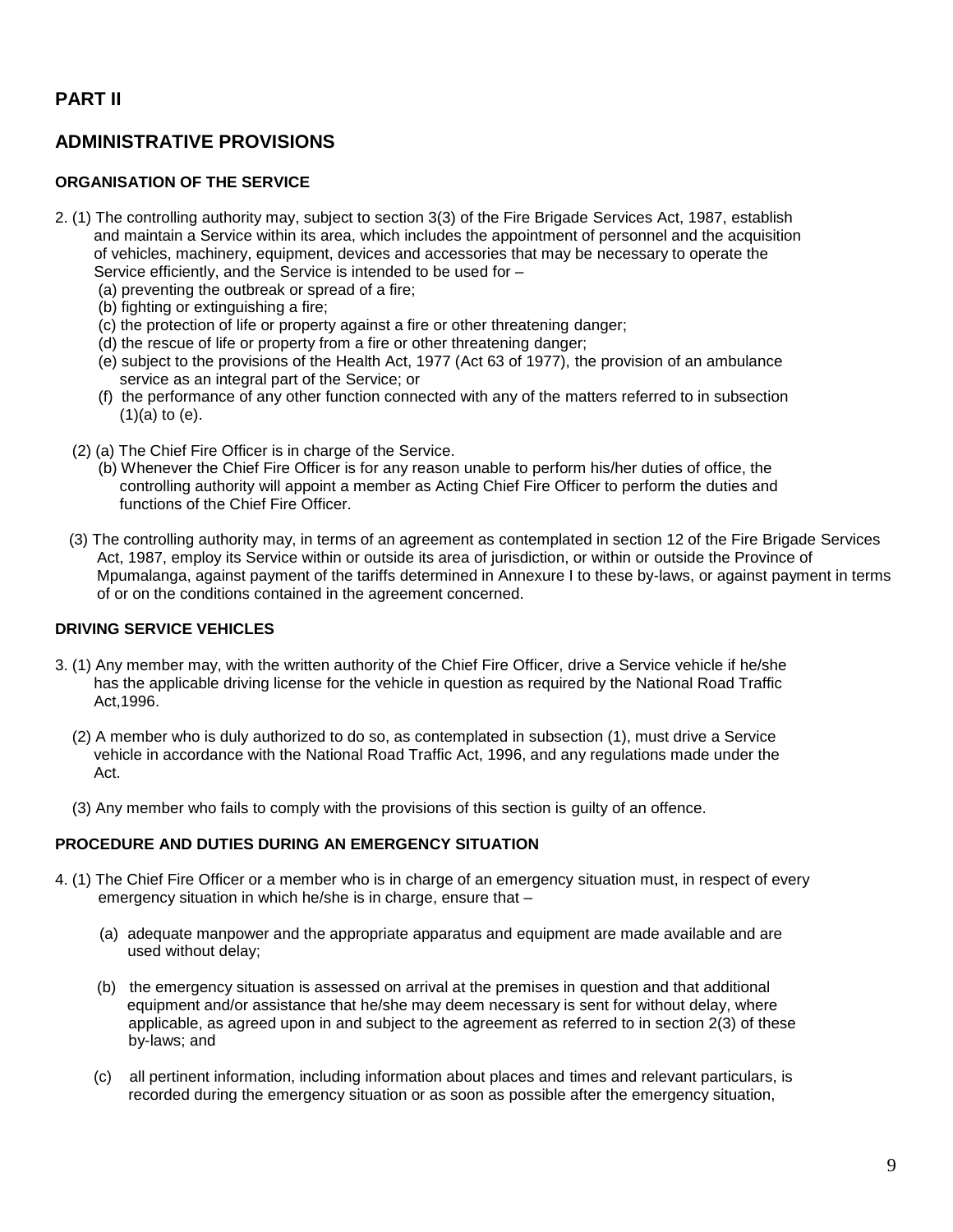and that the recorded information is preserved in accordance with the provisions of the National Archives of South Africa Act, 1996 (Act 43 of 1996), and any regulations made under the Act.

- (2) All persons and/or bodies, including any State department as contemplated in section 17 of the Fire Brigade Services Act, 1987, the South African Police Service and the Department of Justice, who wish to inspect any information referred to in subsection (1)(c) must send a written application to the Chief Fire Officer, accompanied by the fees prescribed in Annexure I to these by-laws, together with an appropriate substantiation as to why the information is required.
- (3) Any press release concerning emergency situations or any matter connected with an emergency situation must be in accordance with the policy guidelines determined by the controlling authority.

## **PRETENDING TO BE A MEMBER**

- 5. (1) No person, except a member, may wear any official clothing, uniform, badge or insignia of the Service which creates or may create the impression that he/she is a member.
	- (2) No person may falsely present himself/herself as a member or pretend to be a member.
	- (3) Any person who so pretends to be or presents himself/herself as a member must, irrespective of whether he/she has been requested to do so, identify himself/herself by producing the relevant certificate of appointment and/or mark of appointment, as prescribed in Annexure IV to these by-laws, or by furnishing proof of identity within a reasonable period.
	- (4) Any person who contravenes or fails to comply with this section is guilty of an offence.

#### **POWERS OF MEMBERS AND DESIGNATED OFFICERS**

- 6. (1) Every member, including the Chief Fire Officer, has all the powers provided for in the Fire Brigade Services Act, 1987.
	- (2) A designated officer may
		- (a) seize any certificate of fitness, certificate of registration or spraying permit provided for in these by laws if the conditions of or endorsements in the document are not being complied with, or if the member has reasonable grounds to suspect that unauthorized changes have been made to the document;
		- (b) institute the relevant prosecution in connection with subsection
	- (2) (a) or have the prosecution instituted, as the case may be; and (c) seize anything (hereinafter called "object") on any premises that is connected with a spraying permit, certificate of registration or certificate of fitness, but must provide reasonable proof of a contravention of any condition of or endorsement in such permit or certificate and must remove the object or have the object removed to a place of safe custody: Provided that the seizure does not exempt any person from any other relevant provisions of these by-laws: Provided further that the seizure is, subject to section 20 of the Fire Brigade Services Act, 1987, made in accordance with the following conditions:
		- (i) The Chief Fire Officer must grant prior approval in writing for the seizure.
		- (ii) Official proof of seizure must be issued to the person from whom the object has been seized, together with a description of the object.
		- (iii) After an order issued in terms of the Fire Brigade Services Act, 1987, or these by-laws has been complied with in full or after a prosecution in terms of section 21 of the Fire Brigade Services Act, 1987, has been instituted and finalised, as the case may be, any object seized must be returned to the person from whose possession it was taken.
	- (3) Any officer may seal off any building or premises by temporarily closing a street, passage or place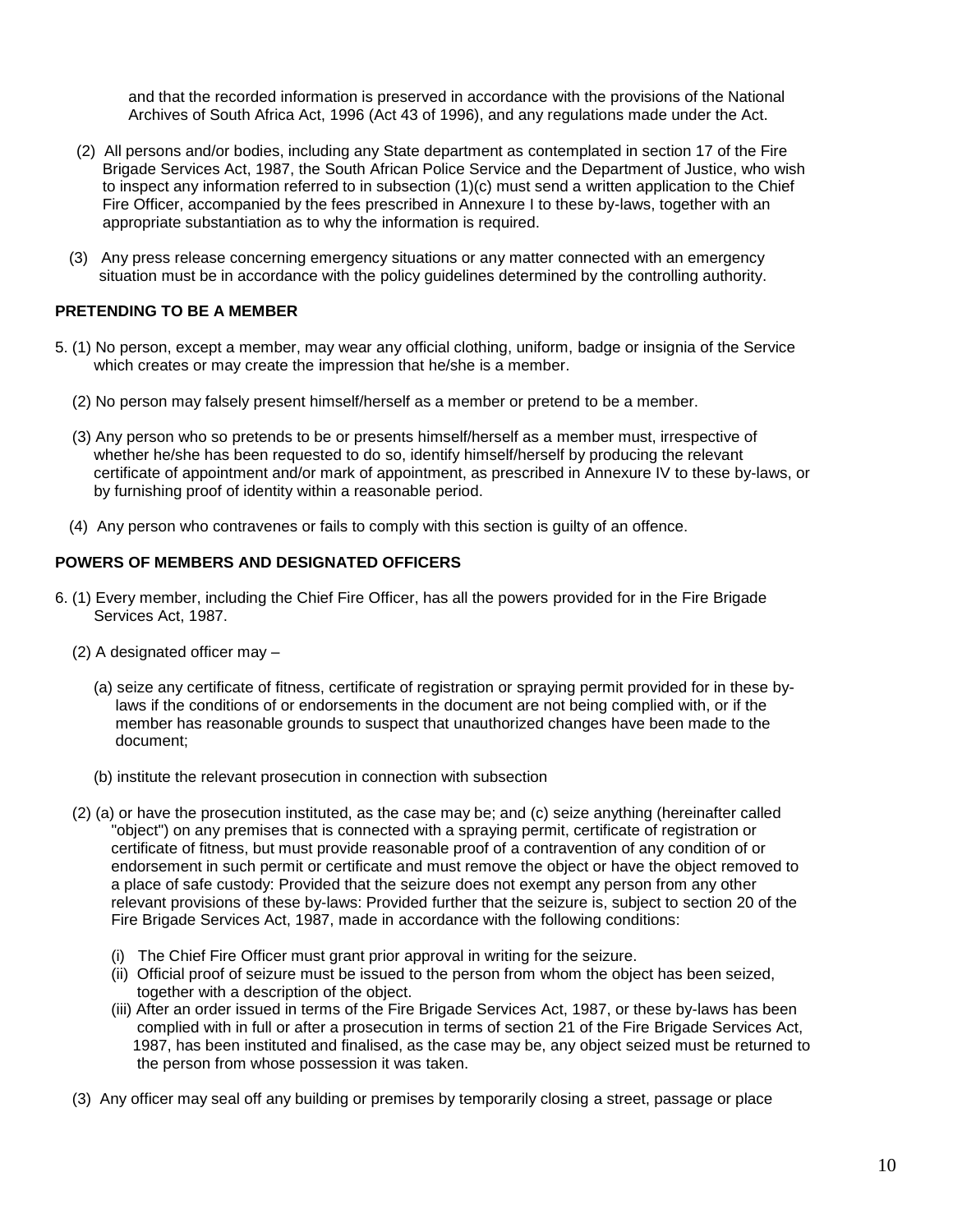which he/she deems necessary for public safety or for effectively fighting a fire or dealing with any other emergency that may give rise to a fire or explosion, and the member may remove, using no more force than is reasonably necessary, any person who refuses to leave the street, passage or place after having been requested by the member to do so.

- (4) (a) Designated officers must be
	- (i) suitably trained and certified as law enforcement officers and be appointed as such in terms of Government Notice R159 of 2 February 1979, as amended;
	- (ii) appointed as deputy messengers of the court in terms of section 15(2) of the Magistrates' Courts Act, 1944 (Act 32 of 1944);
	- (iii) appointed as inspectors of explosives in terms of section 2(5) of the Explosives Act, 1956, regarding the storage, sale and use of fireworks; and
	- (iv) appointed as inspectors in terms of section 8 of the Hazardous Substances Act, 1973.
	- (b) All designated officers have the power
		- (i) in terms of the provisions of section 56, read with section 57, of the Criminal Procedure Act, 1977 (Act 51 of 1977), to issue summons involving a spot fine;
		- (ii) in terms of the provisions of section 341 of the Criminal Procedure Act, 1977, to issue spot fines for certain minor offences;
		- (iii) in terms of the provisions of section 44 of the Criminal Procedure Act, 1977, to issue a warrant of arrest;
		- (iv) in terms of the provisions of section 41 of the Criminal Procedure Act, 1977, to ask certain persons for their names and addresses and to arrest persons without a warrant if duly authorised to do so; and
		- (v) in terms of the provisions of section 54 of the Criminal Procedure Act, 1977, to serve summons in order to secure the attendance of the accused in a magistrate's court.

## **MAKING SERVICE EQUIPMENT AND MANPOWER AVAILABLE**

- 7. (1) With the approval of the controlling authority, the Service may, at the request of any body or person and at the tariffs determined in Annexure I to these by-laws, use any equipment and/or manpower at its disposal to provide any special service in connection with the aims of the Service.
	- (2) The said equipment and/or manpower may be withdrawn summarily if the equipment and/or manpower is required elsewhere for or in connection with an emergency situation.

## **PART III**

## **FIRE PROTECTION AND FIRE-FIGHTING**

## **COMBUSTIBLE MATERIALS AND REFUSE**

- 8. (1) No person may store any combustible materials of whatever nature, or have them stored or permit them to be stored in such a manner and in such a position as to likely pose a fire hazard to any human being, animal, building or premises.
	- (2) No person may allow grass, weeds, reeds, shrubs, trees or any like vegetation to become overgrown on premises to such an extent that it may pose a fire hazard or a probable fire hazard to any adjacent premises and/or any other person's property.
	- (3) Any person who fails to comply with the provisions of this section is guilty of an offence.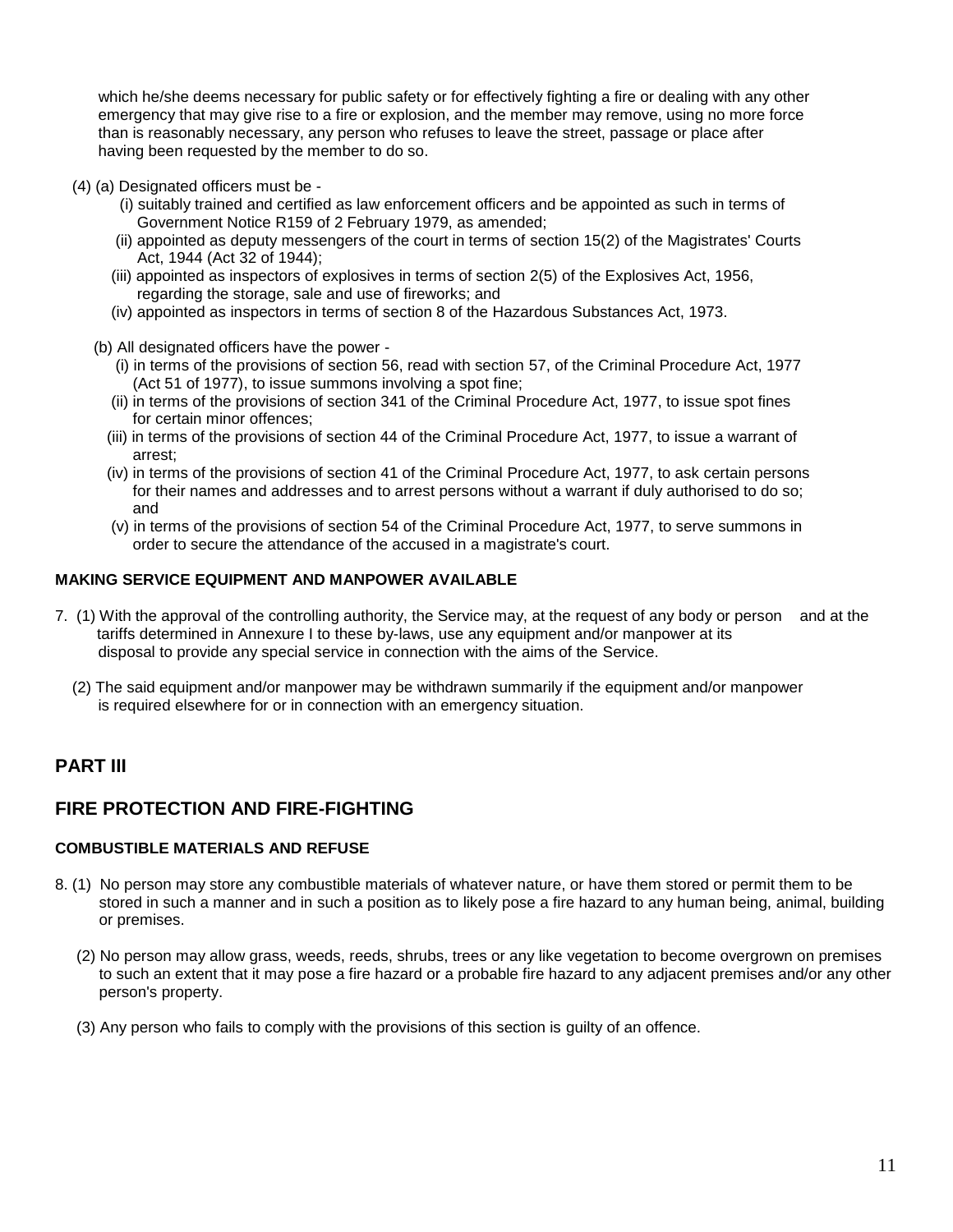## **MAKING FIRES**

- 9. (1) No person may, within the area, make an open, uncontrollable or unattended fire or permit a fire to be made in such a place and/or in such a manner as to pose a real or potentially real threat to any human being, animal, building, premises or other property: Provided that this prohibition is not applicable to –
	- (a) a fire in an approved, purpose-made stove, fireplace or hearth which is an integral part of a structure;
	- (b) a fire for preparing food on private premises or premises set aside for that purpose; and
	- (c) a device for preparing food, which device is heated by means of electricity or liquid petroleum gas and is positioned in such a way that the device poses no threat to life or property on any premises.
	- (2) No person may, without the written authority of the Service, burn any refuse, wood, straw or other combustible materials within the area, or have them burnt or permit them to be burnt within the area, unless the refuse, wood, straw or other combustible materials are burnt inside an approved purpose-made incinerator or incinerating device, subject to the provisions of subsection (1).
	- (3) Any person who fails to comply with the provisions of this section is guilty of an offence.

## **FIREBREAKS**

- 10. (1) The owner or occupier of premises in the area may not permit the premises to be or become overgrown with grass, weeds, reeds, shrubs and trees to the extent that the grass, weeds, reeds, shrubs and trees may pose a real or potentially real fire hazard to any adjoining premises or other premises or property.
	- (2) The owner or occupier of
		- (a) an erf or premises situated within a proclaimed township in the area must remove the fire hazard or ensure that the fire hazard is removed by -
			- (i) cutting to a maximum height of 150 mm above ground level any grass, reeds and/or weeds which may reasonably be connected with the fire hazard;
			- (ii) cutting around any shrubs and/or trees which may be standing in the area being cut;
			- (iii) pruning, chopping down or sawing off such shrubs and/or trees, as the case may be; and
			- (iv) removing all chopped and/or sawn off residue from the erf or premises or ensuring that the residue is removed; and
		- (b) an agricultural holding or farm situated in the area must reduce the potential fire hazard by physically clearing a safety fire belt, at least 10 m wide (measured parallel from each boundary line which borders the premises to the inside of the premises) so that no vegetation or residue whatsoever remains on this belt, and the owner or occupier must at all times maintain the belt or ensure that the belt is maintained in such condition: Provided that where obstructions occur within the 5m belt, a 5m belt is also maintained around those obstructions.
	- (3) Notwithstanding the above, the provisions of the National Veld and Forest Fire Act, 1998 (Act 101 of 1998) and the regulations there-under, apply *mutatis mutandis* to the application of this section**.**
	- (4) Any person who fails to comply with the provisions of this section is guilty of an offence.

#### **INSPECTION OF PROPERTIES AND INSTRUCTIONS TO OCCUPIERS**

- 11. (1) Any officer contemplated in section 6(4) of these by-laws may, in executing all powers delegated in terms of relevant and applicable legislation, enter any premises at any reasonable time to conduct inspections to determine whether there is any fire hazard on the premises.
	- (2) An officer contemplated in subsection (1) may, arising from a condition referred to in subsection (1), serve on the occupier of the premises or any other premises a written instruction and fire protection directives and requirements that are necessary to rectify the condition on or in the premises in order to reduce the fire risk and/or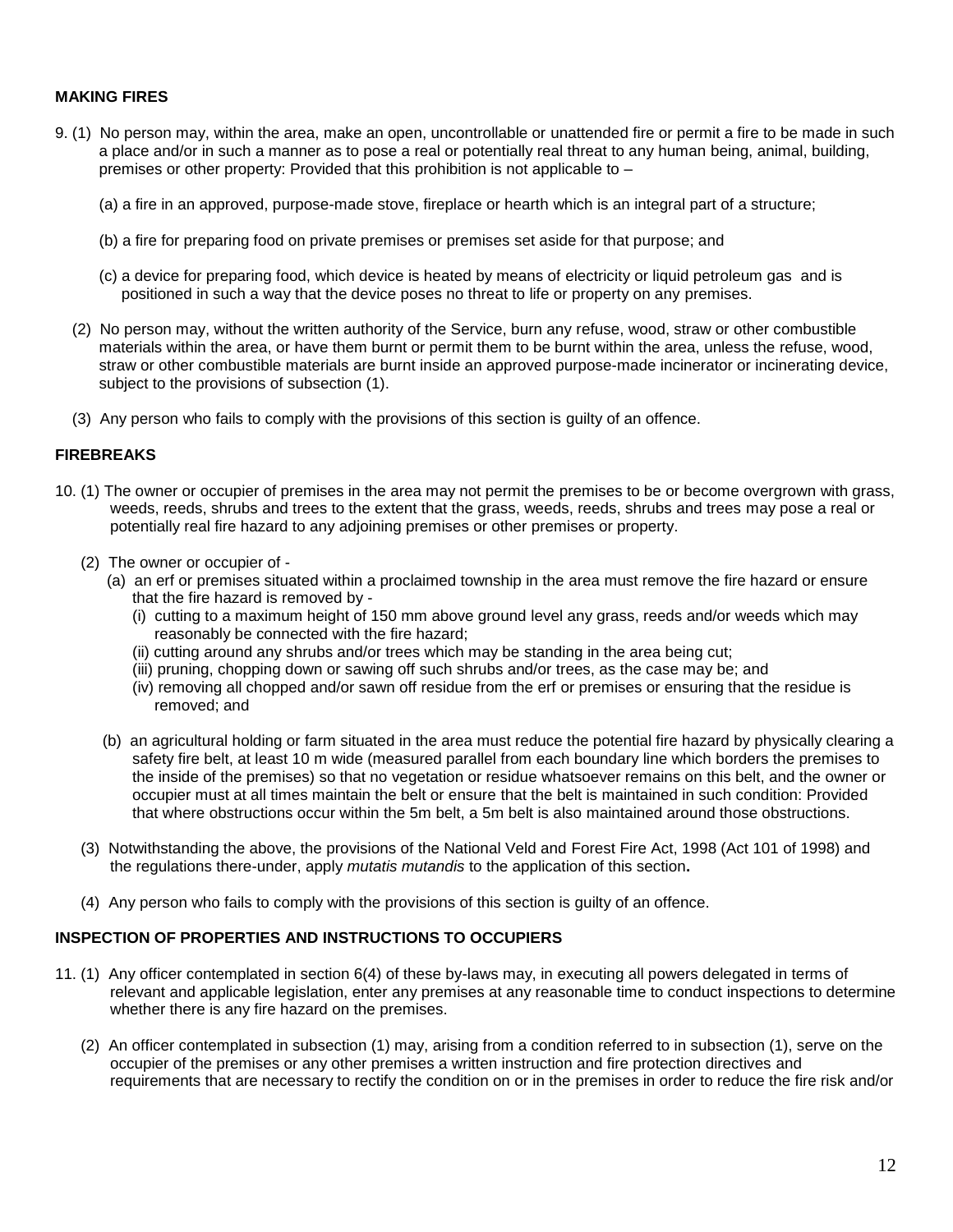to protect life and property, which instruction must determine a deadline for compliance with the directives and requirements.

 (3) (a) Whenever a condition exists or is found in or on any premises, whether or not structural in nature, or anything else exists that may increase the fire risk or pose a threat to life or property, and the condition or anything else cannot be rectified immediately, or if costs need to be incurred to rectify it, the owner of the premises must, after receiving the rectification directives referred to in subsection (2), inform the Chief Fire Officer forthwith in writing about the measures which the owner intends taking to rectify the condition and must submit a programme with a deadline to the Service for approval.

 (b) The Chief Fire Officer may approve the proposed measures and deadline with or without amendments and may give instructions for compliance with the measures.

(4) Any person who fails to comply with a written instruction referred to in this section is guilty of an offence.

## **ACCESSIBILITY OF FIRE-FIGHTING EQUIPMENT**

- 12. (1) Fire-fighting equipment and the appropriate service installations must be installed so as to be readily accessible at all times.
	- (2) Any person who, in whatever way, causes or permits fire-fighting equipment and the appropriate service installations not to be readily accessible is guilty of an offence.

## **FIRE PROTECTION REQUIREMENTS FOR PREMISES**

- 13. (1) In addition to any other provisions contained in these by-laws, the Building Regulations, published under Government Notice R2484 of 26 October 1990, as amended, which are contained in Code of Practice SANS 10400 and called "The Application of the National Building Regulations", and any additional building regulations published for application in the area, are, for the purposes of the enforcement of these by-laws in relation to fire protection requirements, applicable *mutatis mutandis* to premises in the area.
	- (2) If any superfluous water unavoidably spills into or is collected in a basement for whatever reason during fire extinguishing activities, adequate means must be provided to convey the water so spilled or collected to a storm water drain.
	- (3) No high- and/or low-voltage transformer room(s) in any building may be situated on any level other than the ground level: Provided that –
		- (a) the access to the transformer room(s) is situated on the outside of the building; and
		- (b) provision is made for adequate access to the transformer room(s) for fire-fighting activities and/or maintenance.
	- (4) Whenever an approved sprinkler system is required in accordance with the provisions of SANS 10400; SANS 10087, Part III; and SANS 10089, Part I, the sprinkler system must be planned, designed and installed in accordance with the guidelines of SANS 10287 for automatic sprinkler installations and in consultation with the Service.
	- (5) Any person who fails to comply with any of the provisions of subsections (2), (3) and (4) or any provisions contained in Part A, Part K, Part M, Part O, Part T, Part V and Part W of SANS 10400, as amended, where the provisions relate to fire protection matters, is guilty of an offence.

#### **ACCESS FOR FIRE-FIGHTING AND RESCUE PURPOSES**

14. (1) All premises in the area must be planned, designed and constructed so as to ensure that -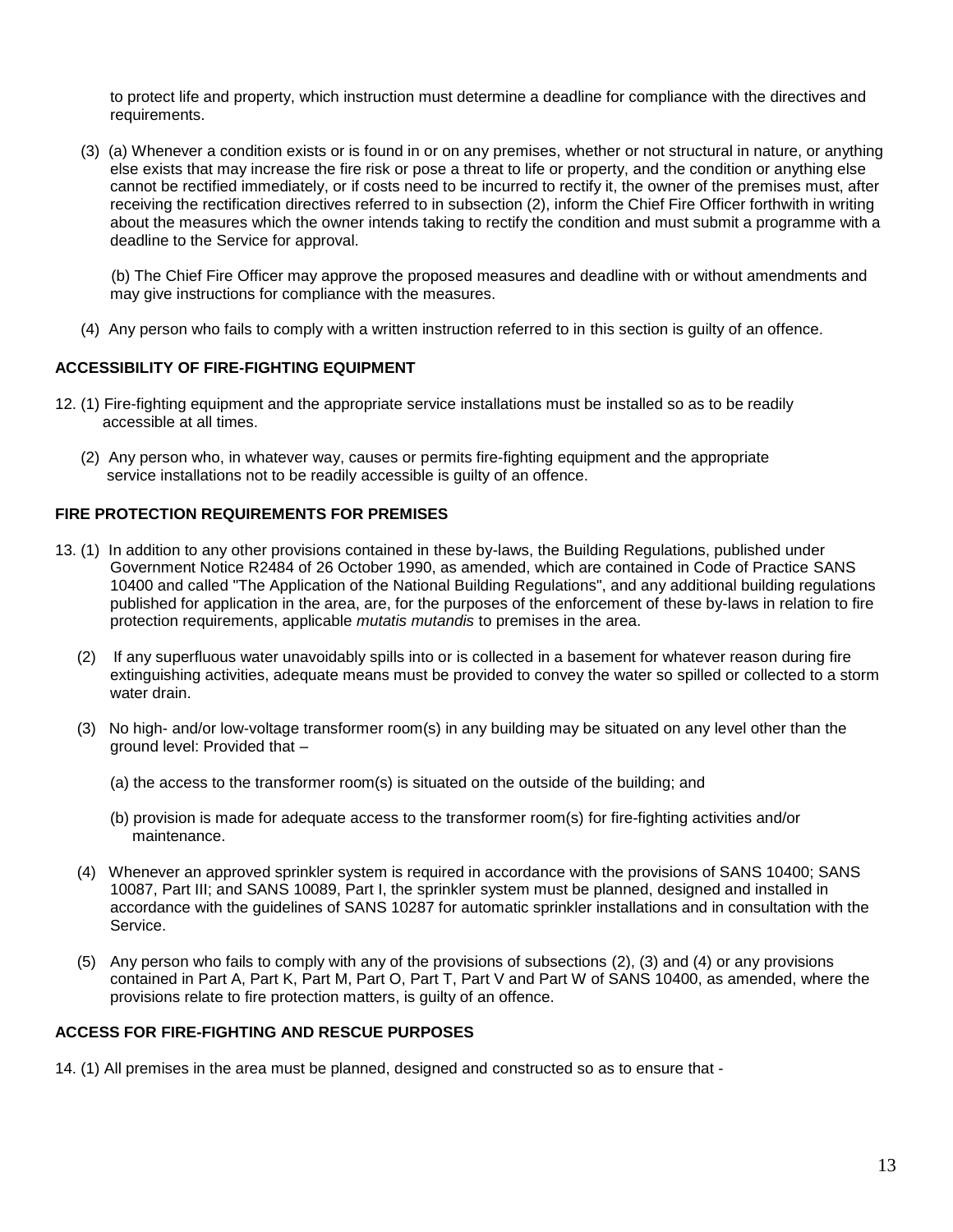- (a) provision is made (in addition to the street reserve) on the premises for the parking and operating of Service machines and/or equipment on a climate-proof and weatherproof parking surface that is at least 10m wide and runs the full length of the side elevation which borders the surface;
- (b) if a building does not front onto a street, an access road is provided, the dimensions and carrying capacity of which must be suitable for the fire engines used by the Service (dimensions obtained from statistics of the Service's fire engines), with specific reference to the length, width and tonnage of the fire engines: Provided that the dimensions must be equal to the largest fire engine that is likely to be used on the premises in question; and
- (c) whenever any entrance arch spans a driveway to a group housing, cluster housing or townhouse complex or is constructed over an access to a shopping centre or office complex, the dimensions of the opening of the arch must be at least 3,5m wide and 4,2m high and there must be nothing causing an obstruction of the opening: Provided that if the dimensions of the entrance arch are less, another access or service gate to the premises must be provided, which access or gate is capable of being opened to 3,5 m.
- (2) (a) The appropriate street number of every built-up premises within the area must be displayed clearly on the street boundary of the premises in question. This number must be not less than 75mm high and must be visible from the street.
	- (b) The owner or occupier of any premises must maintain the street number to ensure that it is legible at all times.
- (3) Any person who fails to comply with the provisions of this section is guilty of an offence.

#### **UPKEEP AND MAINTENANCE OF FIRE-FIGHTING EQUIPMENT**

- 15. (1) The owner of any premises must ensure that
	- (a) all fire-fighting equipment or other appropriate service installations that have been provided or installed on or in connection with the premises are maintained in a good working condition by a competent person and/or firm approved by the SANS as contemplated in SANS 1475 and registered in terms of SANS 1475;
	- (b) portable and mobile fire extinguishers and hose reels are serviced and maintained in accordance with the provisions of SANS 10105 and SANS 1475;
	- (c) fire installations and any other relevant service installations are inspected and serviced in accordance with the specifications of the manufacturers of the installations; and
	- (d) installations are inspected by a registered person at least every twelve calendar months.
	- (2) Any person who checks, services, renews, replaces or works on any fixed service installation must
		- (a) on completing the work, certify that the service installation is fully functional; and
		- (b) notify the Service immediately in writing if he/she finds that the service installation cannot, for whatever reason, be readily repaired to its functional state.
	- (3) The owner of any premises must keep a comprehensive service record of all fire-fighting equipment and any other appropriate service installation on his/ her premises and submit the record to the Service every twelve months.
	- (4) Any person who fails to comply with the provisions of this section is guilty of an offence.

## **EXTRACTOR FAN SYSTEMS**

16. (1)Extractor fan systems and related ducts or similar chimney systems must be designed and installed in accordance with SANS 1850, (Standard for the design and manufacture of commercial kitchen extraction systems) and in such a manner as to grant adequate access (that is clearly marked) for trouble-free inspection and maintenance of and repairs to the relevant mechanisms.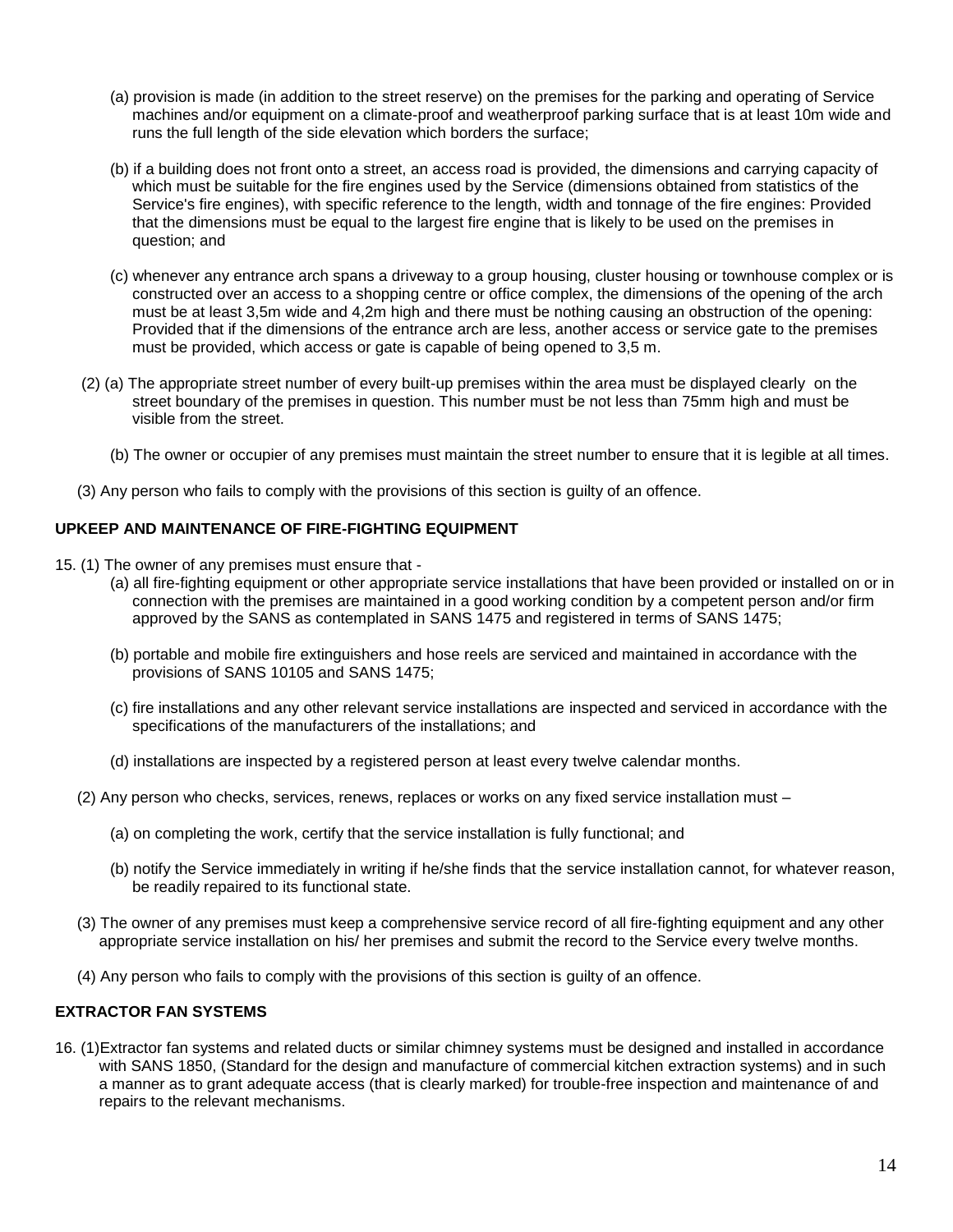- (2) Every filter, damper, screen or conduit that forms an integral part of a system referred to in subsection (1) must be regularly cleaned, maintained and checked to ensure that fatty residues or any other combustible residues do not accumulate.
- (3) The conduit and outlet of any system referred to in subsection (1) must be installed so as not to pose a fire hazard or probable fire hazard to any premises or property.
- (4) Any person who fails to comply with the provisions of this section is guilty of an offence.

## **RATIONAL DESIGNS**

- 17. (1) The construction, design and/or erection of
	- (a) hangars;
	- (b) helipads;
	- (c) grain silos;
	- (d) atriums;
	- (e) air traffic control towers;
	- (f) towers for communications or other uses;
	- (g) military structures or buildings;
	- (h) thatched structures larger than 20 m2 and situated within 4,5 m of any boundary line;
	- (i) tents and any other temporary structures for holding public gatherings;
	- (j) open-plan commercial and industrial premises, of which the distance to be covered to escape doors and/or exit doors exceeds 45 m; and
	- (k) any other structure or building identified at the discretion of the Chief Fire Officer, in the area must comply with an acceptable rational design which meets all the applicable requirements of Regulation T1(1) of the National Building Regulations.
	- (2) Subject to the provisions of subsection (1), provision must also be made, in the case of hangars or helipads, for  $-$ 
		- (a) the drainage of any liquid from the floor of the hangar or helipad and/or approach to the hangar;
		- (b) the channelling of any liquid to a drainage area which is effectively connected to a separator well;
		- (c) the prevention of any liquid from spreading from the floor of the hangar or helipad to any rooms, adjacent buildings or to the outside of the hangar; and
		- (d) earthing devices for discharging static electricity.
	- (3) Any person who fails to comply with the provisions of this section is guilty of an offence.

## **DUMPING SITES**

- 18. (1)The design, layout and construction of any dumping site of whatever nature must be done in conjunction with the instructions of the national Department of Water Affairs and Forestry and the national Department of Environmental Affairs and Tourism, and those of the Service.
	- (2) Any person who fails to comply with the provisions of this section is guilty of an offence.

## **EMERGENCY EVACUATION PLANS**

- 19. (1) The owner or occupier of designated premises must
	- (a) within 30 days after the premises have been designated by the Service, prepare a comprehensive emergency evacuation plan for the premises, in triplicate, and must have it ready for inspection and approval by the Service, which plan must be in accordance with the guidelines prescribed in Annexure III to these by-laws;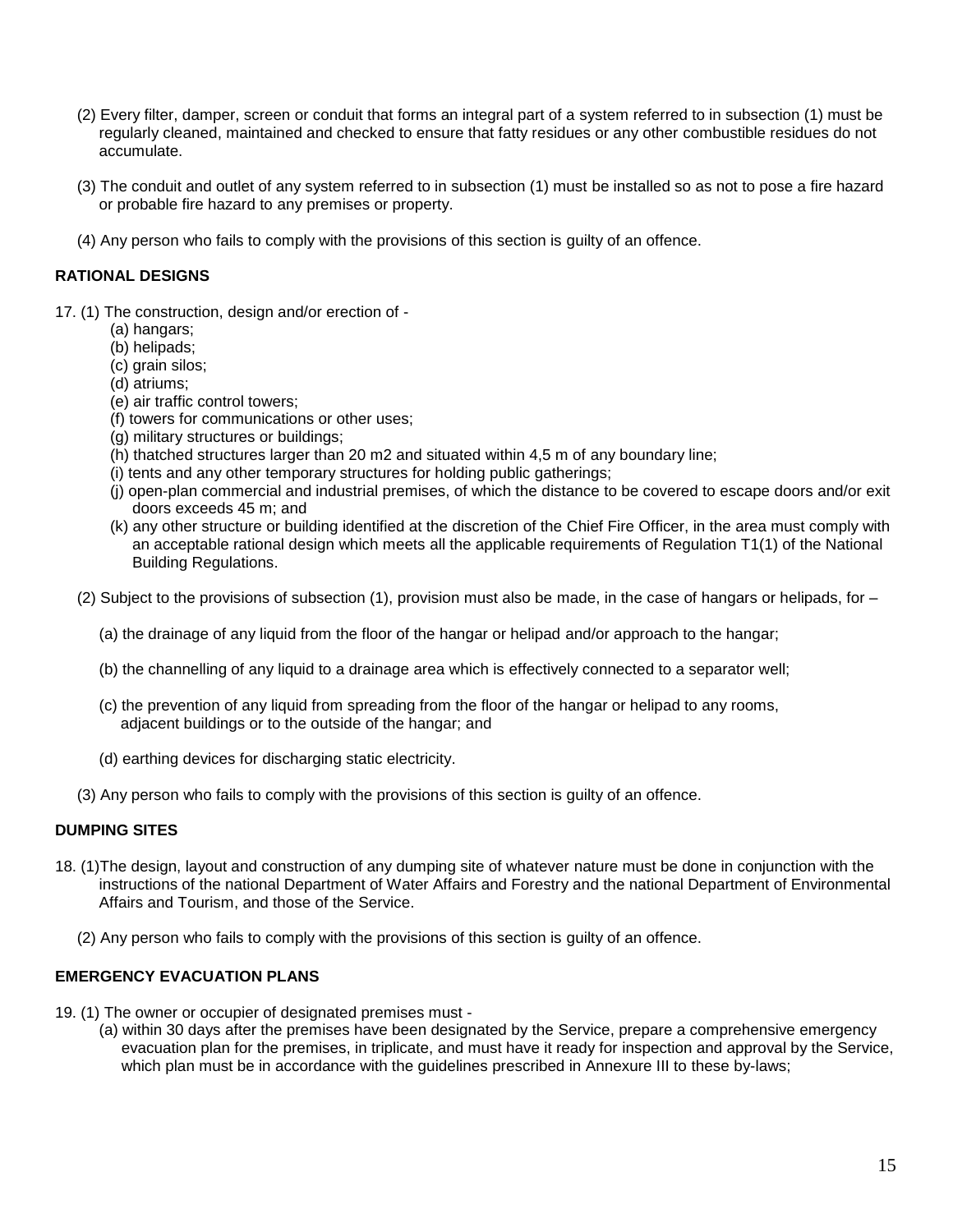- (b) constitute an internal fire protection committee from among the internal staff and occupiers to assist with the planning and organisation of a fire protection programme, which programme includes regular, scheduled fire evacuation drills on the premises;
- (c) ensure that
	- (i) the emergency evacuation plan is revised and updated whenever the floor layout changes or whenever the Service requires revision or updating, but in any case at least every twelve months;
	- (ii) updated records of revised emergency evacuation plans, fire protection programmes, evacuation drills and related documents are kept and maintained at all times; and
	- (iii) the emergency evacuation plan and relevant documents are at all times available in a control room for inspection by the Service; and
- (d) identify a predetermined place of safety outside, but in the vicinity of, the designated premises, where occupiers may gather during an emergency situation for the purpose of compiling a list of survivors.
- (2) The Service may from time to time  $-$ 
	- (a) provide directives for updating and/or amending an emergency evacuation plan;
	- (b) instruct the owner or occupier of designated premises in writing to implement such fire protection programmes that, in the opinion of the Chief Fire Officer, are necessary to ensure the safety of the occupiers of the designated premises; and
	- (c) require the owner or occupier of designated premises to furnish the Service with a certified copy of any emergency evacuation plan and/or relevant documents on such day and at such time and place as the Service may determine.
- (3) Any person who fails to comply with the provisions of this section is guilty of an offence.

## **CERTIFICATES OF FITNESS FOR ALL PUBLIC BUILDINGS**

- 20. (1)The owner of any public building, or of any temporary structure which is erected or intended for holding public gatherings, must apply in writing to the Service for the issuing of a certificate of fitness for every type of gathering or for the proceedings envisaged in the premises or structure, and must pay the fees, as determined in Annexure I to these by-laws, when submitting the application form (the design guidelines appear in Annexure II to these by-laws).
	- (2) No certificate of fitness will be issued for a public building unless the relevant provisions of these by-laws have been complied with.
	- (3) A certificate of fitness issued to the owner of a public building will be endorsed with the following information, where applicable:
		- (a) The trade name and street address of each occupier
		- (b) The type of activity of each occupier
		- (c) The name of the persons on the executive
		- (d) The permissible number of people in proportion to the usable floor area
		- (e) The number of emergency exits and their widths
		- (f) A cancellation clause in the event of any applicable provision of these by-laws being disregarded
		- (g) An obligation on the part of the holder of the certificate to
			- (i) display the certificate prominently on the premises at all times; and
			- (ii) maintain the certificate in a legible condition at all times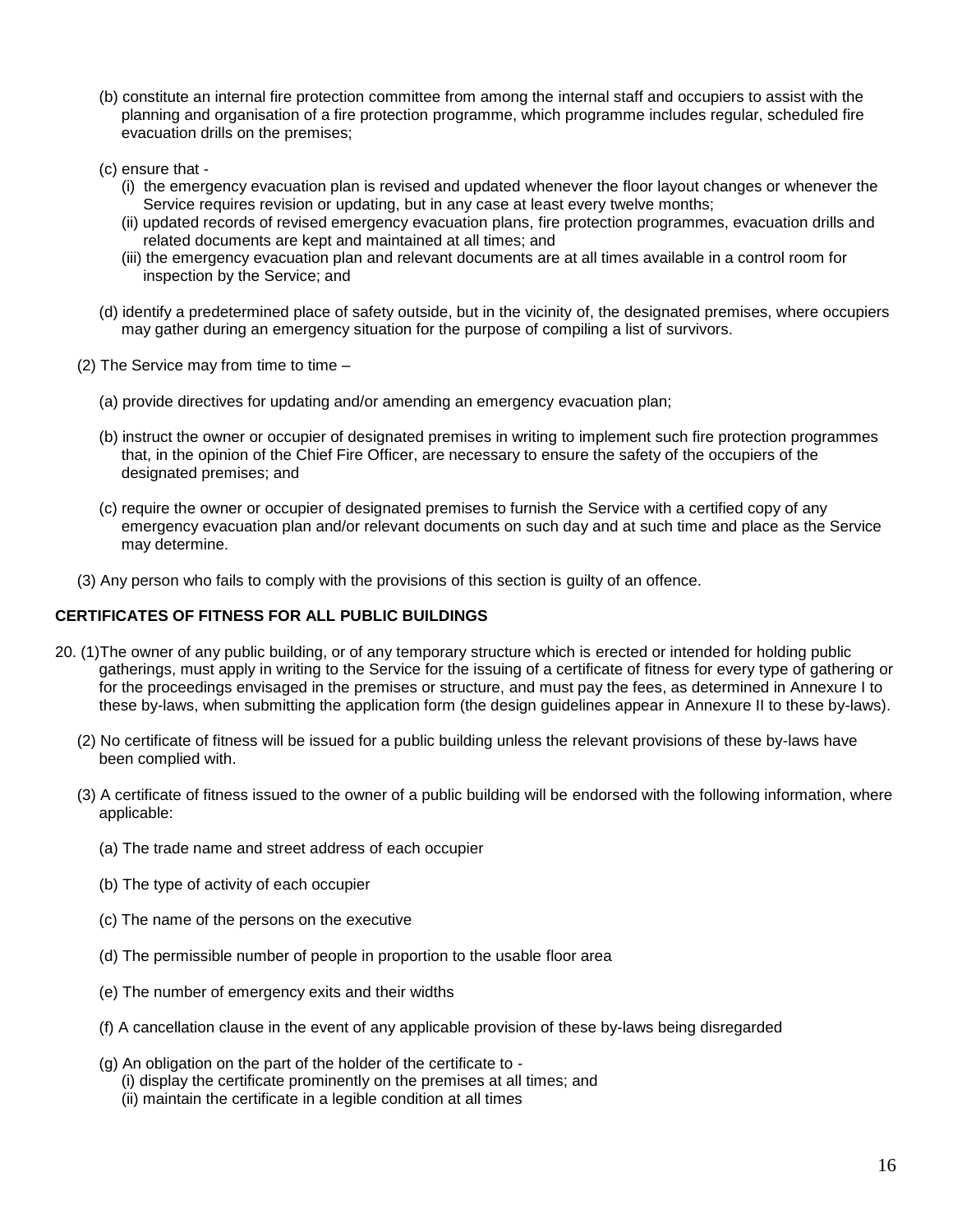- (h) A date, year and serial number
	- (i) The date of expiry of the certificate.
- (4) Subject to the provisions of section 22 of these by-laws, a certificate of fitness is not required for a public building which has been legally erected on commencement of these by-laws.
- (5) If the trade name of a public building changes, the holder of the certificate of fitness must ensure that the change is brought to the attention of the Service immediately and in writing.
- (6) No certificate of fitness will be issued or renewed, as the case may be, unless and until the controlling authority
	- (a) is in possession of a set of plans referred to in section 23 of these by-laws and approved by the Service; and
	- (b) has received the prescribed application form defined in Annexure II to these by-laws, which form has been completed in full and correctly.
- (7) The holder of a certificate of fitness must ensure that he/she is at all times in possession of a valid certificate of fitness.
- (8) (a) Any expansion or removal of or change in anything relating to or in connection with premises for which a certificate of fitness has been issued will result *ipso facto* in the cancellation of the certificate of fitness, including any other authorization granted in terms of these by-laws.
	- (b) The provisions of this subsection are not applicable to any action which results in the temporary removal of something for the purpose of effecting repairs or replacements in respect of the premises.
- (9) (a)The owner must submit, on or before the first working day of December of each year, together with the prescribed fees determined in Annexure I to these by-laws, an application for the renewal of the certificate of fitness to the Service on the prescribed form: Provided that if the Service for some reason requires plans of the premises in question for the purposes of the renewal application, the plans must accompany the application.
	- (b)The Service may send a reminder in respect of the renewal.
- (10) Any person who fails to comply with the provisions of this section or who alters or attempts to alter a certificate of fitness, or knowingly allows the certificate to be altered, is guilty of an offence.

## **WATER SUPPLY FOR FIRE-FIGHTING**

- 21. (1)In any township development, a township developer must provide as follows for water supply for fire-fighting purposes as provided for in SANS 10090 (Community Protection against Fire).
	- (2) Fire hydrants must be inspected by the Service at the intervals as provided for in SANS 10090, and a flow and pressure test must be conducted on the stream to determine whether the stream complies with the said code of practice.
	- (3) The position of all fire hydrants must be properly plotted for operational use by the Service.
	- (4) If any risk area is developed or redeveloped in such a manner that the risk area falls into the high-risk category, the water reticulation must be adapted accordingly without delay, by the developer.
	- (5) Any building developer who requires water supply on to the water reticulation system of the controlling authority must submit a complete set of approved fire protection plans for the premises to the Service, as contemplated in Regulation A9 of the National Building Regulations, to obtain a water connection form, as set out in Annexure II to these bylaws, from the Service, for submission to the Water Supply Division of the controlling authority: Provided that –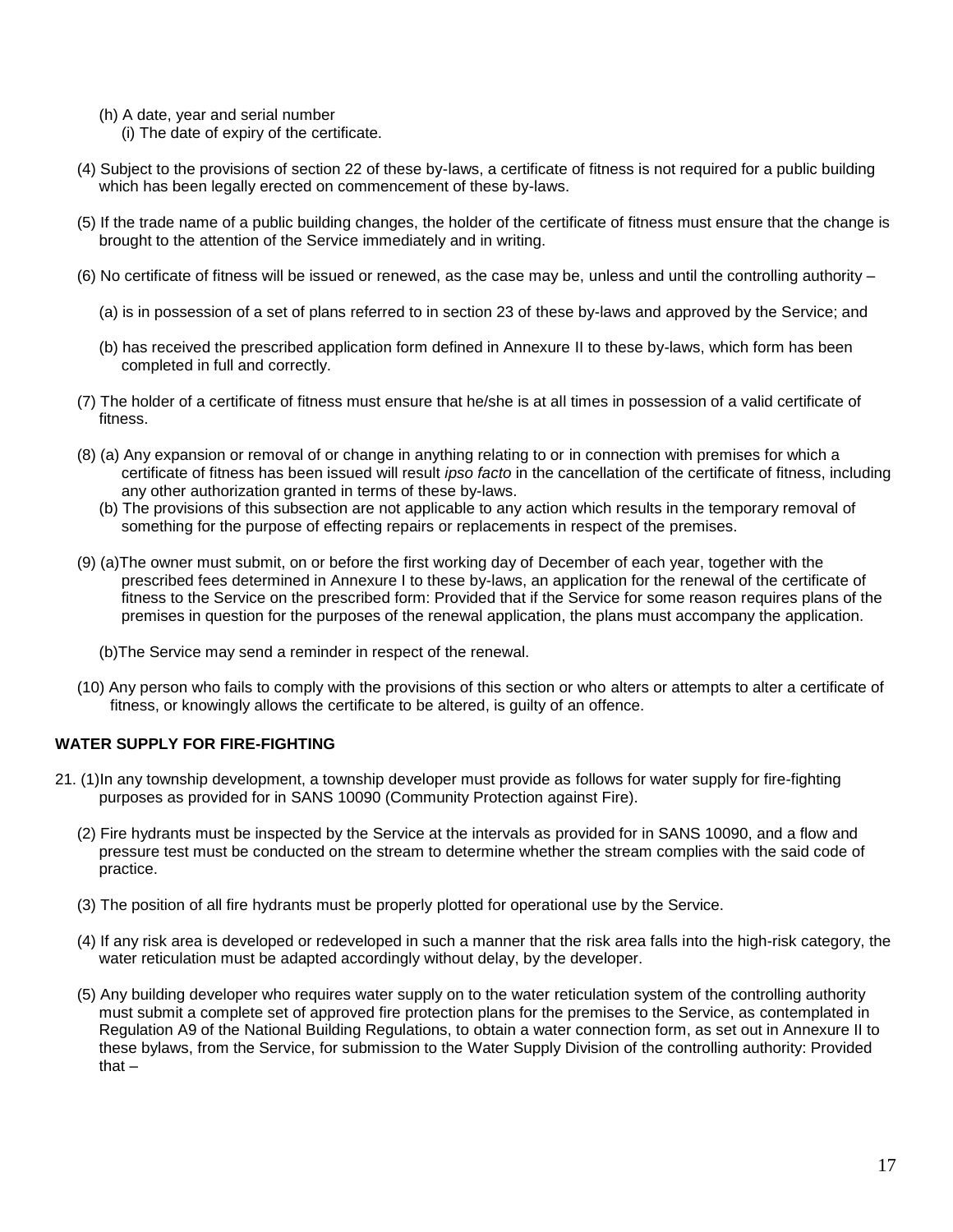- (a) if the premises are protected by a sprinkler installation, the water supply requirement must be calculated and designed for each sprinkler installation in accordance with appropriate design criteria, and the size, delivery pressure and flow of the water supply requirement must be calculated in advance by the engineer responsible;
- (b) if the Service requires a larger water supply for the premises to ensure that fire-fighting equipment functions in accordance with the appropriate design requirements as set out in Part W of SANS 10400, the owner of the premises must provide the required water supply; and
- (c) the size, work pressure and delivery flow of any water supply, excluding a water supply as contemplated in subsection (10)(a), must be calculated and designed according to the provisions of Part W of SANS 10400 and SANS 10252, Part 1.

## **REGISTRATION APPLICATIONS FOR EXISTING PREMISES**

- 22. (1) If an owner rebuilds, alters, extends or changes the floor layout of an existing public building that has been legally erected and used, or if ownership or control of the premises changes, no existing certificate of fitness, certificate of registration or spraying permit, as prescribed in Annexure II to these by-laws, will be renewed, unless and until all the appropriate provisions of these by-laws regarding an original application have been complied with.
	- (2) No additions or alterations may be made to any existing registered premises unless and until
		- (a) the owner of the premises has submitted to the Building Control Officer and the Chief Fire Officer a plan of the existing premises and of the proposed work, as required in terms of Regulation A2 of the National Building Regulations; and
		- (b) the Building Control Officer and the Chief Fire Officer have approved the plan.
	- (3) Any person who fails to comply with the provisions of this section is guilty of an offence.

## **FIREWORKS**

#### **LICENSE TO DEAL IN FIREWORKS**

22A (1) A person wishing to deal in fireworks will make an application to the South African Police Services for a license to deal in fireworks. The designated fire officer may submit the application on behalf of the dealers. On receipt of the license the designated fire officer will inspect the premises of the dealer and should the building requirement be met will issue a permit to trade in fireworks. Only when the permit has been issued may the dealer accept delivery of fireworks.

#### **REQUIREMENTS FOR HANDLING AND STORAGE OF FIREWORKS**

- (2) (a) Premises in which fireworks are handled preferably should have at least two exits. Where any premises have only one exit the fireworks shall be kept at the rear (relative to the exit) of the premises.
	- (b) The doors to the exit shall be kept unlocked and unbolted during trading hours and a clear passage shall exist between the counters holding the fireworks and all the exits, and no obstacle shall be placed in these passages.
	- (c) A dealer must have at all times on his premises a 9kg dry chemical powder fire extinguisher which must be serviced annually and kept in a readily accessible position or as determined by a designated fire officer.
	- (d) A dealer may keep on his premises not more than 500 kilograms gross mass of fireworks, provided the fireworks, contained in their inner or outer packaging, are kept on shelves. When packs are opened these must be kept in glass cabinets or metal containers under lock and key separated from goods of an inflammable or combustible nature.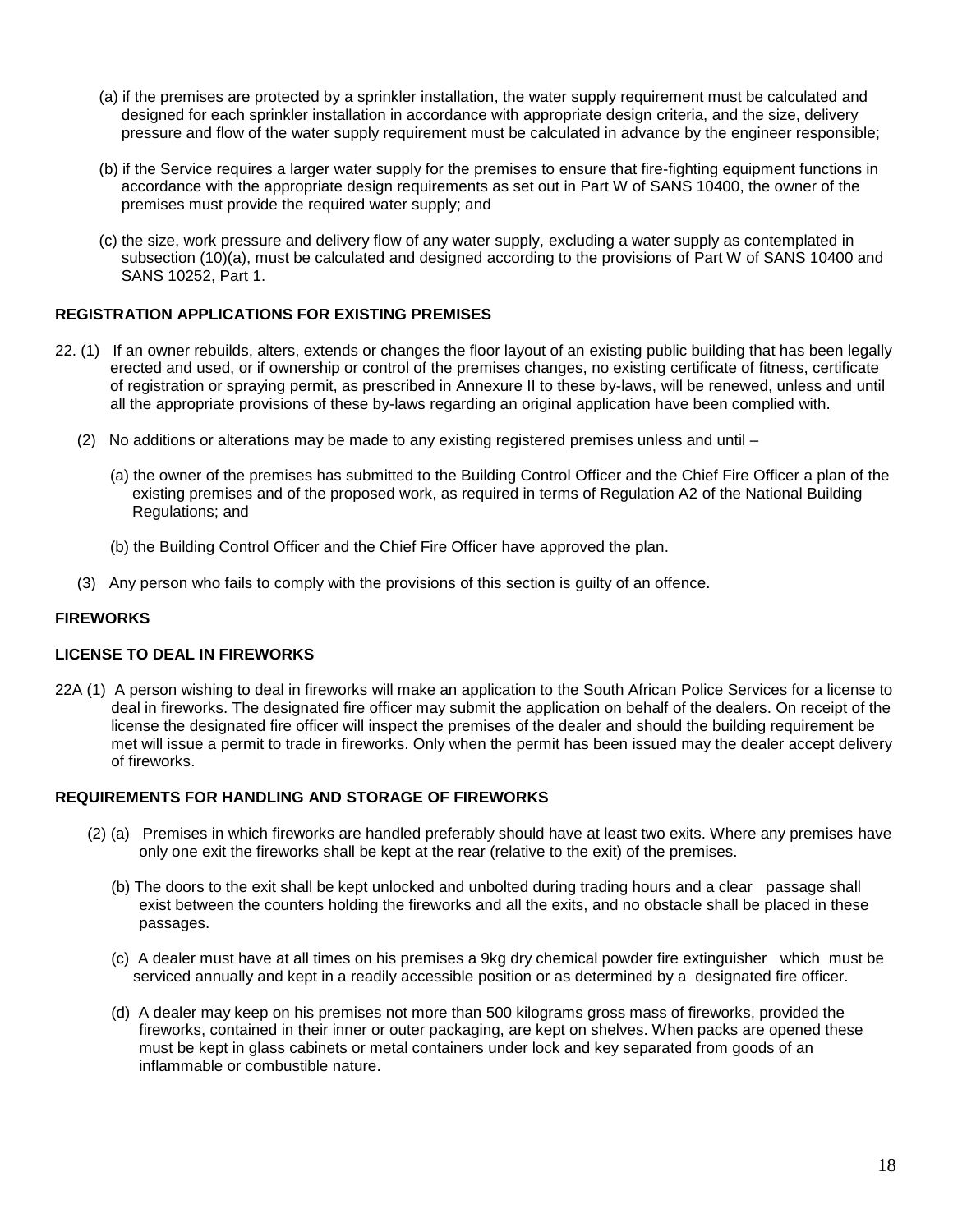- (e) Fireworks in excess of 500 kilograms gross mass must be stored in a fireworks magazine built accordingly to the specifications as per the regulations.
- (f) A dealer shall not interfere with the inner packaging of the fireworks, or allow or permit it to be interfered with.
- (g) Fireworks shall not be displayed in any window or any other place where such fireworks can be interfered with by the public.
- (h) Notices with 100mm red lettering on a white background must be provided as follows;-
	- (i) to the outside of the premises in the prominent position adjacent to the every entrance, notice reading, Dealer in Fireworks";
	- (ii) in prominent positions inside the premises "No Smoking" signs compliant to SANS 1186.
- (i) Every dealer and every person employed in or about the premises shall take all due precautions for the prevention of accidents by fire and for preventing unauthorized persons having access to the fireworks and shall abstain from any act whatsoever which tends to cause fire. Goods of a dangerous nature such as inflammable liquids, acids, alkalis and the like shall not be kept on the same premises together with fireworks and safety matches, and Bengal matches shall be kept at least 5 meters away from the fireworks.
- (j) No person shall smoke in, or take a naked light or fire into, premises where fireworks are kept, stored or being handled, nor shall any person be allowed to do so.
- (k) Every person on such premises shall abstain from any act whatsoever which tends to cause fire.

#### **TRADE**

- (3)(a) A dealer in fireworks when purchasing or obtaining fireworks shall demand from the seller or supplier a properly executed, signed and dated invoice which he shall retain for a period of least two (2) years for production on demand by an inspector.
	- (b) A manufacturer or wholesale dealer shall furnish a properly executed, signed and dated invoice with each sale or supply of fireworks.
	- (c) A dealer shall supply fireworks to the public only in the sealed inner packaging as received from the manufacturer or wholesale dealer, provided that the package are still in a good condition.
	- (d) A dealer shall not sell or allow or permit to be sold any fireworks to a child under the age of sixteen (16) years.
	- (e) A dealer shall furnish each employee engaged in selling fireworks with a copy of the regulations and bylaws and the conditions attached to his license to deal.
	- (f) A dealer shall keep a register in which full particulars of each transaction and the aforementioned license number shall be recorded. This register shall be kept up to date and be made available for inspection at any time and shall not be destroyed until after the lapse of two (2) years from the date of the last entry.
	- (g) A dealer's premises may be inspected at any time by a inspector of explosives or fire officer.
	- (h) Any person on such premises, who fails to comply with a request made by the licensee or his employee in the interest of safety, shall be guilty of an offence.

#### **FIREWORKS FOR SALE TO THE PUBLIC**

- (4)(1) The following fireworks are illegal and may not be sold to the public
	- (a) Firecrackers
	- (b) match crackers or match strike crackers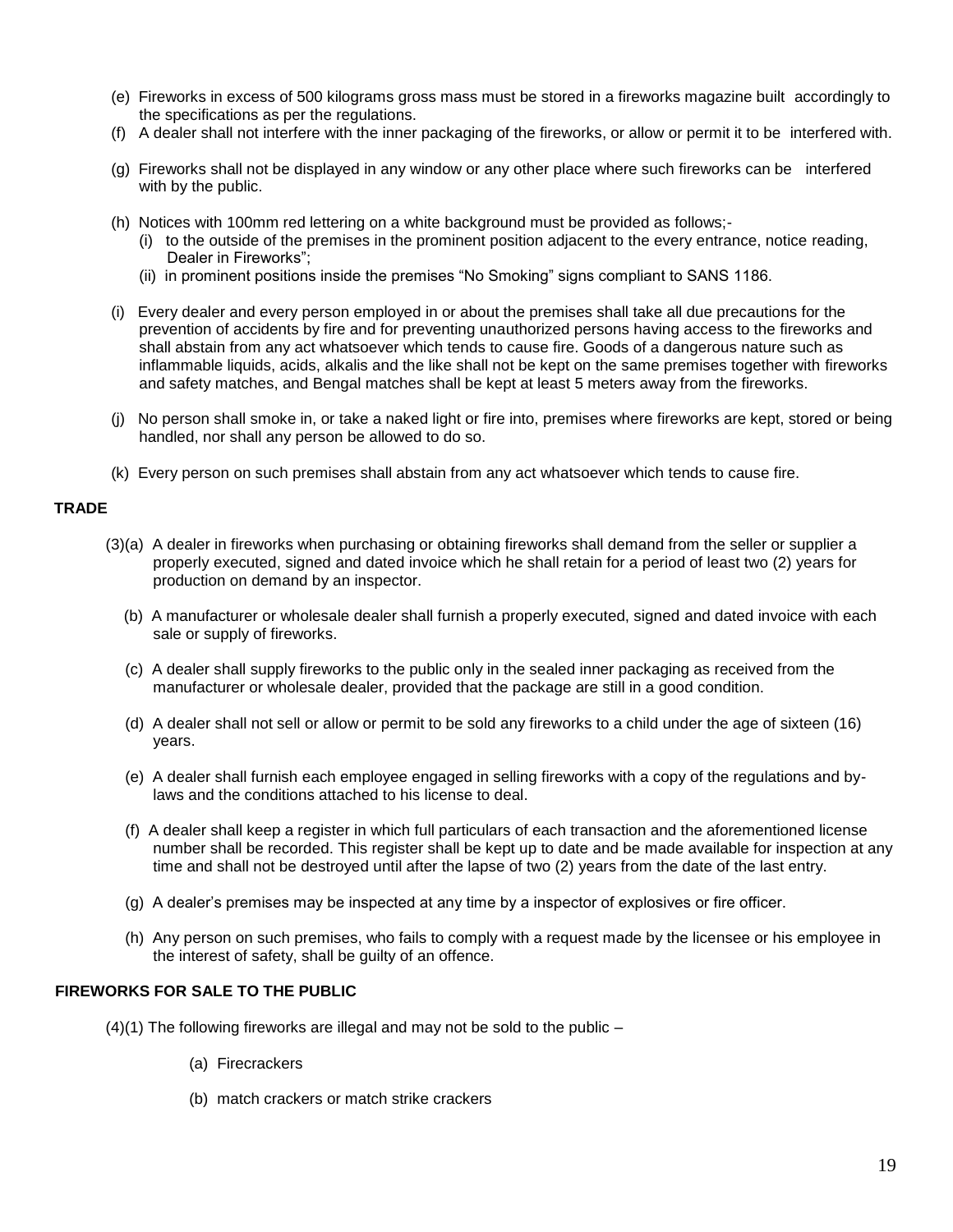- (c) firecrackers commonly known as "Bombs", e.g. Indian King, King India, Classic Foils, etc.;
- (d) all explosive fireworks;

The sale of fire works must be recorded.

- (2) All fireworks manufactured in the Republic or imported into it, or which are offered for sale within the Republic shall be marked, labeled and packed in accordance with the Explosives Regulations and any person deemed to be in possession of "unauthorized explosives" shall be guilty of an offence.
- (3) Fireworks shall be packed by the manufacturer or importer in suitable cartons which shall be sealed ready for sale to the public and shall be supplied only to a dealer who is in possession of a valid license issued in terms of the regulations, and the number of such license shall be quoted on the invoice.

#### **USE OF FIREWORKS**

- (5) (1) The discharge of fireworks within the municipal area is unlawful with the exception of:-
	- (a) the two (2) days of the Deepavali Festival); and
	- (b) any other day for public display of fireworks provided that Council's written permission is first obtained at least twenty-one (21) days prior to the event.
	- (2) It shall be unlawful for any person to use or ignite any fireworks
		- (a) within 500 meters of any explosive magazine, explosive factory, petroleum depot or gasometer; or
		- (b) in any building or on any public thoroughfare or public place without the prior consent of the Council;
		- (c) do anything which may endanger the life of any person or animal;
		- (d) except as part of a fireworks display and subjected to this by-law inside a development area or within 500 meters of such area.
	- (3) No person, other than a technician, shall operate a public safety of fireworks on any premises without the written permission of the Director Public Safety acting on the recommendations of the local designated fire officer.
	- (4) Such permission shall stipulate the conditions to be complied with and non-compliance with any of these conditions shall constitute an offence under this by-law.
	- (5) Application for permission to operate a public display of fireworks shall be made in writing to the Chief Fire Officer and shall be set forth -
		- (a) the name of the person or organization sponsoring the display together with the names of the persons actually in charge of the firing of the display who shall be at least eighteen (18) years of age and be competent for the work;
		- (b) the date and time of the day at which the display is to be held;
		- (c) the exact location planned for the display;
		- (d) a description setting forth the age and qualifications of the persons who are to do the actual discharging of the fireworks;
		- (e) the numbers and kinds of fireworks to be discharged;
		- (f) the manner and place of storage of such fireworks prior to the display;
		- (g) a diagram of the grounds on which the display is to be held showing –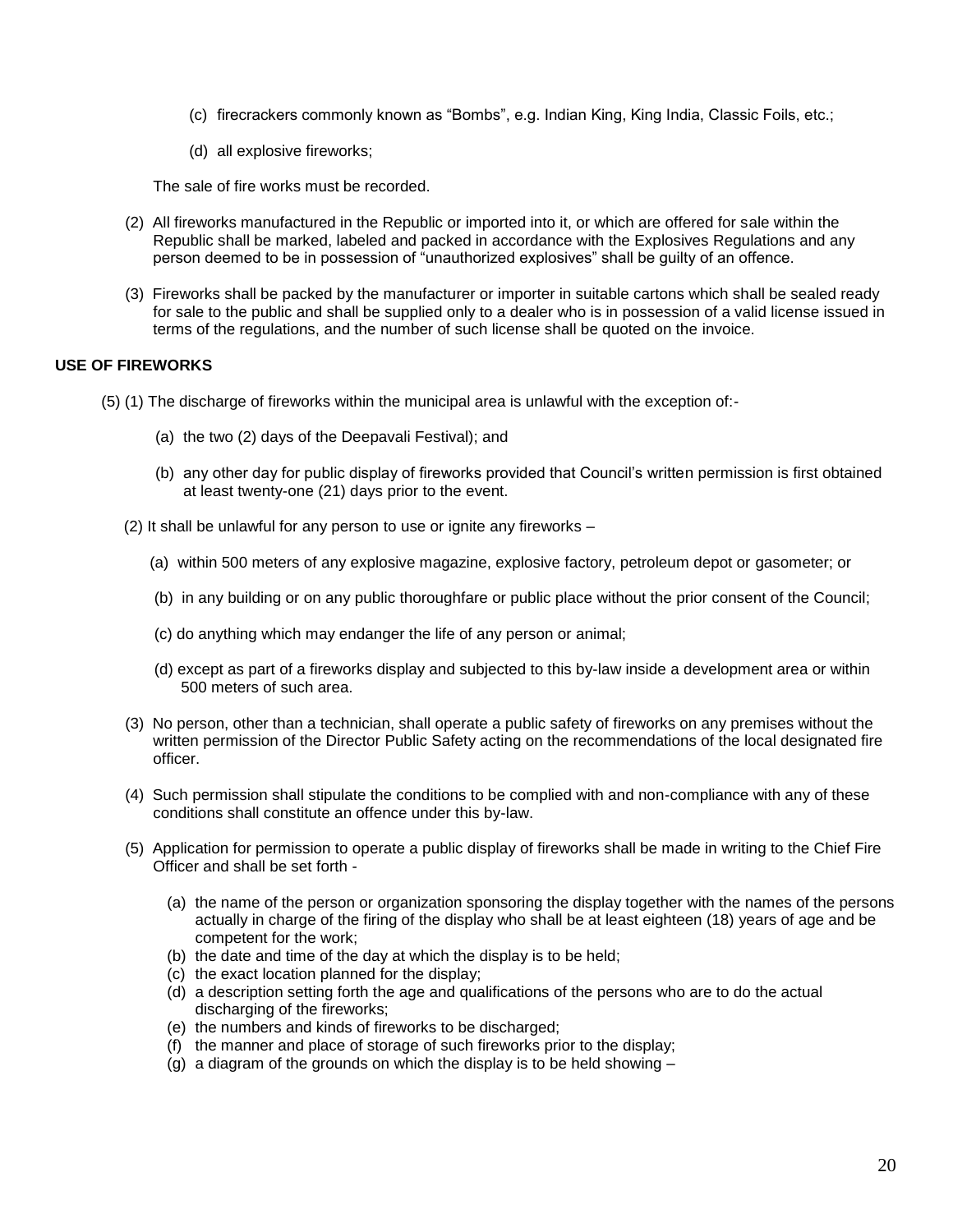(i) the point at which the fireworks are to be discharge, which shall be at least 100 meters from the nearest building, road, railway, and at least 20 meters from the nearest telephone, telegraph or power lines, tree or other overhead obstruction;

(ii) the direction in which aerial fireworks, if any, are to be fired;

(iii) the area to be kept clear of persons which shall extent at least 50 meters from the front and to the sides of the point at which the fireworks are to be discharged;

(iv) the area to be kept clear on which falling residue from aerial fireworks is expected to drop, which shall extend for at least 100 meters to the rear of the firing point; and

(v) the location of all buildings and roads within 200 meters of the firing site and off all trees, telegraph or telephone lines or other overhead obstructions at or adjacent to the firing site;

(vi) completion of any indemnity form absolving Council from any civil claims;

(vii) acknowledgement that the authority is at Council's discretion and that the requirements of legislation will be complied with.

- (6) At a public display of fireworks it shall be an offence:-
	- (a) for any person willfully to enter or remain in that area reserved for receiving falling residue from aerial fireworks;
	- (b) for any unauthorized person willfully to proceed beyond the area demarcated by the organizers of the display for spectators;
	- (c) to disobey the instruction of a uniformed law enforcement officer.

#### **PYROTECHNIC DISPLAYS**

(6) (1) In the event of a pyrotechnic display emergency flares must accompany the displayers.

- (2) All pyrotechnic displays applied for to, and approved by, the Council shall be advertised in the local press on two occasions (consecutive weeks) immediately prior to the pyrotechnic display. These advertisements shall advertise the date, time and venue at which the pyrotechnic display is to be held, and the cost of such advertisement shall be for the account of the applicant.
- (3) Application shall be done in accordance with section 22(A) sub-section 5 of these by-law and on the prescribe form available form the Chief Fire Officer.

## **TRANSPORT OF FIREWORKS**

(7). The transport of fireworks shall comply with the conditions as laid down in the National Building Regulations as promulgated in Government Gazette No. 3648 dated 8 September 1972.

#### **USE OF OTHER EXPLOSIVES**

(8). Any explosives for the use of which provisions is not made in the preceding regulations of these by-laws, shall be used only in such a manner and under such conditions as may be prescribed in writing by an inspector of explosives.

#### **DISTRIBUTION POINT**

(9). The number of distribution points for sale of fireworks shall be restricted.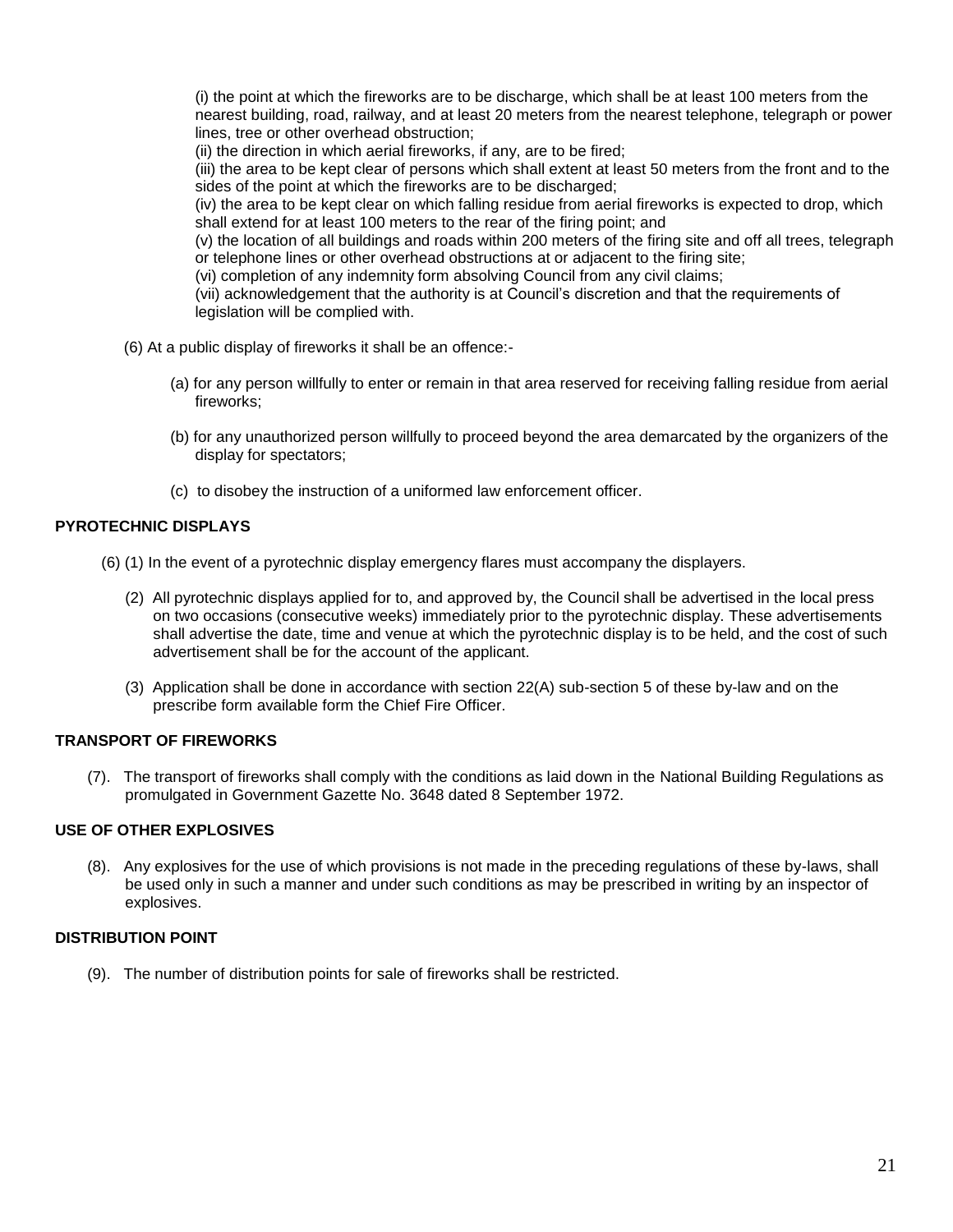#### **PART IV**

## **HAZARDOUS SUBSTANCES**

#### **APPLICATION FOR APPROVAL OF PLANS**

- 23. (1) Subject to the provisions of the National Building Regulations and Building Standards Act, 1977, every owner of premises on which there is a building in respect of which a floor layout change, addition, alteration, upgrading and/or renovation is envisaged, or the owner of premises on which bulk, above-ground and underground installations and any other structures are to be erected for the use, storage or handling of hazardous substances or erected in connection with such use, storage or handling, must submit plans in triplicate to the controlling authority on the prescribed form obtainable from the office of the Building Control Officer.
	- (2) The prescribed fees payable to the Service for the approval of plans are determined in Annexure I to these bylaws, but these fees do not include the fees charged by the Building Control Officer for the approval of plans.
	- (3) The Service will not accept any plan (except for a plan regarded by the Building Control Officer to be that of "minor building work") unless the official certification of submission of the Building Control Officer appears on it.
	- (4) No construction work may be started on any premises unless the building contractor is in possession of the relevant plans that have been officially certified as approved by the Building Control Officer and positive comment has been given by the Fire Safety Section of the Service. For the duration of construction work on the premises the plans in question must be available for inspection by the Service.
	- (5) The provisions of section 23 of the National Building Regulations and Building Standards Act, 1977, are applicable to the approval of plans as regulated in this section.
	- (6) The approval of any plan by the controlling authority will be null and void if, within one year of the date of such approval, the buildings or constructions have not been erected in accordance with the approved plans.
	- (7) Any owner of premises who fails to comply with the provisions of this section or any person who on behalf of the owner is involved in any activity contemplated in this section and fails to comply with the provisions of this section is guilty of an offence.

#### **ISSUING OF CERTIFICATES OF REGISTRATION**

24. (1) No person may on any premises use, handle or store quantities of hazardous substances in excess of the quantities referred to below or permit them to be used, handled or stored, unless and until the person is in possession of a certificate of registration as provided for in Annexure II to these by-laws and issued in respect of the specific quantities and appropriate devices on approved premises: Provided that if only one of the groupings referred to below is present on the premises and the applicable maximum permissible quantity is not exceeded, the provisions of this section are not applicable:

#### **Group I: Explosives**

Fireworks No exemption

#### **Group II: Gases**

- 2.1 Flammable gases Total cylinder capacity may not exceed 100Kg
- 2.2 Non-flammable gases Total cylinder capacity may not exceed 333 Kg
- 2.3 Toxic gases No exemption

#### **Group III: Flammable liquids**

3.1 With flash points ≥ 18 °C Total quantity may not exceed 100 Liter 3.2 With flash points > 18 °C Total quantity may not but ≤ 23 °C exceed 420 Liter 3.3 With flash points > 23 °C Total quantity may not but ≤ 61 °C exceed 1 100 Liter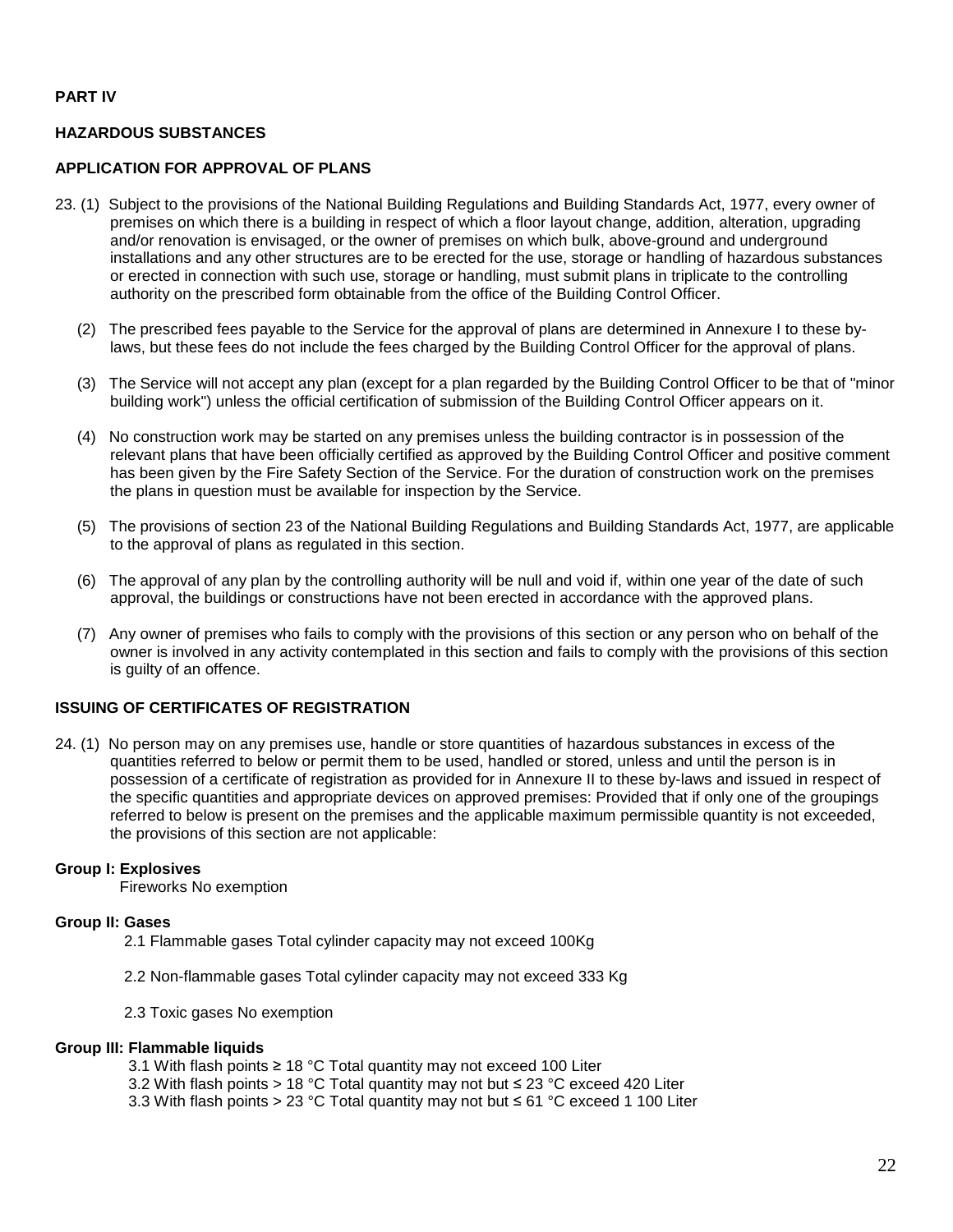3.4 With flash points > 61 °C Total quantity may not but ≤ 100 °C exceed 1 100 Liter

## **Group IV: Flammable solids**

4.1 Flammable solids Total quantity may not exceed 250 Kg

- 4.2 Pyrophoric substances No exemption
- 4.3 Water-reactive No exemption substances

#### **Group V: Oxidising agents and organic peroxides**

5.1 Oxidising agents Total quantity may not exceed 200 Kg

5.3 Group II organic Total quantity may not peroxides in packets exceed 200 Kg

#### **Group VI: Toxic/infective substances**

- 6.1 Group I toxic substances Total quantity may not in packets exceed 5 Kg
- 6.2 Group II toxic substances Total quantity may not in packets exceed 50 Kg
- 6.3 Group III toxic substances Total quantity may not in packets exceed 500 Kg
- 6.4 Infective substances No exemption

#### **Group VII: Radioactive materials No exemption**

#### **Group VIII: Corrosive/caustic substances**

- 8.1 Group I acids in packets Total quantity may not exceed 50 Kg
- 8.2 Group II acids in packets Total quantity may not exceed 200 Kg
- 8.3 Group III acids in packets Total quantity may not exceed 1 000 Kg
- 8.4 Group I alkaline Total quantity may not substances in packets exceed 50 Kg
- 8.5 Group II alkaline Total quantity may not substances in packets exceed 200 Kg
- 8.6 Group III alkaline Total quantity may not substances in packets exceed 1 000 Kg

#### **Group IX: Miscellaneous substances**

- 9.1 Liquids Total quantity may not exceed 210 Liter
- 9.2 Solids Total quantity may not exceed 210 Kg
- (2) No person may, on any unregistered premises, store, use or handle any of the hazardous substances referred to in subsection (1), or have them stored, used or handled, or permit them to be stored, used or handled, unless the hazardous substances are stored, used or handled in such place or in such manner as to ensure that -
	- (a) no hazardous substance or fumes of the substance come into contact or are likely to come into contact with any fire, flame, naked light or other source of ignition that may cause the hazardous substance or fumes to catch fire; and
	- (b) the escape of human beings or animals is not hindered or obstructed in the event of a fire or an emergency situation.
- (3) No person may, on any unregistered premises, use or handle hazardous substances, or have them used or handled or permit them to be used or handled on the premises, except in a suitable place out of doors to ensure that any fumes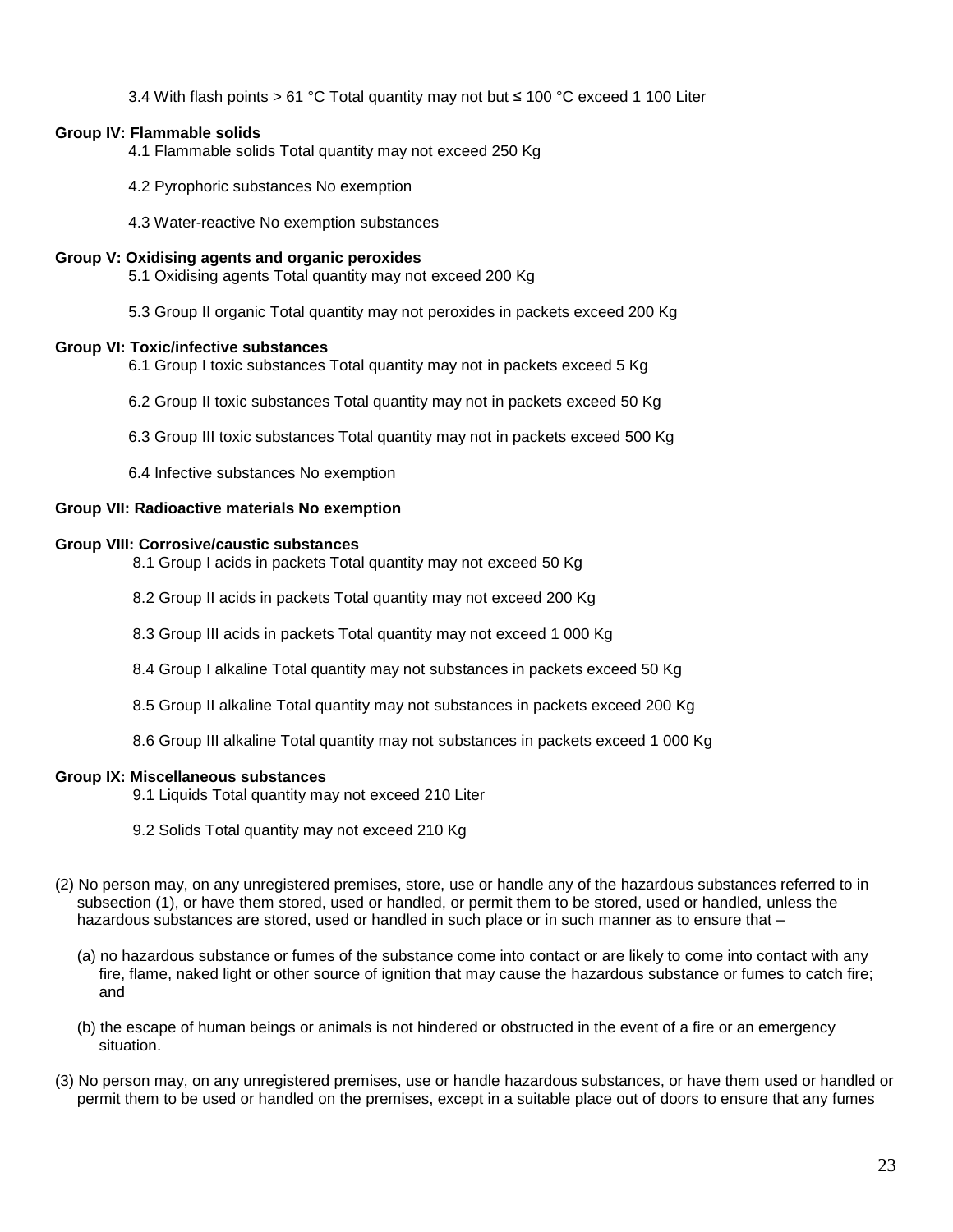can escape freely, or in a properly and naturally ventilated room to ensure that any fumes or gas does not collect in the room but is effectively disposed of.

- (4) Hazardous substances may be stored on unregistered premises only if the hazardous substances are, when not in use, stored in strong, labelled containers that seal tightly.
- (5) No certificate of registration will be issued in respect of premises for the use, handling or storage of hazardous substances, unless all the applicable provisions of these by-laws have been complied with and a written application for registration, on the prescribed form, as described in Annexure II to these by-laws, has been submitted to the Service, together with the fees prescribed in Annexure I to these by-laws.
- (6) When a certificate of registration is issued, the certificate must be endorsed with the following conditions, namely that the certificate –
	- (a) must at all times be displayed in a weatherproof container in a conspicuous place on the premises designated by a member of the Service;
	- (b) must be maintained in a legible condition at all times;
	- (c) must reflect the groups and the quantities of hazardous substances for which the premises have been registered;
	- (d) must reflect the number of above-ground and/or underground storage tanks or storage facilities, and the capacity of each such storage tank or storage facility;
	- (e) must reflect the number of storerooms and the total capacity of each storeroom;
	- (f) must reflect the number of gas installations, the type of gas installation and the total volume and/or delivery capacity of each installation;
	- (g) must specify the number of storage facilities for other hazardous substances and reflect the volumes intended for each facility;
	- (h) must reflect a serial number;
	- (i) must indicate whether the issue of such certificate is permanent or temporary;
	- (j) must reflect the period of validity and the expiry date of the certificate: Provided that the period of validity will be only twelve calendar months, calculated from the date of issue, and written application for renewal of the certificate reaches the Service at least one calendar month prior to the expiry date;
	- (k) is not transferable from premises to premises;
	- (l) must, subject to the provisions of section 22 of these by-laws, be transferable from owner to owner and/or from control to control on the same premises: Provided that –
		- (i) application for such transfer is made to the Service on the prescribed form; and
		- (ii) if the trade name of the premises changes, the holder of the spraying permit and/or certificate of registration must ensure that the change is immediately brought to the attention of the Service;
	- (m) will not be issued unless the Service is in possession of a set of approved plans as required by section 23 of these by-laws; and
	- (n) will not be issued or renewed unless the prescribed application form has been completed in full and has been submitted.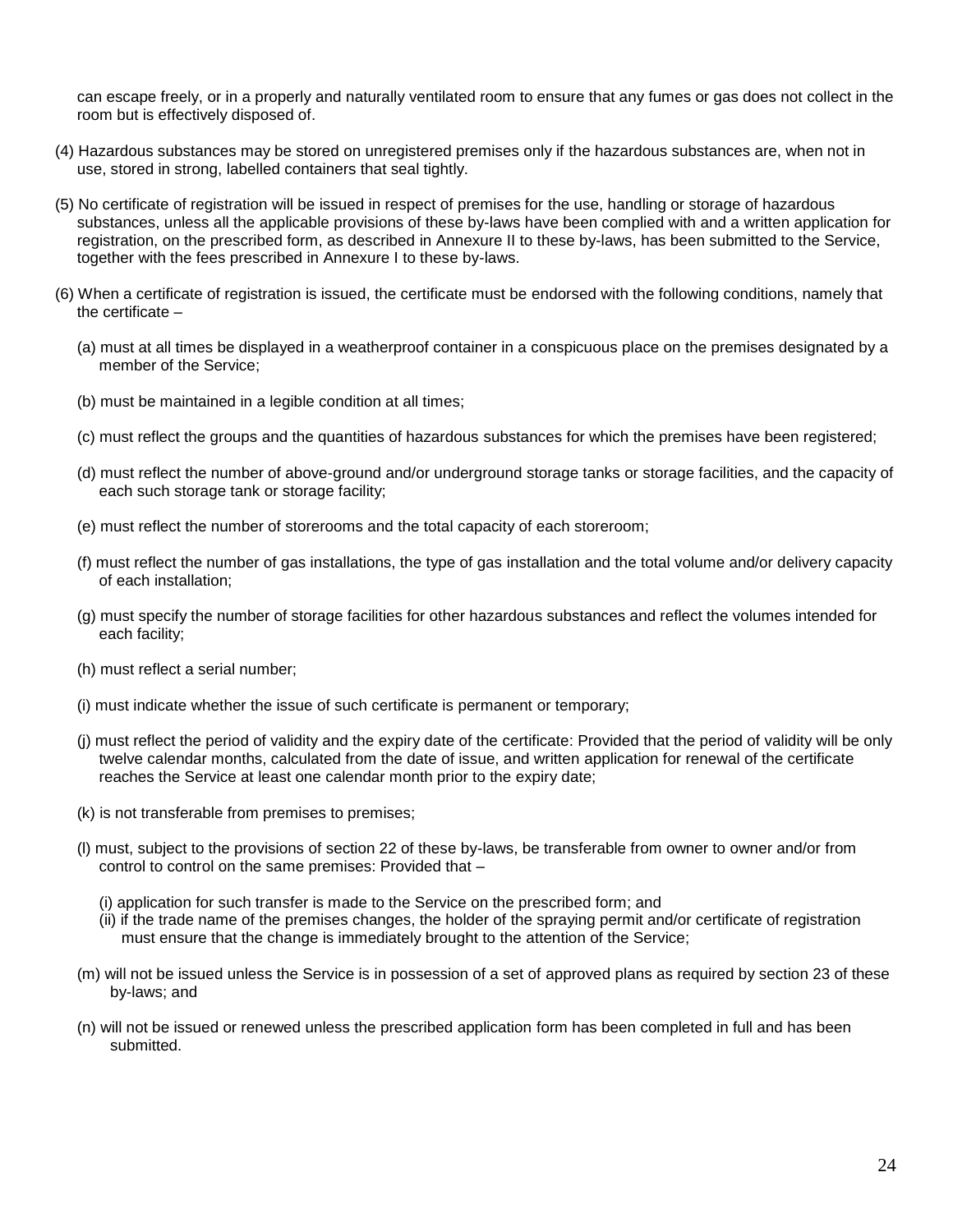- (7) (a) Any person who has a legal certificate of registration in his/her possession may apply in writing on the prescribed form to have the total quantity of flammable liquids and number of underground tanks, storerooms, gas installations and other storage areas amended, according to need, and the form must be accompanied by the prescribed fee.
	- (b) The Service will approve an application only if the proposed amendments comply with the provisions of these bylaws.
	- (c) If the application is approved, the applicant must submit his/her certificate of registration to the Service for amendment.
- (8) The Service may send a holder of a certificate of registration a reminder for renewal of registration. A holder of a certificate who has not received a reminder is not indemnified from possible prosecution.
- (9) The holder of a certificate of registration must ensure that he/she is at all times in possession of a valid certificate of registration.
- (10) Any person who fails to comply with the provisions of this section or who alters a certificate of registration or who attempts to alter the certificate or permits the certificate to be altered is guilty of an offence.

#### **SUPPLY OF HAZARDOUS SUBSTANCES**

- 25. (1) No person may
	- (a) supply more hazardous substances than the quantities referred to in section 24(1) of these by-laws to any unregistered premises, or have them supplied or permit them to be supplied;
	- (b) deliver or supply more hazardous substances than the quantity specified in the applicable certificate of registration or hazardous substances of a group other than that specified in such certificate of registration to any premises or person, or have them delivered or supplied or permit them to be delivered or supplied.
	- (2) No person may handle any container containing a hazardous substance in a manner that will damage or may damage that container, or permit the container to be damaged.
	- (3) Any person who fails to comply with the provisions of this section is guilty of an offence.

#### **EXEMPTIONS**

- 26. (1) Notwithstanding anything to the contrary in these by-laws
	- (a) flammable liquids are not deemed to be stored, handled or transported whenever the liquids are, for normal use, in the fuel tank of a motor vehicle;
	- (b) flammable liquids are not deemed to be stored, handled or transported if the liquids are in the fuel tank of a stationary engine: Provided that the volume of the fuel tank does not exceed 1 000 liters and the fuel tank is surrounded by a liquid proof bund wall, volumetrically be capable of containing the maximum proposed quantity of liquid, plus 10% of the volume of the tank.
	- (2) Any person who fails to comply with the provisions of this section is guilty of an offence.

#### **RENEWAL OF SPRAYING PERMITS AND/OR CERTIFICATES OF REGISTRATION**

- 27. (1) Any holder of a certificate of registration or spraying permit must, before the first working day of December each year, submit an application for renewal of the certificate or permit to the Service on the prescribed form, which form must be accompanied by the fees prescribed in Annexure I to these by-laws: Provided that the Service may require further, additional and/or amended plans of the premises in question for the purposes of renewal.
	- (2) Any person who fails to comply with the provisions of this section is guilty of an offence.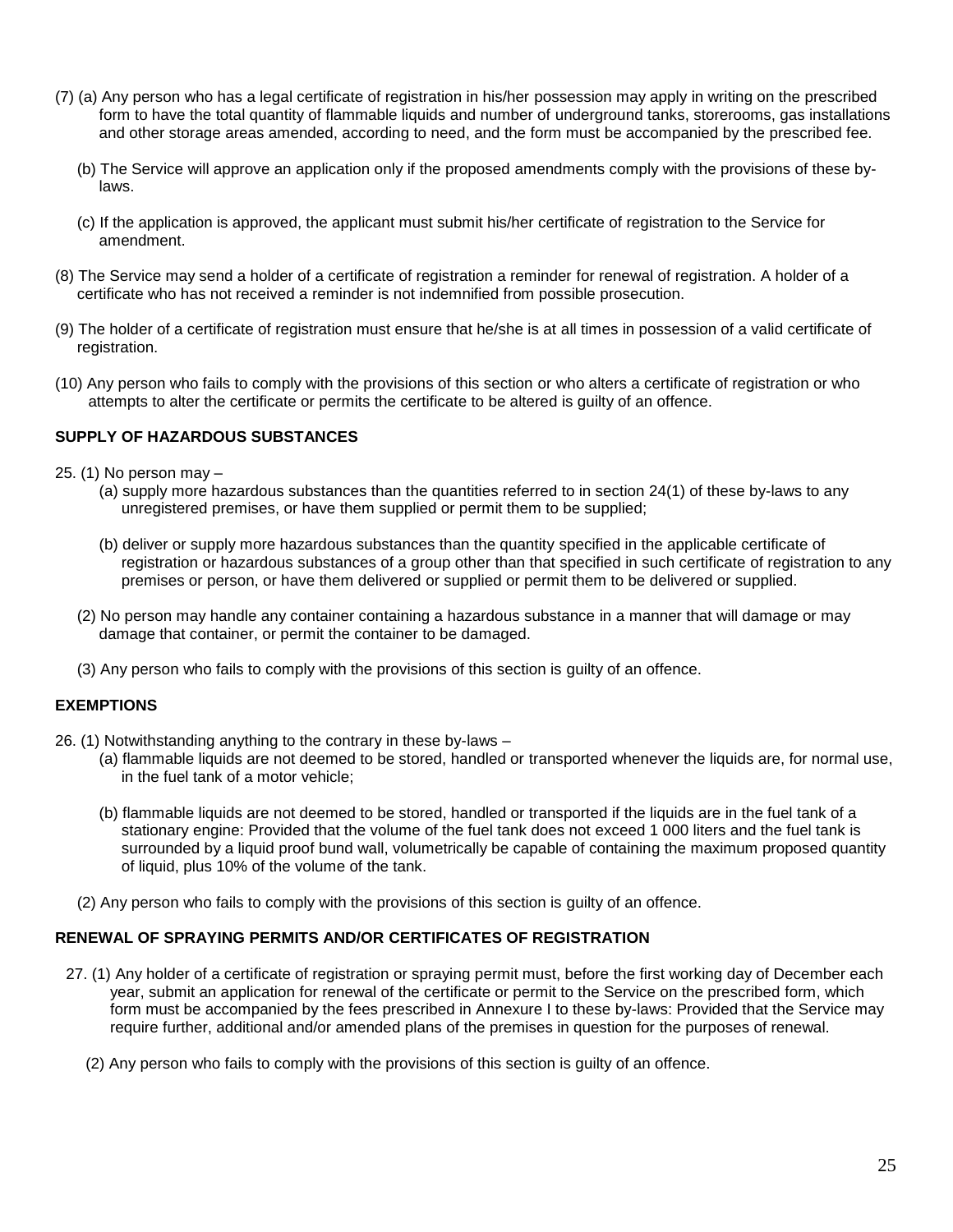## **TEMPORARY STORAGE OF HAZARDOUS SUBSTANCES**

- 28. (1)The Service may grant a temporary certificate of registration for a period of not more than six months to any person who, for bona fide reasons, requires more hazardous substances on the premises than the quantities contemplated in section  $24(1)$  of these by-laws: Provided that  $-$ 
	- (a) if the hazardous substances are required for, or in connection with, excavations, construction work and road construction, the quantity must be limited to 14 000 Liter;
	- (b) an application is submitted on the prescribed form, accompanied by the fees prescribed in Annexure I to these by-laws, together with the plans required by section 23 of these by-laws; and
	- (c) the duration of the temporary storage is at the discretion of the Chief Fire Officer.
	- (2) Any person whose application for a temporary storage tank is approved must ensure that the storage tank is surrounded by a liquid-proof bund wall, volumetrically capable of containing the maximum proposed quantity of liquid, plus 10% of the volume of the tank;
		- (a) provision is made for the run-off of any possible rainwater from the retaining walls or retaining embankments;
		- (b) the storage tank is not erected within 5 m of any erf boundary, building, excavation, road and/or driveway;
		- (c) no source of ignition or potential ignition is brought within 5 m of the storage tank;
		- (d) symbolic signs prohibiting smoking and open flames, at least 300 mm x 300 mm in size, are affixed to all sides of the temporary installation; and
		- (e) a minimum of two 9kg dry chemical fire extinguishers are installed within 10 m of the temporary installation.
	- (3) Any person who fails to comply with the provisions of this section is guilty of an offence.

#### **DELIVERY OF HAZARDOUS SUBSTANCES**

- 29. (1) Any person delivering hazardous substances to any supplier or user
	- (a) may not, while delivering, park any delivery vehicle on or across a pavement or on or across a public road;
	- (b) may not, while delivering, let any delivery hose lie on or across a pavement, public road or other premises, or go through or over a building or have it lying there;
	- (c) must ensure that, while delivering, a 9kg dry chemical fire extinguisher is ready at all times;
	- (d) must ensure that, during the transferral of hazardous substances, the delivery vehicle is physically earthed with the storage facility to which the hazardous substances are being transferred;
	- (e) must ensure that, while delivering, the delivery vehicle is in such a position that it can be removed quickly and easily in the event of an emergency situation without exacerbating the situation; and
	- (f) must ensure that no hazardous substance is transferred from a delivery vehicle to a facility that is leaking or broken.
	- (2) The owner of any device connected with or used for the delivery of a hazardous substance must ensure that the device is designed for the specific purpose and is in a safe and good working condition.
	- (3) The person in charge of any delivery process of a hazardous substance must take reasonable precautionary measures to ensure that no hazardous substance is spilled during delivery on any surface when the substance is transferred from a delivery vehicle to a storage facility.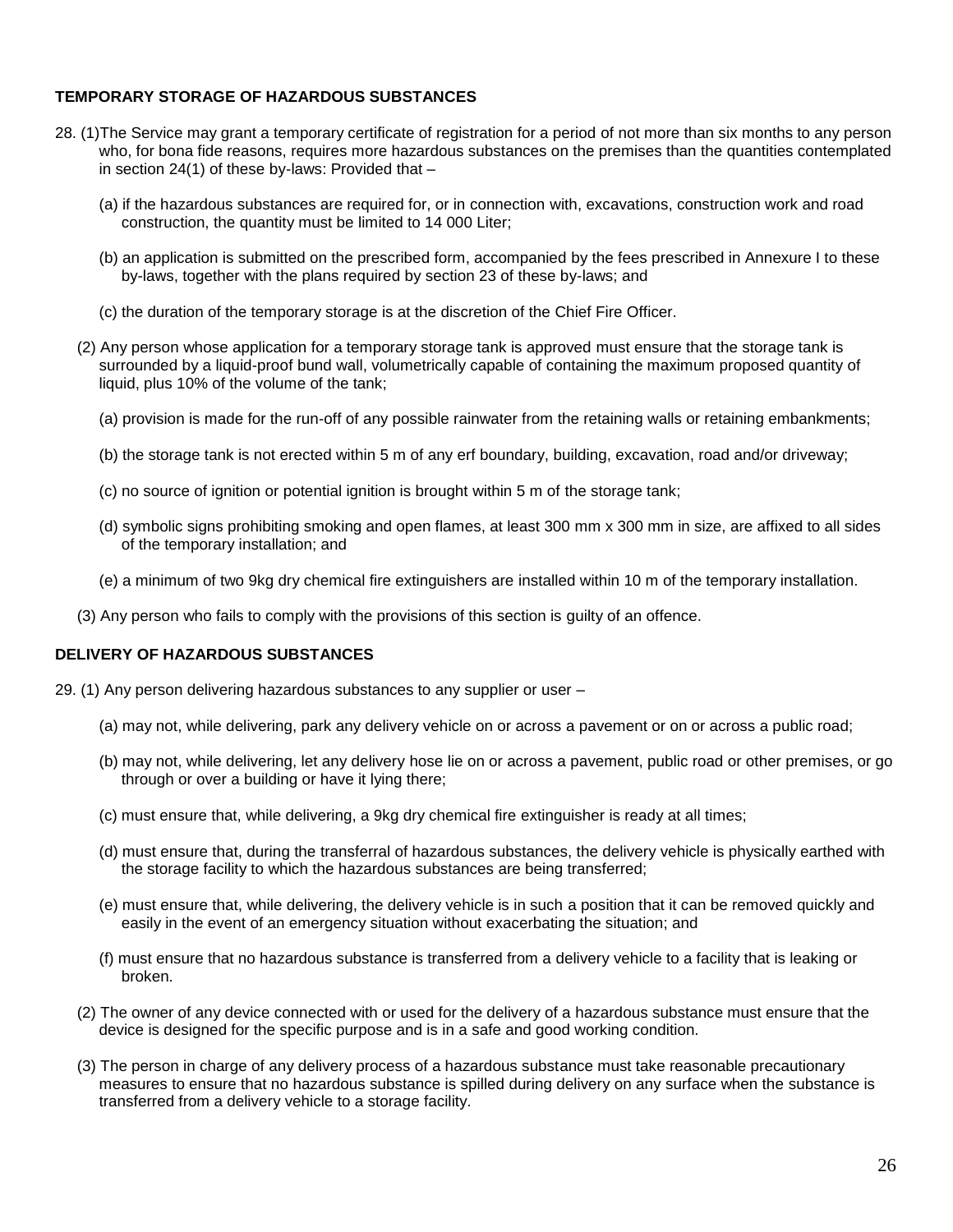- (4) No person may transfer any hazardous substance to a motor vehicle, aircraft, vessel, ship or boat while the power source thereof is in operation or permit the substance to be transferred.
- (5) No person may transfer a hazardous substance to an aircraft unless and until the aircraft has been earthed with the transferral device by means of an earth cable.
- (6) Any person who fails to comply with the provisions of this section is guilty of an offence.

## **PROHIBITION OF CERTAIN ACTIONS**

- 30. (1)Any person who stores, uses or handles hazardous substances on remises or has them stored, used or handled or permits them to be stored, used or handled on the premises may not –
	- (a) perform any act or action, or have any act or action performed or permit any act or action to be performed that may reasonably result in or cause a fire or an explosion; and
	- (b) perform any act or action, or have any act or action performed or permit any act or action to be performed that may reasonably obstruct the escape to safety of any human being or animal during an emergency situation.
	- (2) No person may dump any hazardous substance in or spill any hazardous substance into any borehole, pit, sewer, drain system or surface water, or permit any hazardous substance to be dumped in or spilled into any borehole, pit, sewer, drain system or surface water.
	- (3) No person may discard hazardous substances in any manner other than by having the substances removed or permitting the substances to be removed by an organisation which is fully equipped to do so.
	- (4) No person may light, bring or use, within 5 m of any area where, to his/her knowledge, hazardous substances are stored, used or handled, any fire or anything else that produces or is capable of producing an open flame or permit the fire to be lit, brought or used within 5 m of such area.
	- (5) No person may use any device in connection with hazardous substances in any basement level in a building, excluding a gas welding device and/or gas cutting device for the sole purpose of welding and/or cutting in connection with the maintenance of that building, or have the device used or permit the device to be used in any basement level.
	- (6) No person may, while there is another person in or on a bus (except for the driver of the bus, or any other person in charge of the bus), fill the fuel tank of that bus, or have it filled or permit it to be filled, or transport any hazardous substances in or on such bus, except in the fuel tank, or have it transported or permit it to be transported.
	- (7) Any person who fails to comply with the provisions of this section is guilty of an offence.

#### **"NO SMOKING" SIGNS**

- 31. (1)The owner of a building must, in areas where flammable and/or explosive hazardous substances are used, stored and handled, display symbolic signs prohibiting smoking and open flames, as the case may be. These signs must conform to SANS 1186 and be of the appropriate size as specified by the Service and must be displayed prominently in appropriate places.
	- (2) Any owner who fails to comply with the provisions of subsection (1) is guilty of an offence.
	- (3) Any person who disregards the prohibition in subsection (1) or permits the prohibition to be disregarded is guilty of an offence.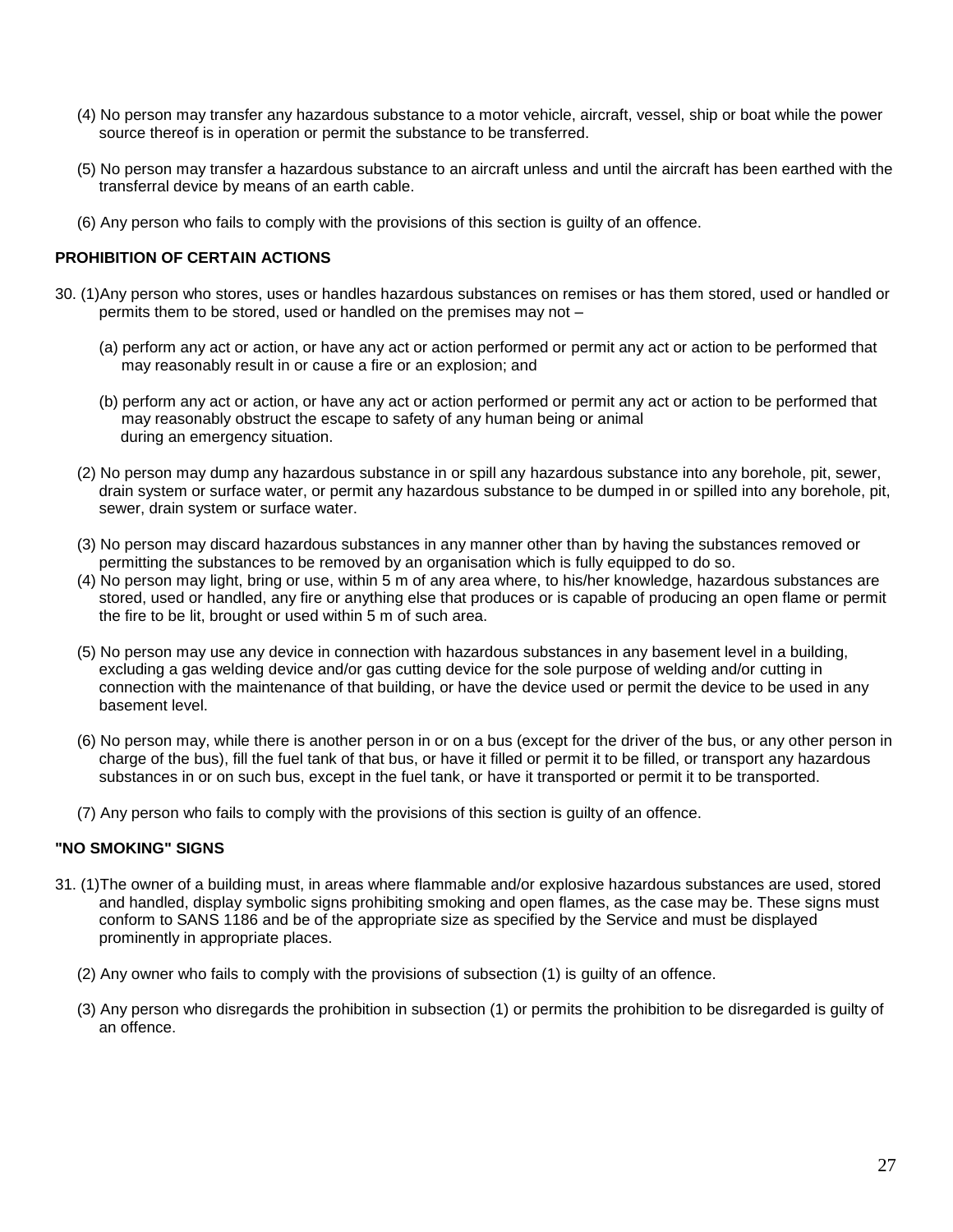## **FIRE-FIGHTING EQUIPMENT**

- 32. (1) Notwithstanding anything to the contrary in these by-laws, the person to whom the certificate of registration in terms of section 24 of these bylaws and/or spraying permit in terms of section 48(1) of these by-laws has been issued must ensure that all premises to which such certificate of registration and/or spraying permit applies are equipped with –
	- (a) portable fire extinguishers, as specified in SANS 1567 (carbon dioxide type), SANS 1910 (dry chemical powder, foam and water types) and SANS 1571 (transportable type), of a minimum capacity of 9 kg or 9 Liter, as the case may be, in a ratio of one fire extinguisher to every 100 m2 or part of it: Provided that the Service may specify the type of fire extinguisher to be provided and, if the Service is of the opinion that exceptional hazards or risks necessitate a larger number of fire extinguishers, the Service may require that more fire extinguishers, in a consequential smaller ratio than the ratio stated above, be installed;
	- (b) hose reels, as specified in SANS 541 (hose reels), connected to a water supply as reflected in Part W of SANS 10400, enabling each hose reel to maintain a flow of 0,5 Liter per second at a work pressure of 300 kPa;
	- (c) fire hydrants, with couplings as specified in SANS 1128, Part II (Fire fighting equipment Couplings), in a ratio of at least one to every 1 000 m² or part of it; and
	- (d) approved sprinkler systems in any above-ground facility, of which the capacity is 9 m3 or larger, with the exception of temporary storage facilities as referred to in section 28 of these by-laws, and installed in positions indicated on the plans referred to in section 23 of these by-laws.
- (2) Fire-fighting equipment must be inspected and maintained by a registered person in accordance with the provisions of SANS 10105 and SANS 1475 at least once every twelve months to the satisfaction of the Service.
- (3) If fire-fighting equipment is not positioned prominently, the position of the equipment must be indicated by symbolic safety signs in accordance with the specifications of SANS 1186 and to the satisfaction of the Service.
- (4) Any person who fails to comply with the provisions of this section is guilty of an offence.

#### **REPORTING OF FIRES, ACCIDENTS AND DUMPING**

- 33. (1)The occupier of any premises must immediately report any fire, accident or dumping involving hazardous substances on the premises that has caused damage to property, the ecology of the environment or injury to human beings or animals to the Service.
	- (2) Any person who fails to comply with the provisions of this section is guilty of an offence.

#### **SAMPLING**

- 34. (1) Whenever a member inspects any premises and suspects that a substance on the premises is hazardous, the member may take a sample of any relevant substance for analysis: Provided that –
	- (a) any sample so taken must be taken in the presence of the owner, occupier or any other third party;
	- (b) any sample must be divided into two equal parts and be sealed in similar containers with the following information on the containers:
		- (i) The address and the location of the premises
		- (ii) The trade name of the premises or concern
		- (iii) The name and signature of the persons who are present, as contemplated in subsection (1) (a)
		- (iv) The date on which and time at which the sample was taken
		- (v) A description of the exact location on the premises where the sample was taken; and
	- (c) any sample so taken must, at the expense of the owner of the premises, be taken immediately to an accredited institution as determined by the Service for an analysis and a report: Provided further that the results of the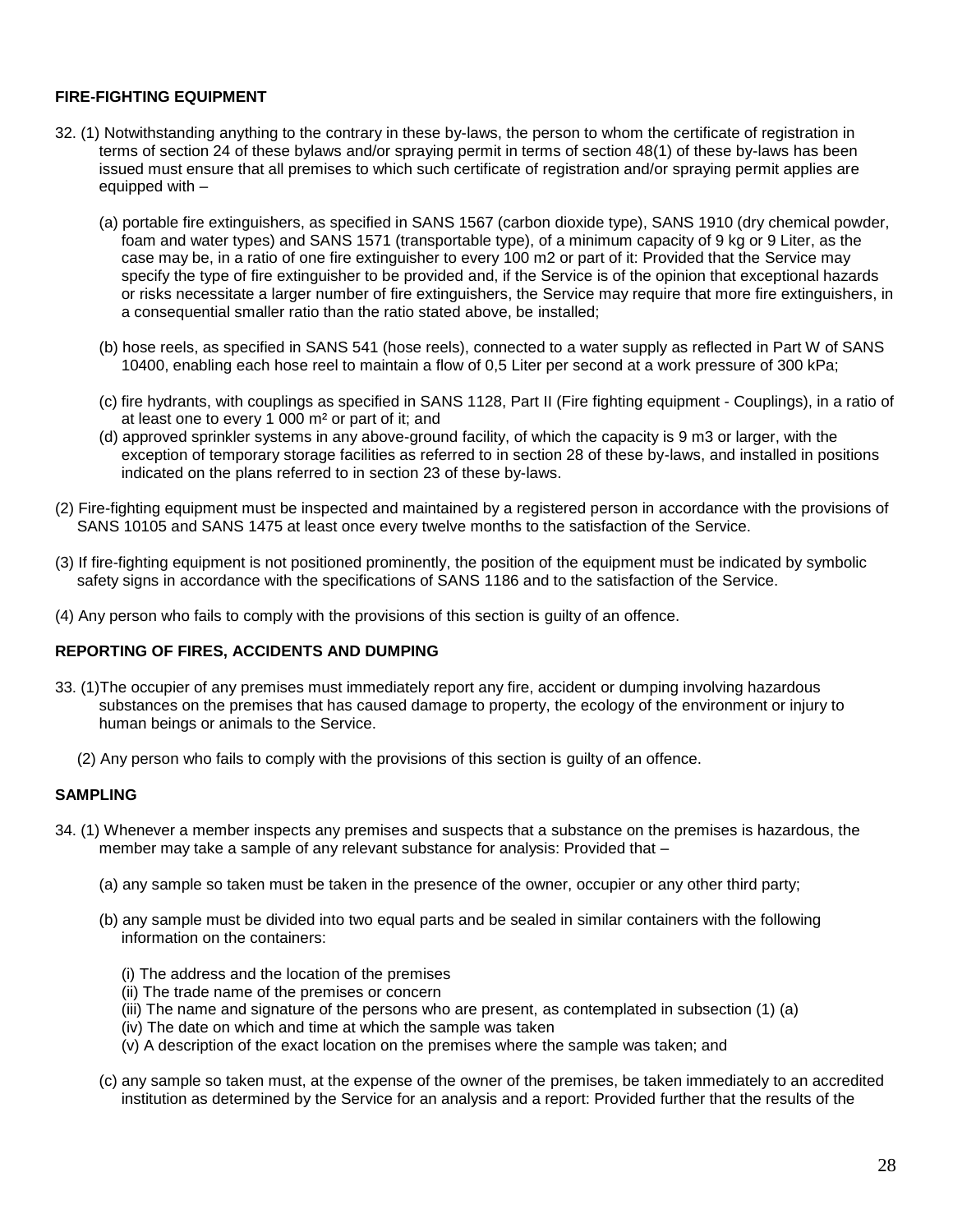analysis may, subject to the rules of the law of evidence, be used as evidence in any potential legal steps that the Service may consider and/or deem necessary, as the case may be.

## **STORAGE TANKS AND DEVICES THAT HAVE BECOME OBSOLETE**

- 35. (1)The owner or user of any storage tank and/or related device that has become obsolete must, in accordance with the provisions of section 37 of these by-laws, remove the tank or device or have the tank or device removed, or fill up the tank with matter as provided for in SANS 10089-3
	- (2) Any person who fails to comply with the provisions of this section is guilty of an offence.

#### **ACCESS TO STORAGE TANKS FOR REPAIRS AND MAINTENANCE**

- 36. (1)No person may enter or permit any other person to enter any storage tank which contained Group III hazardous substances, unless that person is wearing an effective self-supporting breathing apparatus or until such tank has been de-aerated and made free of gas and fumes, as provided for in SANS 10089-1, as amended.
	- (2) No person may enter any storage tank which contained Group III hazardous substances unless that person is attached to a rescue rope controlled by a responsible person who is at all times taking appropriate measures to ensure the safety and welfare of all persons involved.
	- (3) Any person who fails to comply with the provisions of this section is guilty of an offence.

## **INSTALLATION, ERECTION, REMOVAL AND DEMOLITION**

- 37. (1)In addition to any other applicable legislation, any person who intends to erect, install, remove, demolish, extend or change any delivery pump, storage tank, storeroom, spraying room, gas installation, storage facility, fire protection arrangement and floor layout in respect of premises or anything connected with the premises, or have any of the above erected, installed, removed, demolished, extended or changed, must notify the Service of his/her intentions at least three working days prior to the commencement date and estimated completion date, and this notification must be made on the form described in Annexure II to these by-laws.
	- (2) Any failure to act as contemplated in subsection (1) will *ipso facto* cancel the certificate of registration and/or spraying permit, as the case may be, in so far as such failure is connected with the matter, as well as any other authorisation, including an exemption granted in terms of these by-laws: Provided that the provisions of this section are not applicable whenever -
		- (a) anything is removed temporarily for carrying out repairs thereto or in connection therewith;
		- (b) any above-ground or underground equipment and/or parts of the equipment are replaced; and
		- (c) any above-ground or underground storage tanks are replaced with tanks of the same capacity.
	- (3) (A)No structure, installation or building may, after completion of the action referred to in subsection (1), be erected again on the premises in question, unless application for the approval of plans, as contemplated in section 23 of these by-laws, is made again.
		- (b) After completion of the structure, building or installation, application must be made again for a certificate of fitness, spraying permit and/or certificate of registration in accordance of these by-laws.
	- (4) Any person who fails to comply with the provisions of this section is guilty of an offence.

## **GROUP I HAZARDOUS SUBSTANCES**

- 38. (1)All Group I hazardous substances (explosives) must be handled, used, stored and transported in accordance with the provisions of SANS 10228, 10229, 10232 and 10263, the Explosives Act, 1956, and the Hazardous Substances Act, 1973, and any regulations made under these Acts, as the case may be.
	- (2) (a) No person may use or explode any explosives within the area unless the Chief Fire Officer has been notified of this in writing at least seven days prior to its commencement.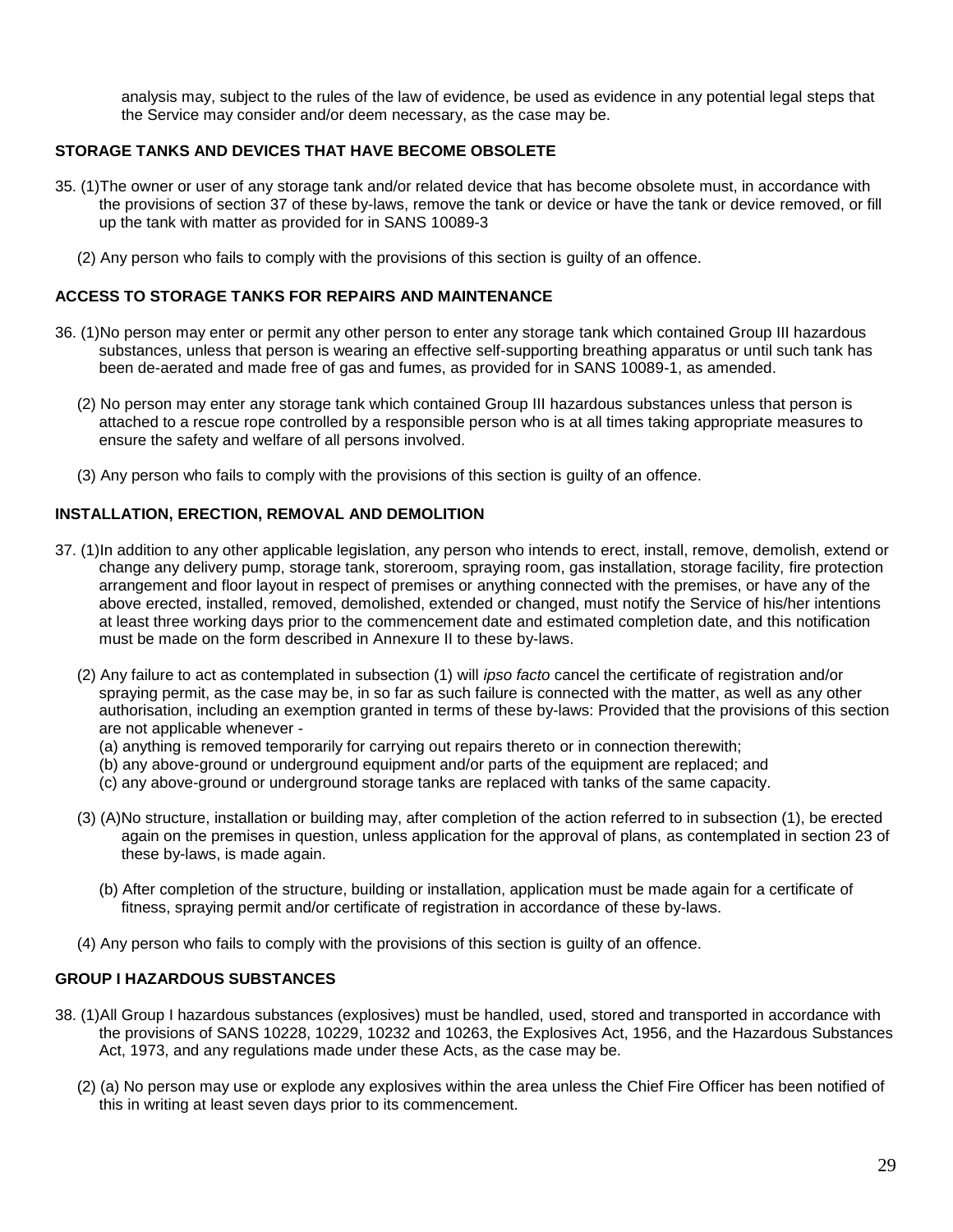- (b) The Chief Fire Officer may impose any fire protection measures he/she deems necessary according to the circumstances in question.
- (3) No person may discharge any fireworks or permit the discharge of any fireworks within the area without the permission of the Chief Fire Officer.
- (4) Any person who by any act or omission commits a breach of any provision of this section is guilty of an offence, and the explosives or fireworks, if any, may be confiscated, in which case the cost of disposal thereof will be borne by the accused person.

#### **GROUP II HAZARDOUS SUBSTANCES**

#### **Portable containers**

- 39. (1)All portable metal containers and related devices for Group II hazardous substances must be manufactured, marked, maintained, filled and stored in accordance with the provisions of SANS 10019, SANS 10228, SANS 10229 and SANS 10238, as the case may be.
	- (2) All portable metal containers for liquid petroleum gas must be stored, filled and/or installed in accordance with the provisions of SANS 10228, SANS 10229, SANS 10238, SANS 10019 and SANS 10087, Parts 1 to 10, as the case may be.
	- (3) All portable containers for Group II hazardous substances must at all times be transported, stored and/or installed in a vertical position.

#### **Bulk containers**

(4) All bulk containers for Group II hazardous substances must be signed, manufactured, maintained and installed in terms of the provisions of the Occupational Health and Safety Act, 1993 (Act 85 of 1993), and any regulations made under the Act; SANS 10019; SANS 10087-3; and the provisions of the National Building Regulations and Building Standards Act, 1977, and any regulations made under the Act, as the case may be.

#### **Manifold installations**

- (5) (a) No Group II hazardous substance may, for any reason whatsoever, be used, stored, handled or installed indoors in any manifold installation or otherwise on any premises.
	- (b) The provisions of this section are not applicable to the storage, use, handling or installation of a portable liquid petroleum gas container of a maximum water capacity of 45 Liter inside a detached private dwelling-house (H4 occupancy classification in terms of Regulation A20 of the National Building Regulations), on condition that the container is used solely for bona fide residential purposes: Provided that such cylinders are installed in accordance with the requirements of SANS 10087-1.
		- (i) Any person who furnishes proof, as contemplated in subsection (5) (b), must be an approved professional engineer or other registered competent person and, in terms of Regulation A19 of the National Building Regulations, be appointed by the owner or occupier of the building in question.
		- (ii) Scientifically based detailed calculations and tests must be the basis of such proof.
- (6) (a) No person may, without the permission of the Chief Fire Officer, use, handle, display or apply any hydrogen-filled portable containers, hydrogen devices and/or hydrogen balloons indoors, for whatever purpose.
	- (b) In enforcing this subsection, the concept of "hydrogen gas" includes any gas compound containing hydrogen gas, unless the non-flammable nature and/or non-explosiveness of the gas compound can be certified scientifically.
	- (c) The provisions of section 39(5) (b) of these by-laws are applicable *mutatis mutandis* to this subsection.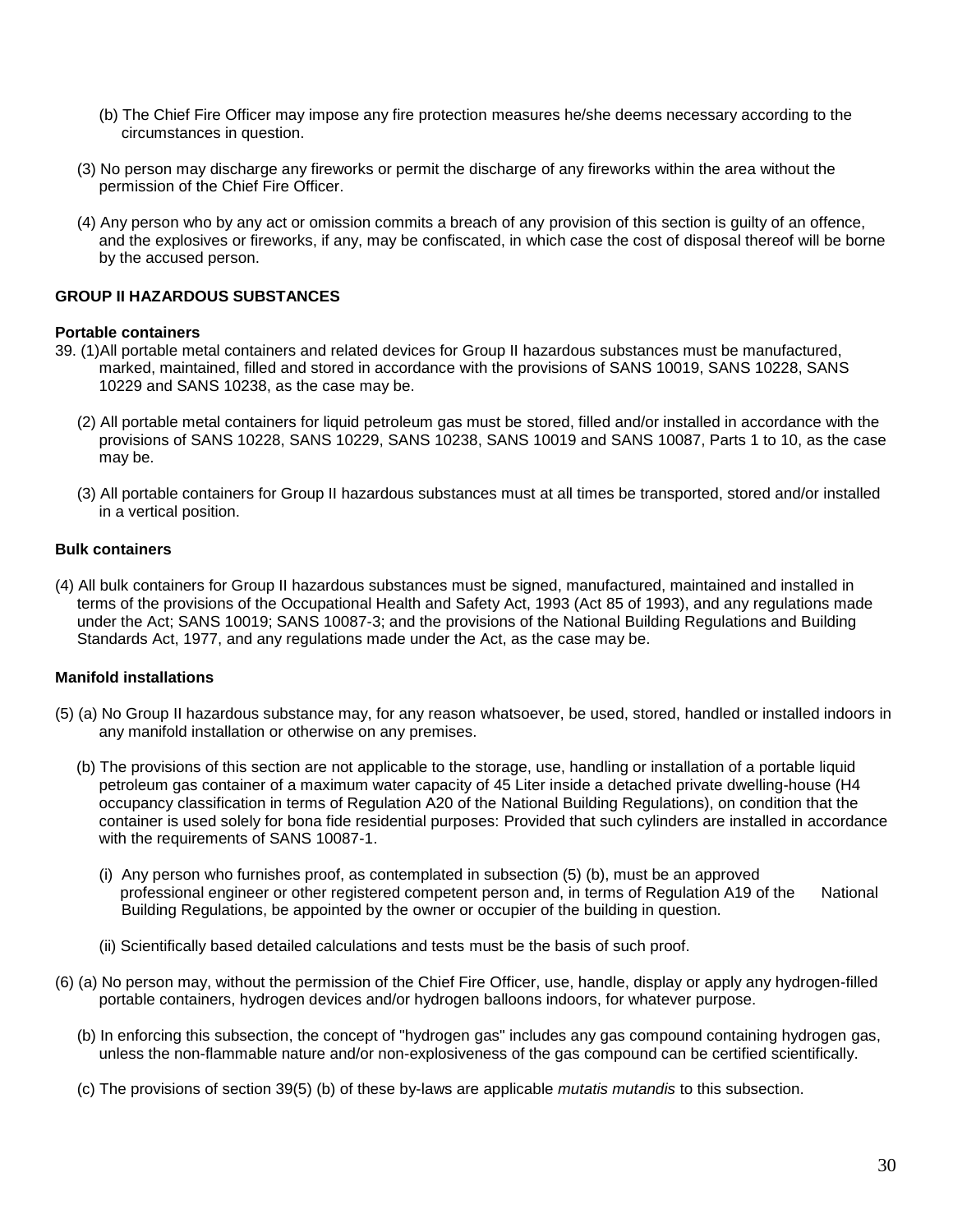- (7) Whenever any person uses acetylene welding devices and/or cutting devices indoors, the devices must be used strictly in accordance with the requirements of SANS 10238: Provided that the Chief Fire Officer may prescribe fire protection requirements concerning the installation, storage and use of the devices.
- (8) The installation within the area of underground pipelines for any Group II hazardous substance, and branches or manifolds of pipelines, as the case may be, is *mutatis mutandis* subject to the provisions of sections 22, 23, 24, 25, 27, 29 and 31 of these bylaws.

## **Underground pipelines**

- (9) Any underground pipeline for a Group II hazardous substance must comply with the following requirements:
	- (a) The owner of the pipeline must provide fire hydrants, of which the required delivery of each individual fire hydrant must be at least 1 600 liter per minute at a work pressure of 300 kPa, and these fire hydrants must be parallel to the pipeline at every pump station within the area. The owner must maintain the fire hydrants in a working condition at all times.
	- (b) The owner of the pipeline must provide sufficient cathodic protection for the pipeline and maintain the cathodic protection in a working condition at all times.
	- (c) The pipeline must be marked with markers approved by the Chief Fire Officer and must be maintained in a functional condition at all times by the owner of the pipeline.
	- (d) The installation and extension of the pipeline and/or branches to consumers' premises, and the maintenance of the pipeline within the area, must *in toto* be done according to a recognised standard approved by the Chief Fire Officer.
	- (e) No construction work above or below the ground may be done within 16 m of the pipeline reserve, unless the construction company is in possession of written authorisation to do so, which authorization has been issued by the controlling authority and the owner of the pipeline.
- (10) Any person who fails to comply with the provisions of this section is guilty of an offence.

## **GROUP III HAZARDOUS SUBSTANCES**

#### **Tank manufacture**

- 40. (1)No person may install, use or utilize or attempt to install, use or utilize any storage tank for the underground storage of Group III hazardous substances, unless the tank has been manufactured in accordance with the provisions of SANS 1535.
	- (2) Any person who in stalls, uses or utilizes or attempts to install, use or utilize any underground storage tank which does not comply with the requirements of SANS 1535 is guilty of an offence.

#### **INSTALLATION OF STORAGE TANKS**

- 41. (1)Any storage tank for Group III hazardous substances must be installed in accordance with the provisions of SANS 10400; SANS 10089, Parts I, II and III; SANS 10131, Parts I, II and III; SANS 10108 and SANS 10086, as the case may be: Provided that –
	- (a) all storage tanks installed indoors must be installed in accordance with the provisions of SANS 10131;
	- (b) all pumps and filling devices installed indoors must be in purpose-built, registered premises;
	- (c) all installations, as contemplated in subsection (1) (a) and (b), as the case may be, are subject *mutatis mutandis*  to the provisions of section 23 and section 24 of these bylaws, as the case may be; and (d) all above-ground storage tanks may be installed in bulk depots only, except those storage tanks contemplated in section 28 of these by-laws.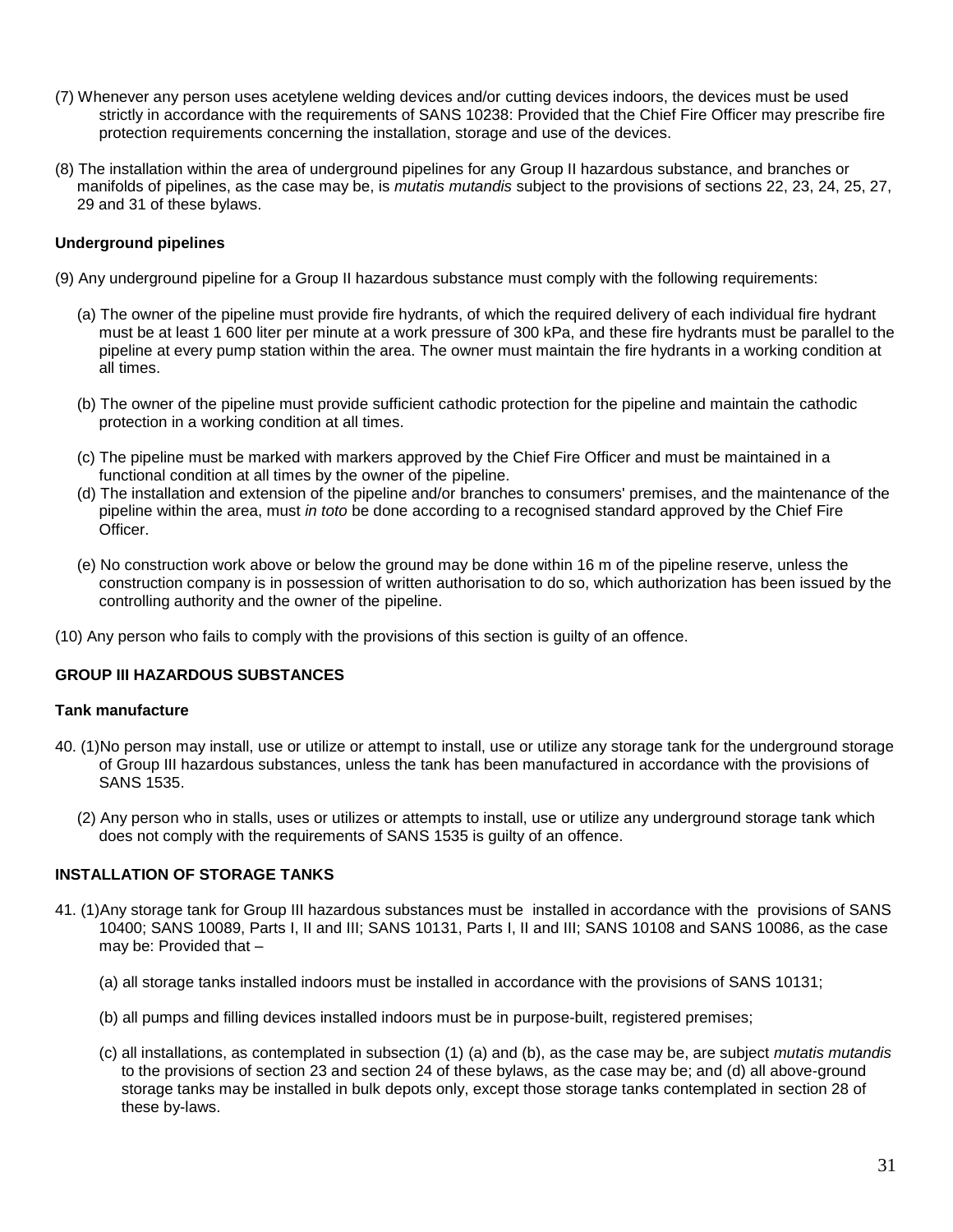(2) Any person who fails to comply with the provisions of this section is guilty of an offence.

## **PART V**

## **CONSTRUCTION OF VEHICLES, AS WELL AS TRANSPORTATION AND TRANSPORT PERMITS**

## **CONSTRUCTION OF VEHICLES FOR GROUPS I, II, III, IV, V, VI, VII, VIII AND IX HAZARDOUS SUBSTANCES**

- 42.(1) Any road tanker for the transportation of Groups II, III, V, VI, VIII and IX hazardous substances must be constructed and maintained in accordance with the provisions of SANS 10189, SANS 1398 and SANS 10233, as the case may be, and must be labeled in accordance with the provisions of SANS 10232, the Hazardous Substances Act, 1973, and any regulations made under the Act.
	- (2) Any vehicle other than a road tanker used for transporting any hazardous substance, as contemplated in section 2(1) of the Hazardous Substances Act, 1973, must –
		- (a) be built large and strong enough to transport the quantity of hazardous substances intended to be transported in or on the vehicle;
		- (b) have at least two independent axle systems, each with its own suspension system, excluding a trailer that forms part of an articulated vehicle;
		- (c) be equipped with a safe mechanical lifting device for loading and offloading containers that contain or have contained hazardous substances of which the gross mass is 25 kg or more;
		- (d) be equipped with a strong safety edge or safety railing of at least 600 mm high, measured from the surface of the body to the top of the body;
		- (e) be provided with strong, durable straps to fasten containers that contain or have contained hazardous substances securely to the body: Provided that the said straps must be anchored firmly to the bodywork of the vehicle and be fitted with a reversible cog winch mechanism that can be locked;
		- (f) have electrical wiring that complies with the requirements of SANS 314 and be maintained in accordance with SANS 314;
		- (g) have at least two static-free wheel blocks;
		- (h) have a power insulating switch, excluding the ignition switch, close to the battery in a position that is readily accessible in an emergency;
		- (i) have a spark-proof and static-free tank that has been designed, constructed and equipped to protect the consignment optimally from shock during an accident so that there is little likelihood of the hazardous substance catching alight in transit: Provided that portable containers that contain or have contained Group II hazardous substances may only be transported in an open-bodied vehicle; and
		- (j) have a valid roadworthy certificate as prescribed by the National Road Traffic Act, 1996, and any regulations made under the Act.
	- (3) Any vehicle transporting hazardous substances for which a transport permit is required as contemplated in section 44 of these by-laws must be equipped with at least two 9kg dry chemical fire extinguishers, which extinguishers must be –

(a) designed and manufactured in accordance with the specifications contained in SANS 1910;

(b) maintained in accordance with SANS 10105 and SANS 1475; and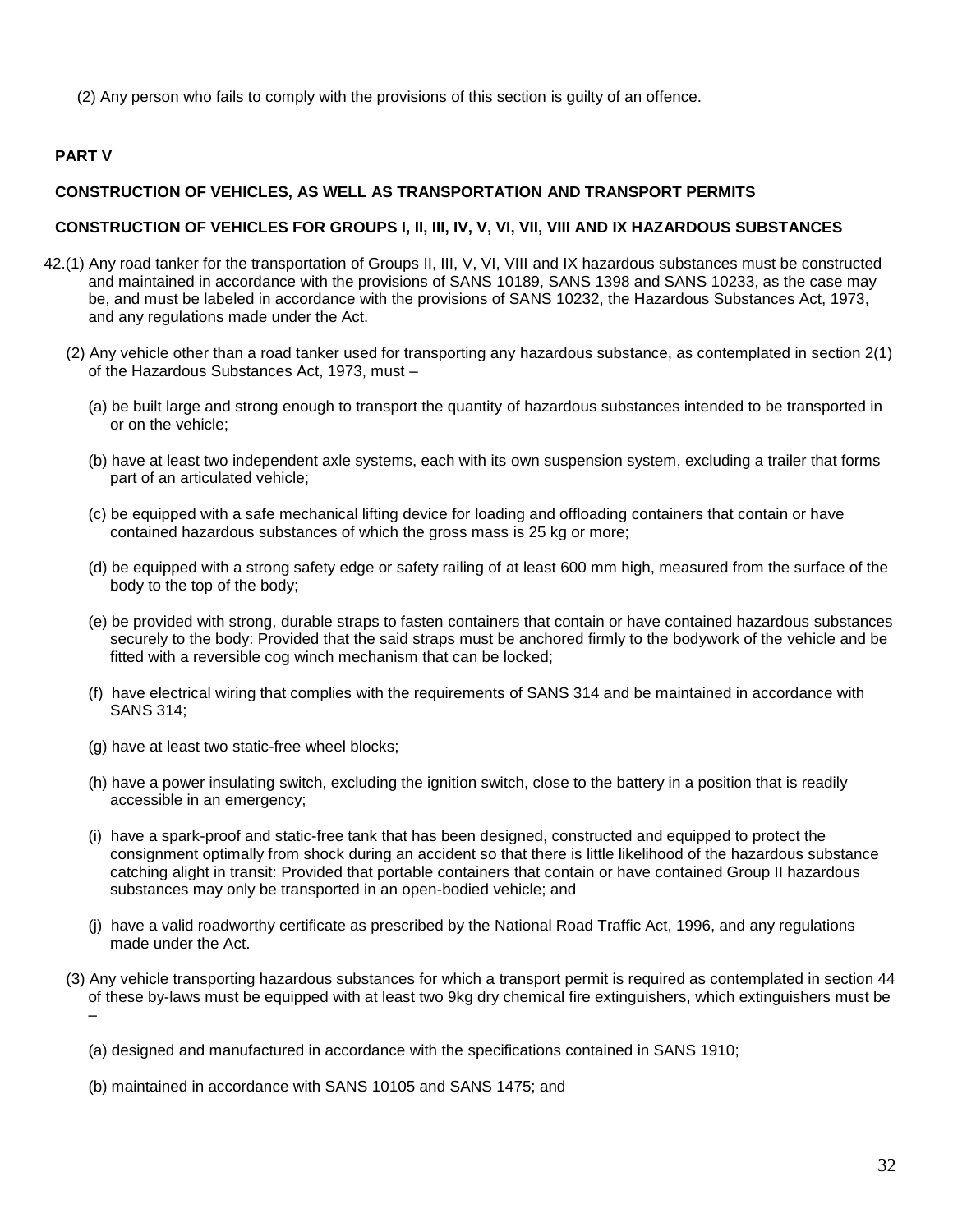- (c) so positioned and installed on either side of the vehicle that they can quickly and easily be reached in the event of a fire.
- (4) The cabin, body, cargo space or tank, as the case may be, fuel tank, chassis and engine of any vehicle that transports hazardous substances must be permanently and effectively earthed electrically with each other.
- (5) Any person who, in the area, transports any group of hazardous substance in a road tanker or in any other vehicle contrary to any requirements contained in this section, or has it so transported or permits it to be so transported, is guilty of an offence.

#### **DUTIES, RESPONSIBILITIES AND SKILLS OF A DRIVER OF A VEHICLE FOR HAZARDOUS SUBSTANCES**

- 43.(1) Any driver of a vehicle referred to in section 42 of these by-laws must have the skills and appropriate documents in terms of the National Road Traffic Act, 1996, and the Road Transportation Act, 1977 (Act 74 of 1977), and must act in accordance with SANS 10189, SANS 10232, the Hazardous Substances Act, 1973, and the regulations made under the Act.
	- (2) Any person who fails to comply with the provisions of this section is guilty of an offence.

#### **SERVICE TRANSPORT PERMIT**

- 44. (1)The owner of any vehicle used for transporting hazardous substances in the area must, subject to section 45 of these bylaws, have a valid transport permit in terms of this section for transporting hazardous substances: Provided that –
	- (a) each vehicle for which such a permit has been issued must comply with the provisions of section 42 of these bylaws;
	- (b) the application form, provided for in Annexure II to these by-laws and obtainable from the Service, must be completed correctly and in full;
	- (c) the application form must be accompanied by the fees prescribed in Annexure I to these by-laws; and
	- (d) the application must be submitted for processing to the hazardous substances registration office of the Service at least five days (excluding Saturdays, Sundays and public holidays) prior to the proposed test date.
	- (2) The transport permit must
		- (a) indicate the date of issue and the date of expiry;
		- (b) be valid for a period of twelve months from the date of issue;
		- (c) indicate the name, in block letters, of the issuing officer and bear the officer's signature;
		- (d) indicate a year-linked serial number;
		- (e) indicate the group and quantity of hazardous substances to be transported;
		- (f) indicate the registration number of the vehicle in question;
		- (g) be displayed in a purpose-made waterproof container attached to the side of the chassis frame supporting the tank, load level or load space; and
		- (h) at all times be maintained in a legible condition.
	- (3) The Service may send a reminder for renewal of the transport permit to the owner of the vehicle(s). A transport permit holder who has not received a reminder is not indemnified from possible prosecution.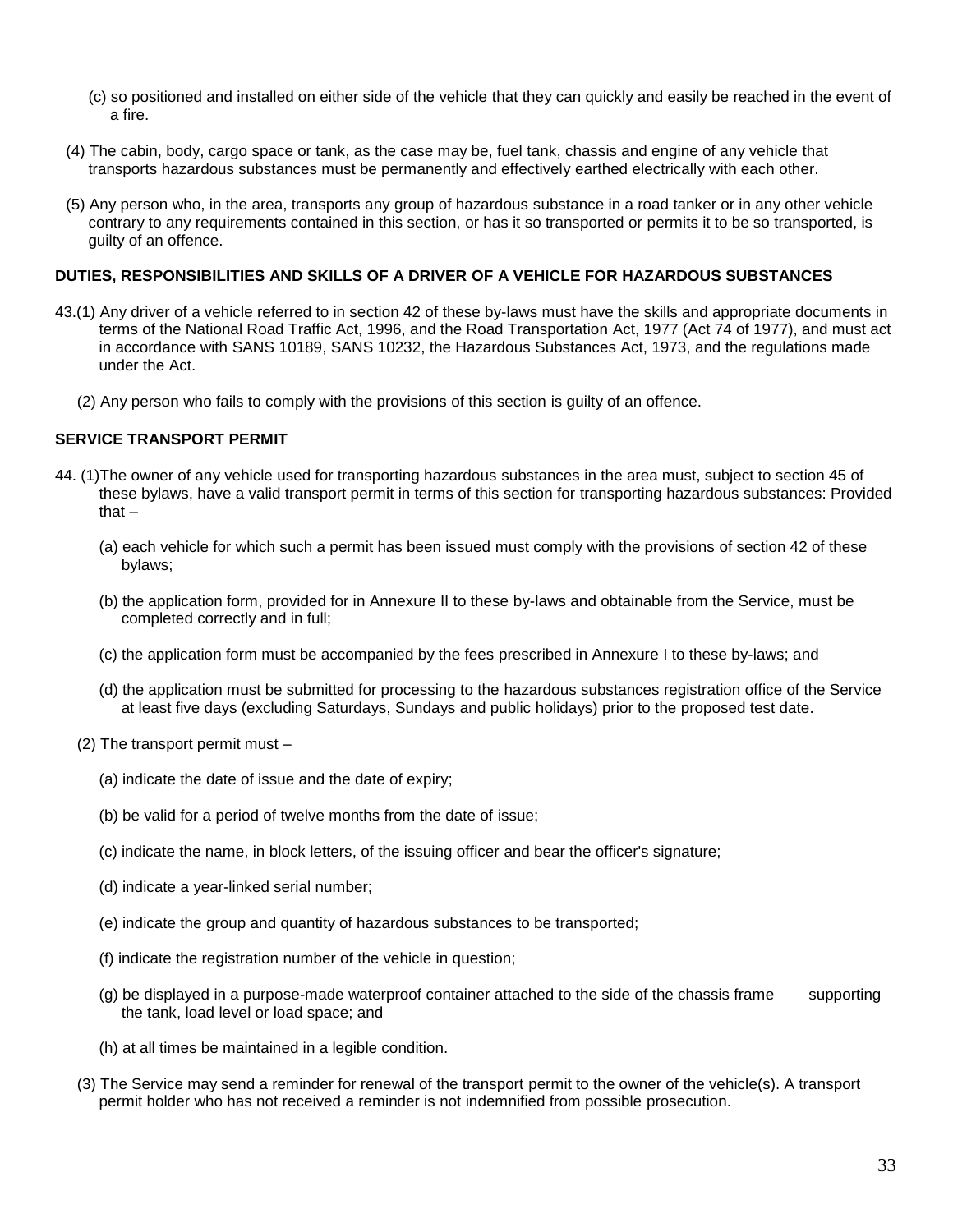(4) Any person who fails to comply with the provisions of this section, or who alters or attempts to alter a transport permit or who permits it to be altered, is guilty of an offence.

## **EXCEPTIONS WITH REGARD TO TRANSPORT PERMITS**

45.(1) Subject to the provisions of section 44 of these by-laws, the following quantities of hazardous substances are not, while in transit (except where otherwise indicated), subject to the issuance of a transport permit as contemplated in the said section 44:

## **(a) Single-load hazardous substance(s)**

#### **1. Group I: Explosives** No exemption

#### **2. Group II: Gases**

- 2.1 Flammable gases Total cylinder capacity may not exceed 100 Kg
- 2.2 Non-flammable gases Total cylinder capacity may not exceed 333 Kg
- 2.3 Toxic gases No exemption:

Provided that any gas cylinders which are inside a framework attached to a heavy goods vehicle and which are intended for heating the product being transported are exempt from these provisions.

#### **3. Group III: Flammable liquids**

- 3.1 With flash points ≤ 18 °C Total quantity may not exceed 100 Liter
- 3.2 With flash points > 18 °C Total quantity but  $\leq$  23 °C may not exceed 420 Liter
- 3.3 With flash points > 23 °C Total quantity but ≤ 61 °C may not exceed 1 100 Liter
- 3.4 With flash points > 61 °C Total quantity but ≤ 100 °C may not exceed 1 100 Liter

#### **4. Group IV: Flammable solids**

- 4.1 Flammable solids Total quantity may not exceed 250 Kg
- 4.2 Pyrophoric substances No exemption
- 4.3 Water-reactive No exemption substances

#### **5. Group V: Oxidising agents and organic peroxides**

- 5.1 Oxidising agents Total quantity may not exceed 200 Kg
- 5.2 Group I organic peroxides in packets No exemption
- 5.3 Group II organic Total quantity peroxides in packets may not exceed 200 Kg

#### **6. Group VI: Toxic/infective substances**

- 6.1 Group I toxic substances Total quantity in packets may not exceed 5 Kg
- 6.2 Group II toxic substances Total quantity in packets may not exceed 50 Kg
- 6.3 Group III toxic substances Total quantity in packets may not exceed 500 Kg
- 6.4 Infective substances No exemption

## **7. Group VII: Radioactive materials** No exemption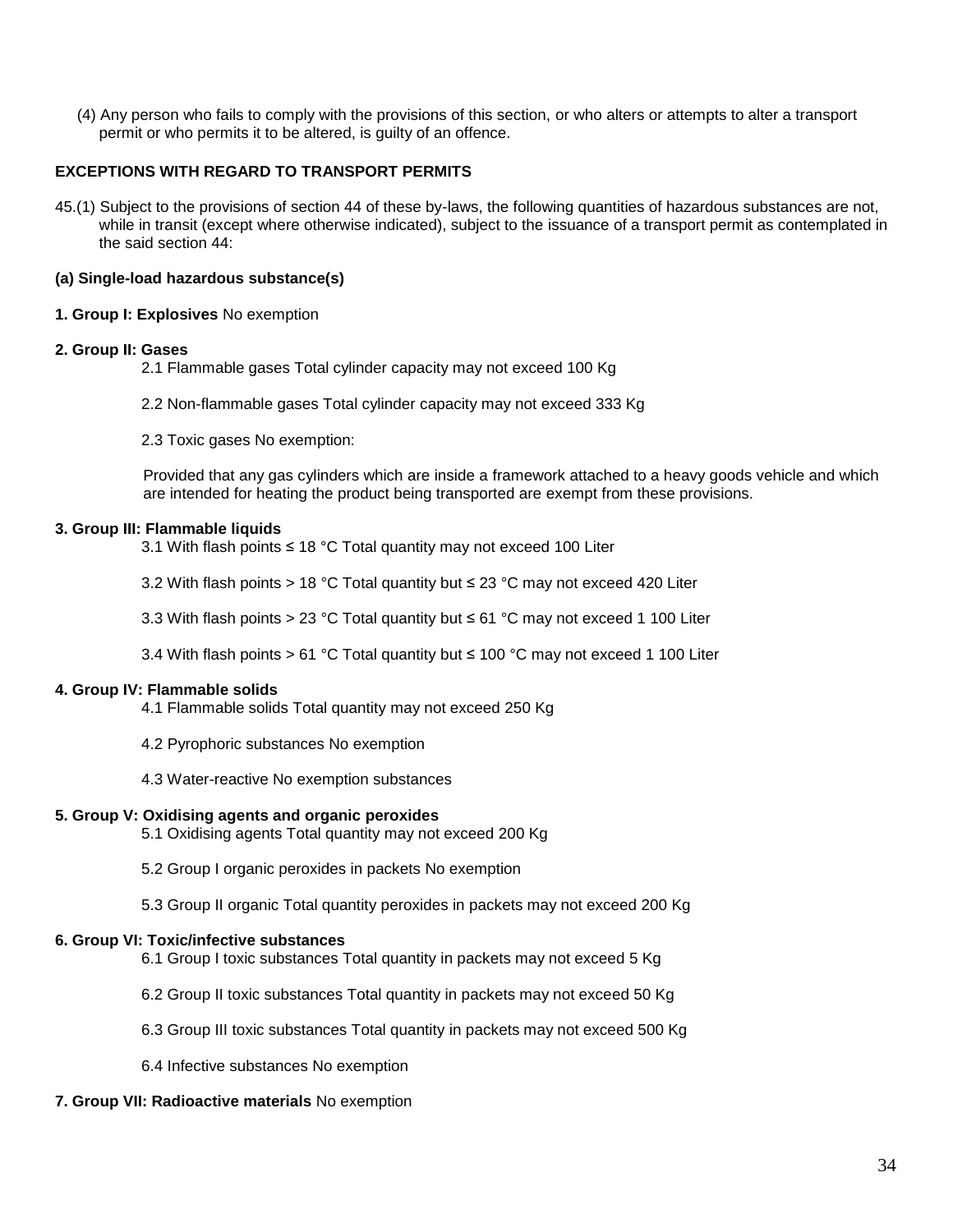#### **8. Group VIII: Corrosive/caustic substances**

- 8.1 Group I acids in packets Total quantity may not exceed 50 Kg
- 8.2 Group II acids in packets Total quantity may not exceed 200 Kg
- 8.3 Group III acids in packets Total quantity may not exceed 1 000 Kg
- 8.4 Group I alkaline Total quantity substances in packets may not exceed 50 Kg
- 8.5 Group II alkaline Total quantity substances in packets may not exceed 200 Kg
- 8.6 Group III alkaline Total quantity substances in packets may not exceed 1 000 Kg

#### **9. Group IX: Miscellaneous substances**

- 9.1 Liquids Total quantity may not exceed 210 Litre
- 9.2 Solids Total quantity may not exceed 210 Kg
- (c) **Multiple-load hazardous substances** No exceptions.

#### **PART VI**

#### **STOREROOMS FOR HAZARDOUS SUBSTANCES**

#### **REQUIREMENTS FOR STOREROOMS**

#### **Capacity**

46.(1) The certificate of registration issued for any storeroom for hazardous substances as contemplated in section 47 of these by-laws must indicate the group and the largest quantity of hazardous substances which may be kept in the storeroom.

#### **Danger notices in storeroom**

- (2) No person may use any storeroom or permit any storeroom to be used for Group III hazardous substances, unless
	- (a) symbolic safety signs prohibiting open flames and smoking, at least 290 mm x 290 mm in extent, manufactured in accordance with the provisions of SANS 1186, are affixed in the storeroom; and
	- (b) the relevant groups of hazardous substances and the corresponding quantities of the substances which may be stored in the storeroom are indicated in 75mm high red letters against a white background on the outside of the door(s) to the storeroom.

#### **Display of certificate of registration**

(3) The certificate of registration for a storeroom, with the contents of the certificate clearly visible, must be kept and maintained in a legible condition in a weatherproof container on the outside of a door normally used as the entrance to the storeroom.

#### **Construction of storerooms (excluding storerooms in recognized bulk depots and bulk installations)**

- (4) The construction of any storeroom must be in accordance with the following requirements:
	- (a) (i) The walls must be of brick or concrete.
		- (ii) The floor must be of concrete.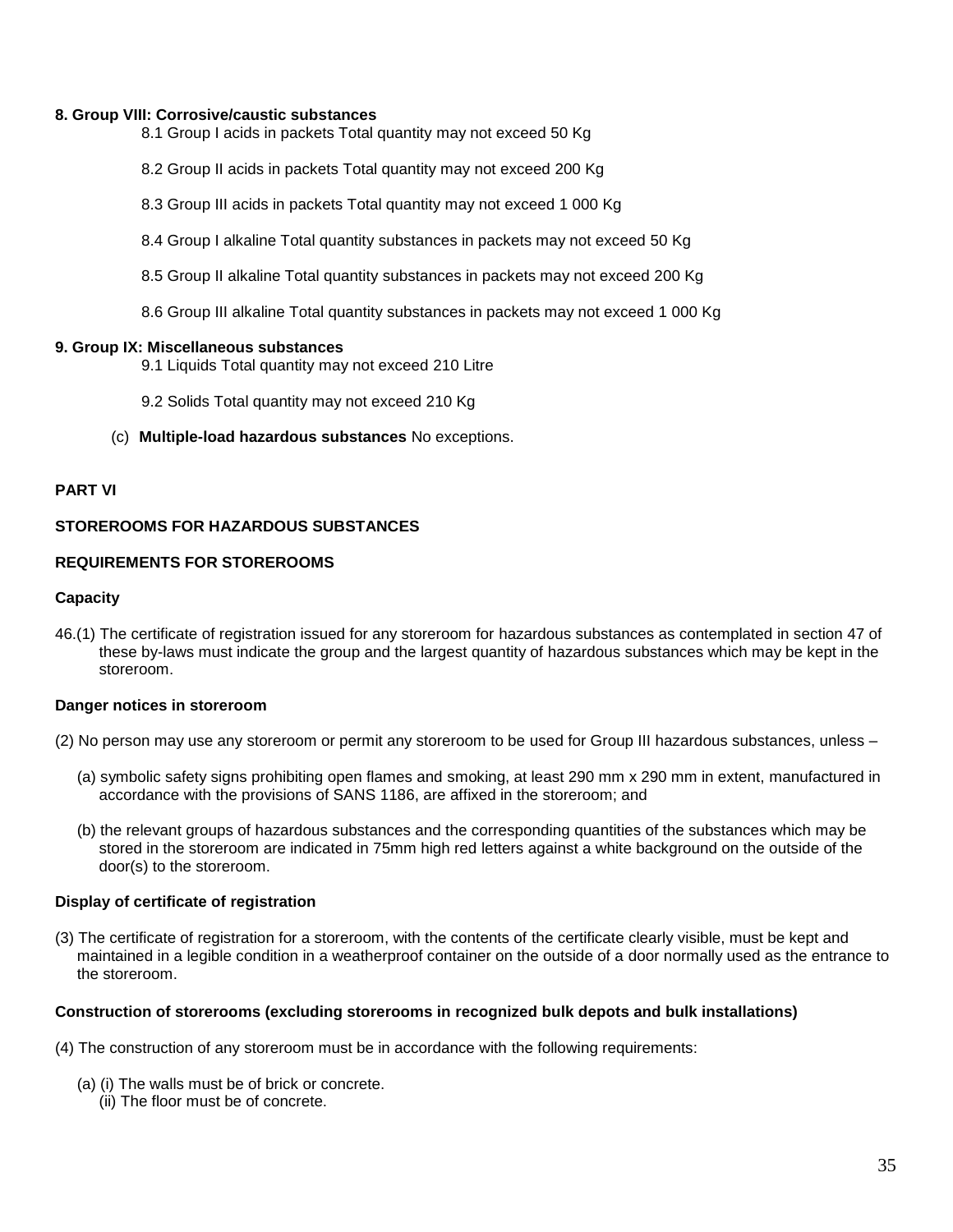- (iii)The roof must be of reinforced concrete of which the composition must offer fire resistance of at least 120 minutes.
- (b) Notwithstanding the provisions of subsection (4) (a) (iii), the roof of a storeroom may be manufactured from any other non-combustible material if -
	- (i) the storeroom adjoins a higher wall that has no opening at any place within 10 m above the store room and has no openings within 5 m of any side thereof; and
	- (ii) the storeroom is not situated within 5 m of any adjacent building and/or boundary of any premises.

#### **Doors**

- (5) Any storeroom must be equipped with Class B-type fire doors manufactured and installed in accordance with SANS 1253: Provided that –
	- (a) the said doors must open to the outside and have a lock or locks as are approved by the Chief Fire Officer;
	- (b) whenever the distance to be covered from any storeroom Class B-type fire doors, which doors must be installed as far from each other as is practicable; and
	- (c) any door providing access to a storeroom must at all times be capable of being opened easily from the inside without the use of a key.

#### **Windows**

- (6) All window frames must be manufactured of steel and must
	- (a) be fitted with wire glass with a minimum thickness of 8 mm; and
	- (b) have window panels with a maximum size of 450 mm x 450 mm: Provided that no window must be capable of being opened.

## **Catch pit**

- (7) Any storeroom must be designed and constructed so that the floor of the storeroom is recessed below the level of the door sill to form a catch pit: Provided that –
	- (a) the catch pit formed by such recessed floor or sill must have a capacity capable of accommodating the total quantity of hazardous substances able to be stored in the storeroom, plus 10%;
	- (b) the catch pit must be covered at door sill level with a strong, stable, non-combustible and oxidation-free grill, which grill must serve as a floor on which corrosion-free shelves and/or the contents of the storeroom must be placed;
	- (c) an access hatch for cleaning purposes must be placed in a suitable position on the grill floor; and
	- (d) the catch pit must, at its lowest level, have a non-corrosive drainage valve for cleaning purposes and for product recovery.

#### **Ventilation**

(8) Any storeroom must be so designed and constructed to ensure that the collection of fumes of hazardous substances is effectively ventilated, whether naturally or mechanically, in all parts of the storeroom. The fumes must be released into the open air at a place or places where the fumes are not likely to come into contact with any source of ignition which may ignite such fumes.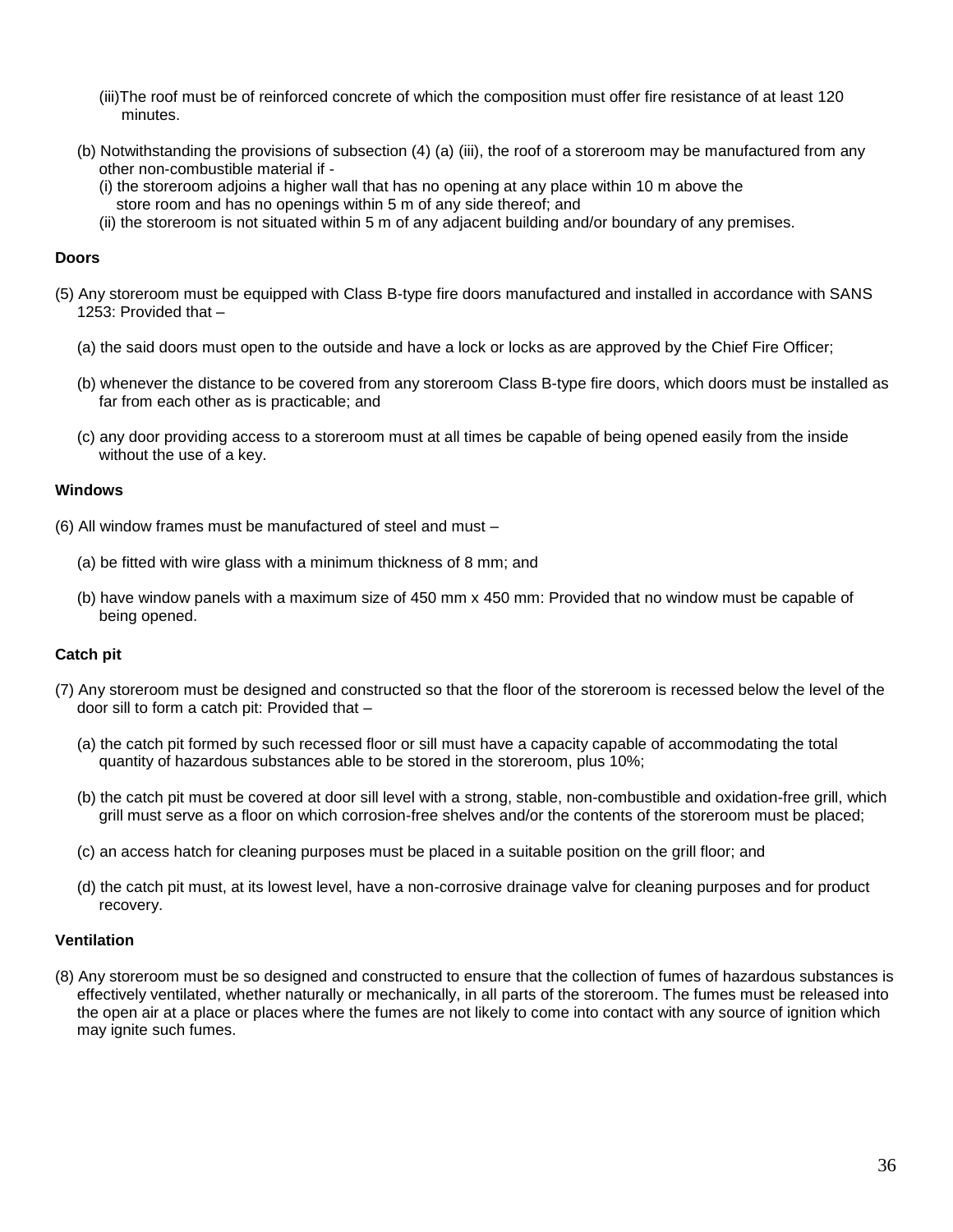#### **Natural ventilation**

- (9) The owner or person in charge of any storeroom must effectively ventilate the storeroom at a minimum cycle of 30 total air changes per hour by installing non-combustible airbricks, at least 140 mm x 215 mm in extent, with non-corrosive gauze wire of which the nominal opening diameter must be at least 0,5 mm: Provided that the airbricks are –
	- (a) provided in at least three external walls; and
	- (b) positioned 100 mm above the level of the sill and 100 mm below the roof and not more than 450 mm apart.

#### **Mechanical ventilation**

- (10) Whenever natural ventilation as contemplated in subsection (9) cannot be effected and the depth of the sill level exceeds 300 mm, the owner or the person in charge of a storeroom must equip the storeroom with a mechanical inlet and outlet ventilation system designed and installed for this purpose: Provided that –
	- (a) the capacity of the system must be able to change the cubic air content in the storeroom at least 30 times an hour;
	- (b) the vanes of the system must be manufactured from a static-free material;
	- (c) the fumes must be released into the open air and the outlets must not be within 5 m of any opening of a building or erf boundary;
	- (d) all ventilators must be attached firmly to the inside of the walls;
	- (e) the bottom ventilators must be affixed as close as possible to the level of the sill; and
	- (f) all ventilation openings and/or air duct openings must be installed in the opposite wall, 100 mm above the level of the sill to ensure cross-ventilation in conjunction with the said mechanical ventilator.

#### **Electrical equipment**

- (11) The owner or person in charge of a storeroom must ensure that
	- (a) all electrical apparatus, fittings and switchgear used or installed in any storeroom are protected and installed in accordance with the equipment of the appropriate class and division type for the particular area in terms of the provisions of SANS 10108;
	- (b) all switchgear, distribution boxes, fuses and any other electrical equipment not in compliance with the provisions contained in SANS 10108 must be situated outside the storeroom and positioned so as not to come into contact or possibly come into contact with fumes escaping from the storeroom;
	- (c) all metal parts and electrical fittings and any device in or in connection with a storeroom are earthed effectively with each other and the ground;
	- (d) switches actuating any mechanical ventilation system are situated outside the storeroom;
	- (e) any mechanical ventilation system is on at all times, except whenever the system is switched off for repairs and/or replacement purposes: Provided that if the mechanical ventilation system breaks down, the system must be repaired without delay, and if the system breaks down irreparably, the system must be replaced without delay; and
	- (f) whenever any storeroom is not staffed, all electrical apparatus and fittings, with the exception of the mechanical ventilation system, are switched off.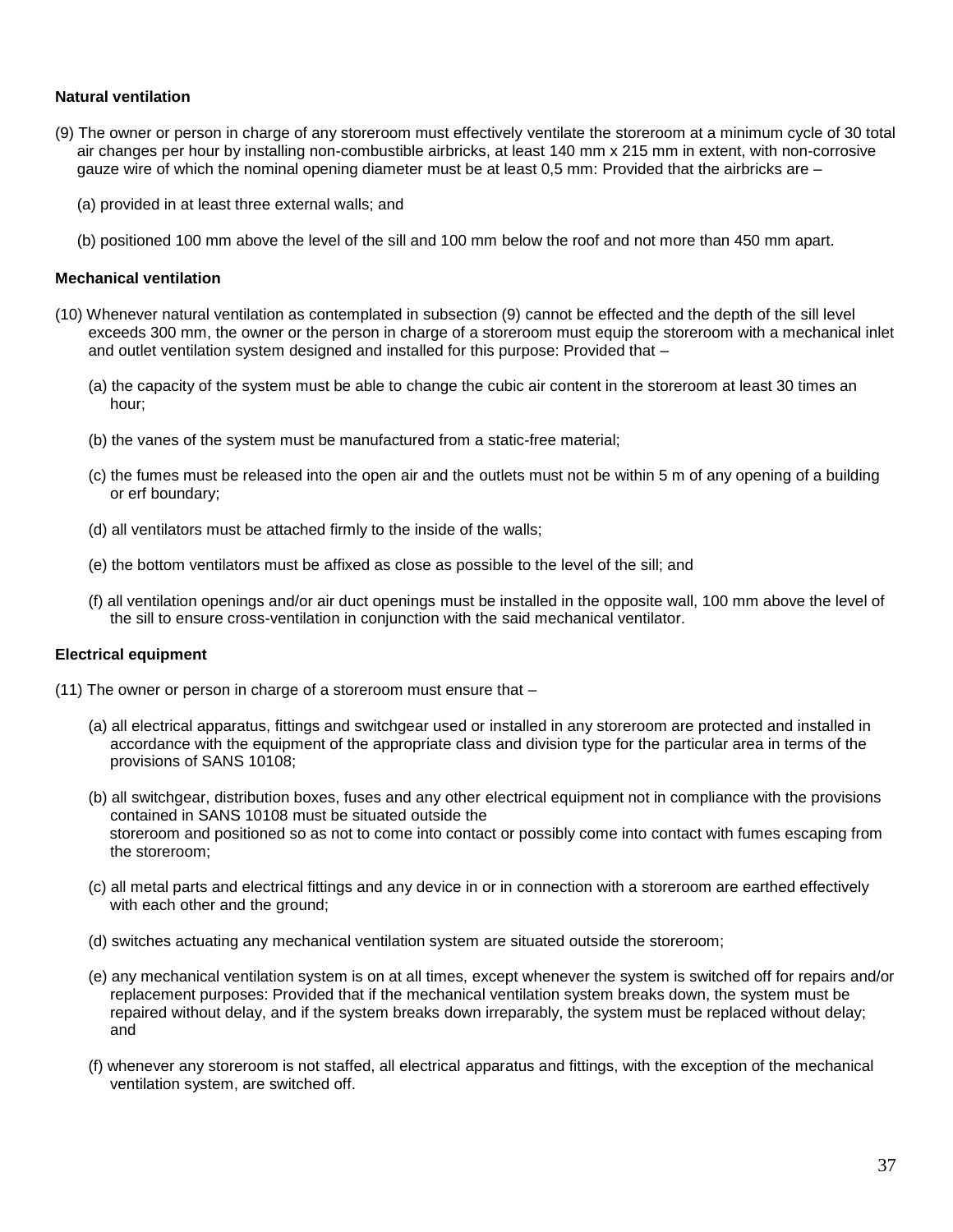#### **Electrical installations installed by qualified electricians**

(12) All electrical installations must be installed and certified by a suitably qualified electrician: Provided that the certificate must be submitted to the Service for record purposes immediately after installation.

#### **Storerooms constructed from other, non-combustible materials**

- (13) Notwithstanding the provisions of this section, a storeroom may be constructed from other, non-combustible materials: Provided that –
	- (a) the storeroom is not constructed within 30 m of any other building and/or the boundary of premises;
	- (b) the storeroom is surrounded with liquid-proof retaining walls or embankments that are capable of accommodating the quantity of hazardous substances able to be stored in the storeroom, plus 10%; and
	- (c) the floor of or space within these retaining walls or embankments is also liquid-proof to prevent ecological contamination.

#### **Unauthorized access**

(14) No person may enter, have any other person enter or permit any other person to enter any storeroom without the express permission of the occupier or any other responsible person who is in charge of such storeroom.

#### **Abuse of a storeroom**

- (15) No person may
	- (a) use any storeroom, or have the storeroom used or permit the storeroom to be used for any purpose other than for the storage, use or handling of hazardous substances in the storeroom;
	- (b) employ any other person in any storeroom or permit the person to work in the storeroom unless all the doors of the storeroom are wide open and/or the mechanical ventilation system is on; and
	- (c) place any obstruction or hindrance, or have any hindrance or obstruction placed or permit any hindrance or obstruction to be placed in the passages or in front of any door(s) of any storeroom.
- (16) Any person who uses a storeroom or permits a storeroom to be used and does not comply with the provisions of this section is guilty of an offence.

## **KEEPING AND HANDLING HAZARDOUS SUBSTANCES IN A STOREROOM**

- 47. (1) Any storeroom referred to in section 46 of these by-laws may be used for keeping any grouped hazardous substance, with the exception of Group I hazardous substances (explosives), as defined in section 2(1) of the Hazardous Substances Act, 1973: Provided that all chemically reactive hazardous substances must be separated from each other by means of compartmental liquid proof fire partition walls to the satisfaction of the Service, which fire partition walls must extend from the bottom of the catch pit to 1 m above the highest stack of each group inside the storeroom.
	- (2) Notwithstanding the provisions of section 46 of these by-laws, any grouped hazardous substance contemplated in this section, with the exception of Group I hazardous substances (explosives), may also be stored, handled and used inside any structure contemplated in SANS 10263 and kept in terms of SANS 10263: Provided that any storeroom will be subject *mutatis mutandis* to the provisions of sections 22, 23 and 24 of these by-laws, as the case may be.
	- (3) Any person who fails to comply with the provisions of this section is guilty of an offence.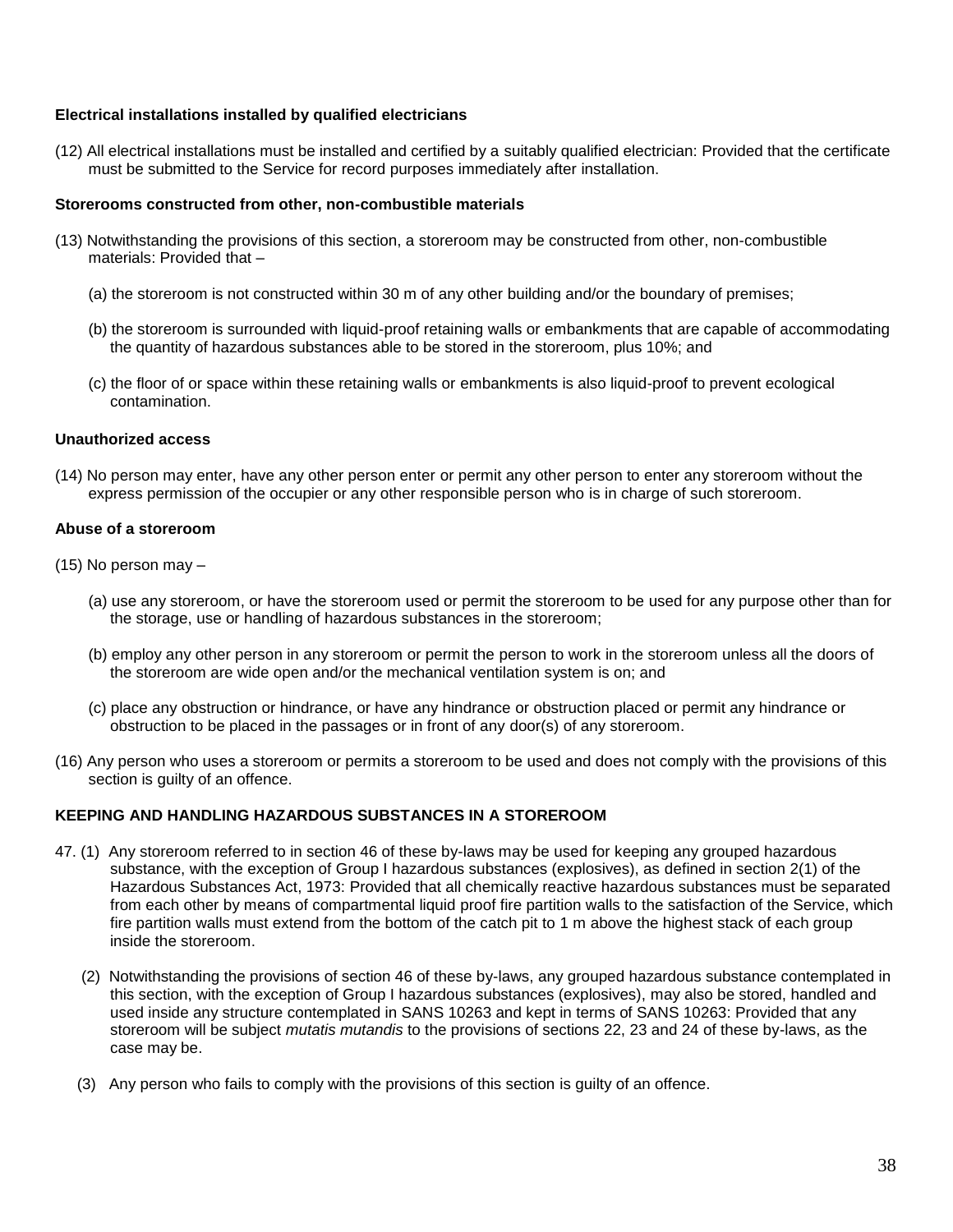#### **PART VII**

## **SPRAY-PAINTING MATTERS AND SPRAYING PERMITS**

#### **REGISTRATION OF SPRAY-PAINTING ROOMS**

48. (1)No person may spray, coat, plate or epoxy-coat any vehicle, or parts of a vehicle, or any other articles, objects or buildings, or parts thereof, or permit them to be sprayed, coated, plated or epoxy-coated, whether indoors or outdoors, with a Group III hazardous substance or with liquid compounds of a Group III hazardous substance, or with any other hazardous substance, unless such person is in possession of a spraying permit in accordance with the requirements of Annexure II to these bylaws.

#### **Prohibition of certain actions**

- (2) No person may use or handle hazardous substances, or permit hazardous substances to be used or handled, on unregistered premises, unless a member is satisfied that the hazardous substances will be used or handled in a place and in a manner that will ensure that –
	- (a) no hazardous substance or fumes come or are able to come into contact with any fire, flame or naked light, or any other source of ignition which is likely to set the hazardous substance or fumes alight; and
	- (b) the escape of human beings or animals is not hampered or hindered in the event of a fire or an emergency situation.

#### **Display and conditions of spraying permit**

- (3) A spraying permit is issued on the following conditions:
	- (a) The spraying permit must at all times be displayed prominently in a weatherproof container on the premises in a place designated by a member.
	- (b) The spraying permit must be legible at all times.
	- (c) The number of spraying rooms and/or spraying booths must be indicated on the spraying permit.
	- (d) A serial number must be indicated on the spraying permit.
	- (e) The spraying permit must reflect the period of validity and the date of expiry: Provided that the period of validity will, notwithstanding the date of issue of the permit, expire on 31 December of each year.
	- (f) The spraying permit is not transferable from premises to premises.
	- (g) In the case of reconstructing, the spraying permit is, subject to the provisions of section 22 of these by-laws, transferable from control to control or from owner to owner on the same premises: Provided that –
		- (i) application must be made for transfer to the Service on the prescribed form; and
		- (ii) if the trade name of the premises changes, the holder of the spraying permit must ensure that the change is immediately brought to the attention of the Service.
	- (h) The Chief Fire Officer must be in possession of a set of approved plans as referred to in section 23 of these bylaws.
	- (i) The spraying permit will not be issued or renewed unless the prescribed application form has been completed in full and has been submitted to the Chief Fire Officer.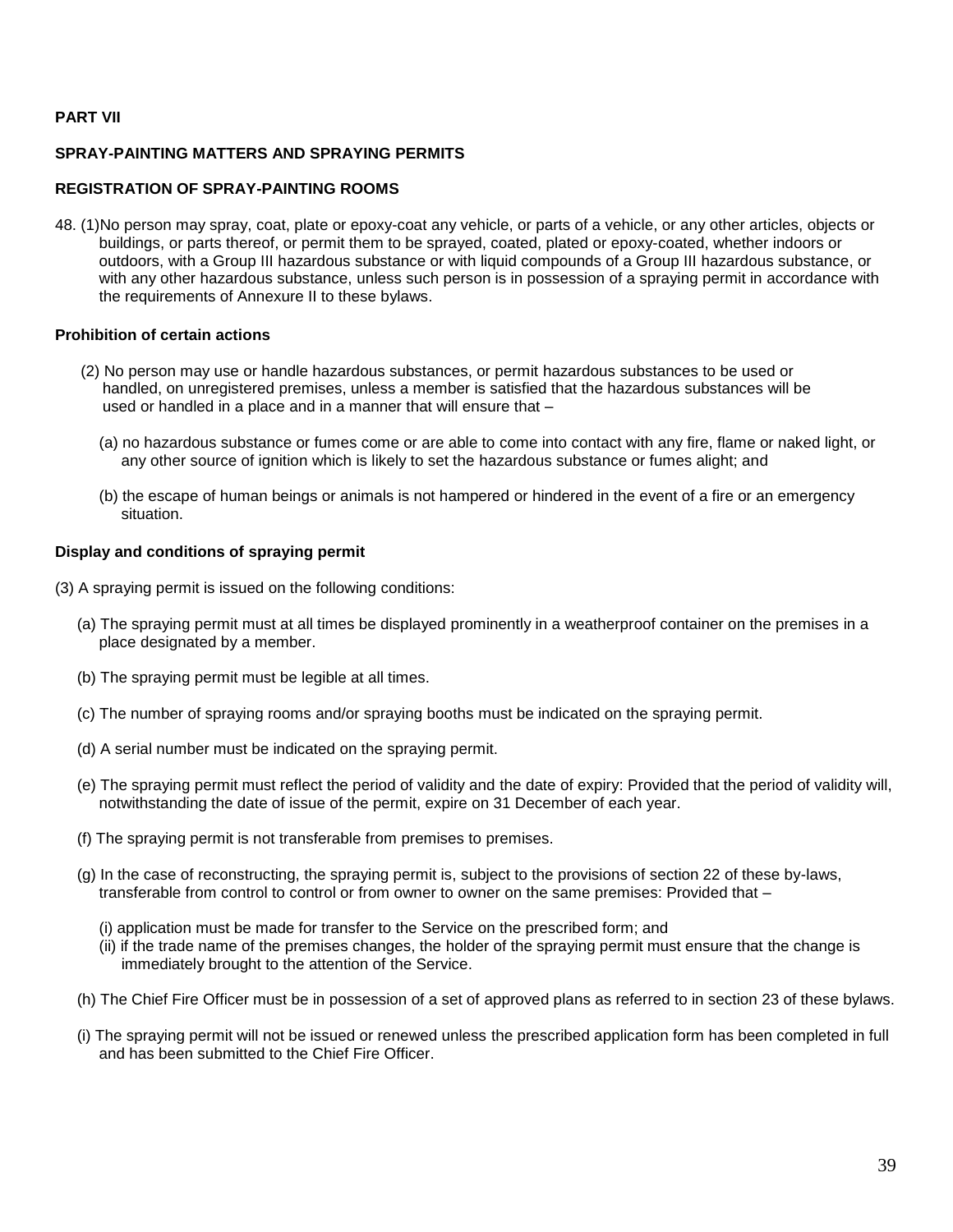- (j) (i) Any person who is legally in possession of a spraying permit must apply to the Chief Fire Officer in writing on the prescribed form if that person wishes to amend the number of spraying rooms and/or spraying booths, according to need.
	- (ii) The fees prescribed in Annexure I to these by-laws must accompany an application. The Chief Fire Officer will grant the spraying permit only if the proposed amendments comply with the relevant provisions of these by-laws.
	- (iii) Whenever the Chief Fire Officer approves such an application, the person concerned must hand the spraying permit to the Chief Fire Officer to be amended.
- (4) The Chief Fire Officer may send a reminder for the renewal of registration to the owner or occupier of registered premises. An owner or occupier who has not received a reminder is not indemnified from possible prosecution.
- (5) The holder of a spraying permit or certificate of registration must ensure that he/she is always in possession of a valid spraying permit and/or certificate of registration.
- (6) Any person who fails to comply with the provisions of this section, or who alters a spraying permit or attempts to alter a spraying permit or permits a spraying permit to be altered is guilty of an offence.

## **CONSTRUCTION AND DESIGN OF SPRAY-PAINTING ROOMS**

- 49. (1) The construction of a spraying room and/or spraying booth must be in accordance with the following requirements:
	- (a) The floor must be of concrete.
	- (b) The walls must be of brick and/or concrete.
	- (c) The roof must be of reinforced concrete.
	- (d) The doors must be Class B-type fire doors as contemplated in SANS 1253.
	- (e) The window frames must be of steel and have window panels that cannot be opened, which panels must be a maximum size of 450 mm x 450 mm and fitted with wire glass with a minimum thickness of 8 mm.
	- (2) The provisions of subsection (1) are not applicable to the erection of a spraying room and/or spraying booth if, in terms of the design thereof, the room or booth complies with the following requirements:
		- (a) The framework of the entire structure, including the door assemblies, must have a sturdy steel profile with a minimum wall thickness of 2, 5 mm.
		- (b) The framework, including any doors, must be clad on both sides with sheet metal with a minimum thickness of 1, 3 mm.
		- (c) If the sheet metal is joined, the joins and/or joints of the sheet metal so joined, including any door assembly forming an integral part of the whole, must be fume-, flame- and liquid-proof.
		- (d) The floor must be of concrete or metal.
		- (e) The window frames must be of steel with window panels that cannot be opened, which panels must be a maximum size of 450 mm x 450 mm and fitted with wire glass with a minimum thickness of 8 mm.
		- (f) All materials used must have a fire integrity grading of at least 60 minutes.
	- (3) The unit formed through the combination of components referred to in subsections (1) and (2), including any services constituting an integral part of the unit or required in the unit, must be constructed, installed and finished so that all surfaces are smooth to prevent any furring which may hamper the ventilation, washing and cleaning processes.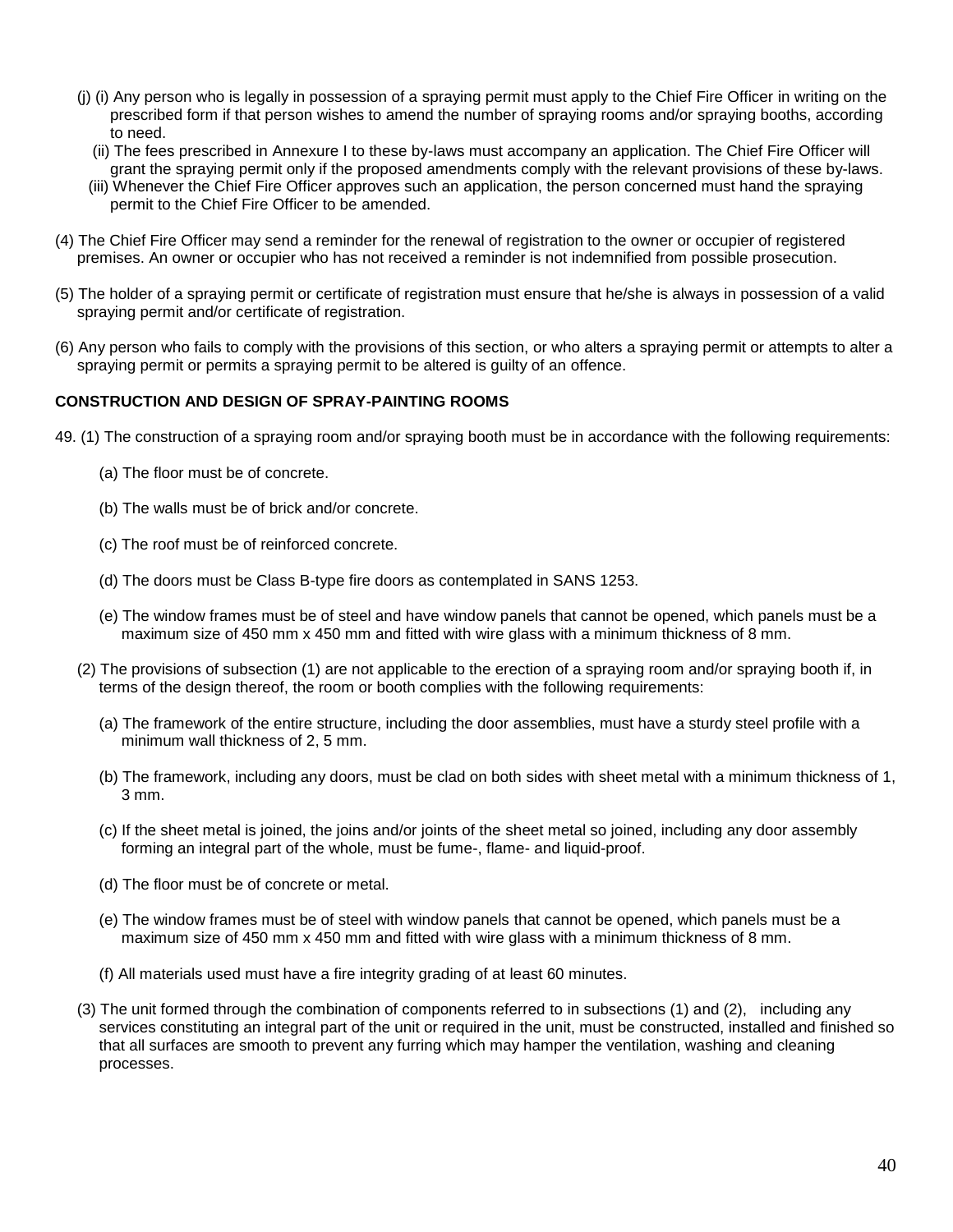(4) A prefabricated unit is suitable only if such a unit is evaluated by the SANS or CSIR and is found to be suitable for the particular intended purpose.

#### **Location of and access to a spraying room**

- (5) (a) Notwithstanding the door(s) granting access for motor vehicles or other objects to be sprayed in any spraying room, a spraying room must have at least two hinged doors for the purposes of escaping, which doors must –
	- (i) open to the outside;
	- (ii) be at least 800 mm x 2 000 mm in extent;
	- (iii) be positioned in opposite sides, provided that, whenever there is any object in the spraying room for processing, the distance to be covered to any of the doors may not exceed 4 m; and
	- (iv) be fitted with locking mechanisms that can be opened easily from the inside without the use of a key.
	- (b) Any spraying room must be located so that it is at all times separated from other activities and/or areas by means of an escape opening of at least 1 200 mm wide, which escape opening must at all times be kept free of any obstruction, refuse or combustible materials.
	- (c) If any activity and/or process which is operated adjacent to a spraying room may pose a probable fire danger to the spraying room, the said escape opening of 1 200 mm must be identified by fire partition walls with a fire resistance of at least 60 minutes, and the height of these walls must be at least 300 mm higher than the roof of the spraying room.
	- (d) Any spraying room contemplated in subsection (2) may be erected indoors and outdoors against fire walls: Provided that not more than two sides of the spraying room may border the fire walls.

#### **Water floors**

- (6) (a) A spraying room may have a sunken water-filled floor covered at the level of the sill by a sturdy, stable, noncombustible and corrosion-free grill that is capable of bearing the weight of the heaviest object in the spraying room.
- (b) The water in the sunken floor must be circulated through an effective non-combustible and cleanable filtering system by means of a closed-circuit pump circulation system of non-corrosive metal pipes with a suitable diameter and wall thickness.

## **Electrical equipment**

- (7) All electrical apparatus, lights, fittings and switchgear used or installed in any spraying room must be protected and installed in accordance with the provisions for equipment of the appropriate class and division type for the particular area in terms of SANS 10108.
- (8) All switchgear, distribution boxes, fuses and any other electrical equipment not in compliance with the provisions contained in SABS 0108 must be situated outside the spraying room and positioned so as not to come into contact or possibly come into contact with fumes escaping from the spraying room.
- (9) Switches actuating any mechanical ventilation system must be situated outside the spraying room.
- (10) All metal parts and electrical fittings and any device in or in connection with a spraying room must be earthed effectively with each other and the ground.
- (11) A suitably qualified electrician must install and certify all electrical installations: Provided that the certificate must be submitted to the Chief Fire Officer for record purposes immediately after installation.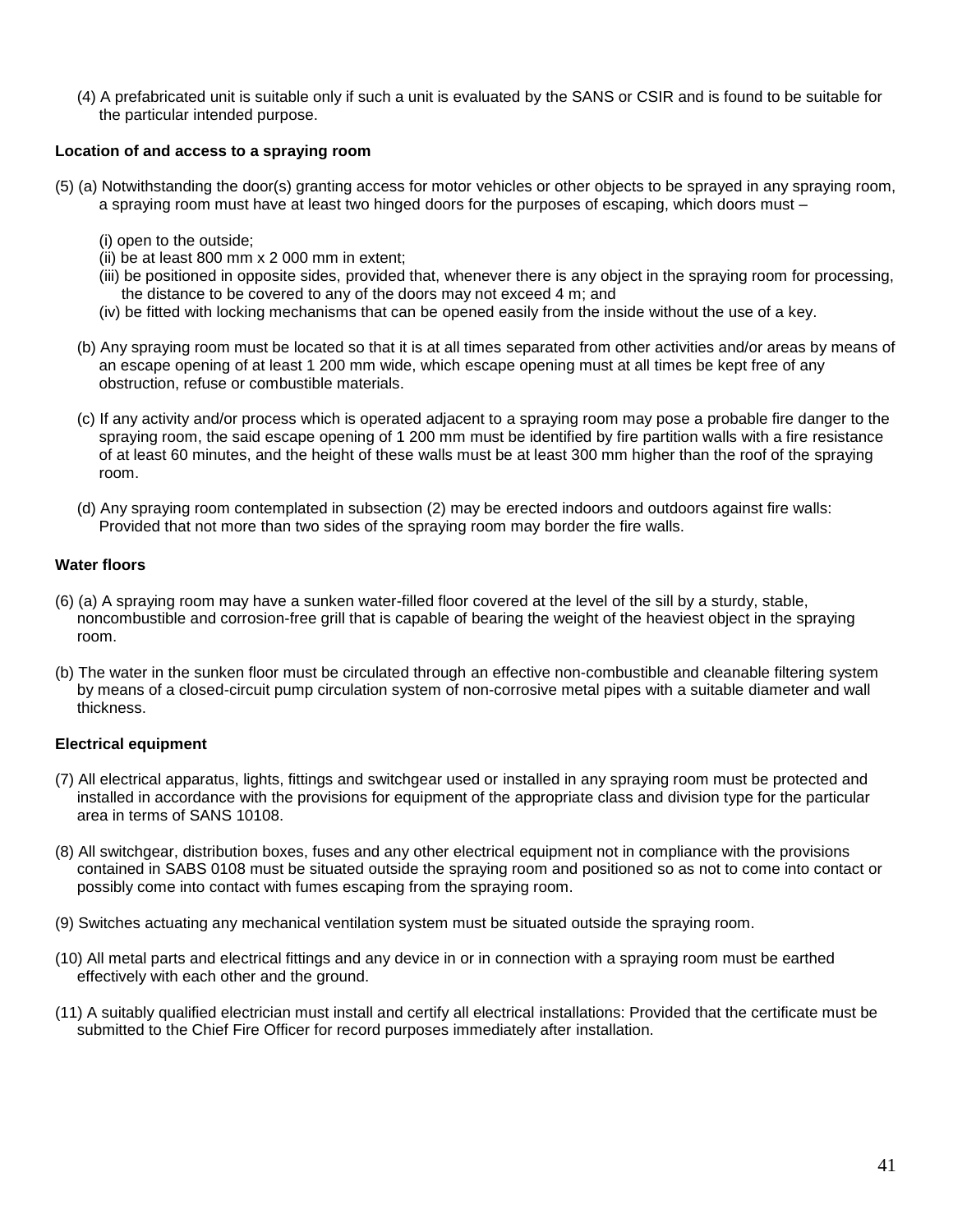## **Mechanical ventilation**

- (12) (a) Any spraying room must be equipped with a mechanical inlet and outlet ventilation system designed and installed for this purpose: Provided that –
	- (i) the capacity of the system must be able to change the cubic air content in the spraying room at least 30 times an hour;
	- (ii) the vanes of the system must be manufactured from static-free materials;
	- (iii) the fumes must be released into the open air and the outlets must not be within 5 m of any opening of a building or erf boundary;
	- (iv) all ventilators must be attached firmly to the inside of the walls;
	- (v) the bottom ventilators must be affixed as close as possible to the level of the sill; and
	- (vi) all ventilation openings and/or air duct openings must be installed in the opposite wall, door(s) or crossventilation in conjunction with the said mechanical ventilation system.

#### **Fire dampers, fire detectors and fire alarms**

- (b) A fire damper must be affixed in front of any air purification filter, or any part of a filter forming an integral part of the ventilation system, on the inside of the spraying room, which fire damper must be manufactured and installed in accordance with the provisions of SANS 193: Provided that the fire damper must –
	- (i) close automatically by means of a sensor that is suitably located and actuated by a rise of more than 10  $^{\circ}$ C in the predetermined working temperature;
	- (ii) be so installed that the damper will remain in position even if the air duct distorts during a fire; and
	- (iii) be provided with an overriding fusible link.
- (c) The sensor contemplated in subsection (12) (b) (i) must also
	- (i) be capable of turning off the ventilation system and any heating device used in connection with the spraying room in the event of a fire or whenever there is a rise of more than 10 °C in the predetermined working temperature inside the spraying room; and
	- (ii) activate a visual and audible alarm inside and outside the spraying room.

#### **Positioning of ventilation outlets**

- (13) All outlet openings must be designed and positioned so as to release all fumes into the open air at a place at least 1 m above a roof or 4 m above the ground level and at least 5 m from any opening of a building.
- (14) The ventilation system must function whenever any activities related to spray-painting take place in the spraying room.

#### **Display of signs prohibiting open flames and smoking**

(15) No person may use any spraying room or permit any spraying room to be used, unless and until symbolic signs prohibiting open flames and smoking, at least 290 mm x 290 mm in extent, manufactured and installed in accordance with the provisions of SANS 1186, are affixed to the inside and outside of all doors of the spraying room.

#### **Maintenance of spraying rooms**

(16) All spraying rooms must be maintained at all times in accordance with the provisions of this section.

## **Unauthorized access**

(17) No person may enter a spraying room or permit any other person to enter a spraying room without the express permission of the owner and/or occupier or any other responsible person in charge of the spraying room.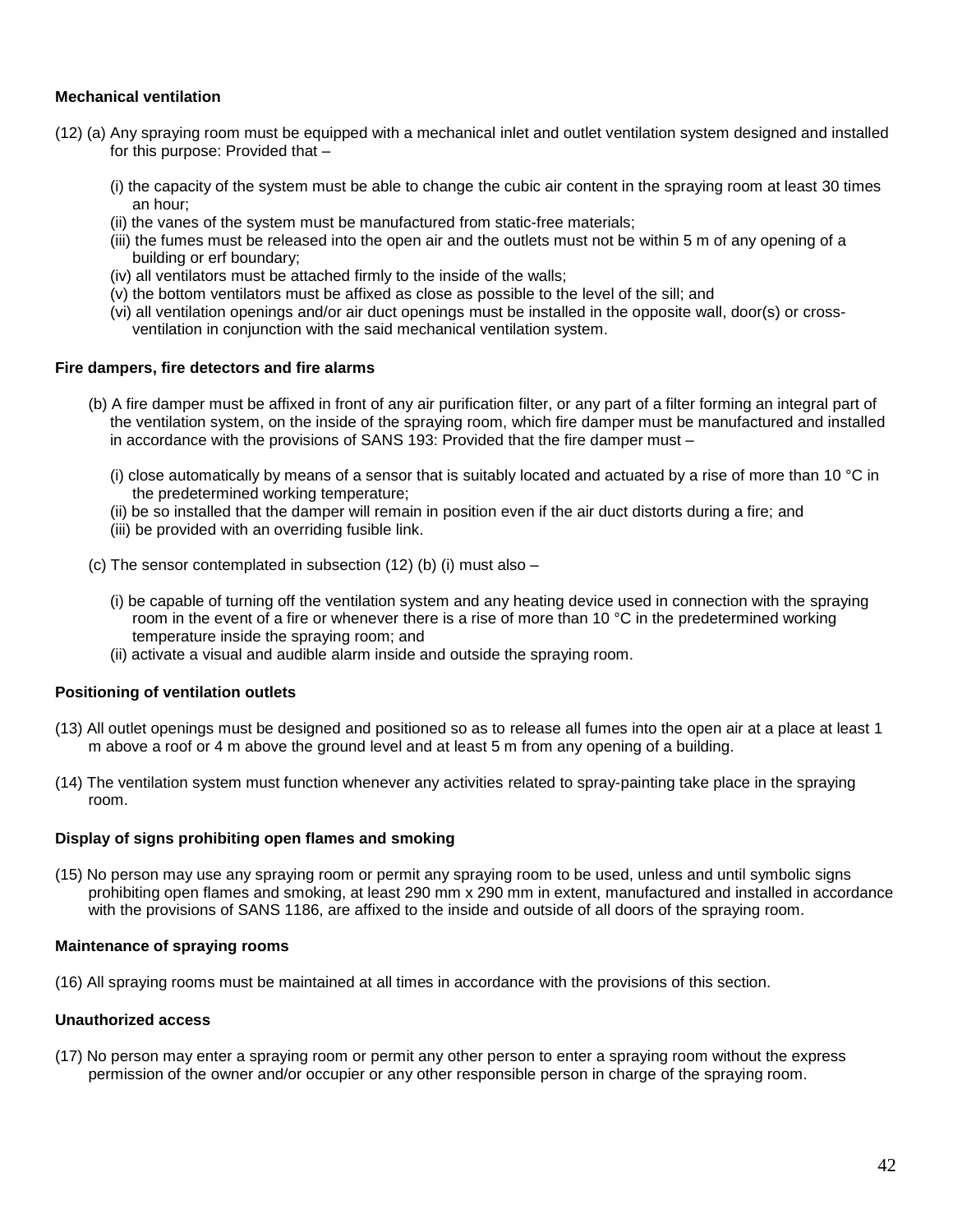#### **Abuse of spraying room**

- (18) No person may
	- (a) use any spraying room or permit any spraying room to be used for any purpose other than for practicing or exercising activities related to spray-painting in the spraying room;
	- (b) employ any other person in a spraying room or permit any other person to work in the spraying room unless the mechanical ventilation system is on; and
	- (c) place any obstruction or hindrance, or have any hindrance or obstruction placed or permit any hindrance or obstruction to be placed in the escape openings or in front of any doors of the spraying room.

#### **Provision of fire-fighting equipment**

- (19) (a) Any spraying room must have a 9kg dry chemical fire extinguisher on the inside, as well as a 9kg dry chemical fire extinguisher and a 9kg carbon dioxide-type fire extinguisher on the outside, which extinguishers must be installed in positions determined by the Chief Fire Officer.
	- (b) All spraying rooms must be protected by a fire hose reel referred to in section 32(1) (b) of these by-laws.

#### **Drying kiln/heating devices**

- (20) Whenever any manifold installation of a Group II hazardous substance forms an integral part of the heating of a spraying room, the manifold installation must be in accordance with the provisions of SANS 10087-1, and the relevant provisions of these by-laws will apply *mutatis mutandis* in the application of this section.
- (21) Any person who fails to comply with the provisions of this section is guilty of an offence.

#### **PART VIII**

#### **ANIMALS**

#### **HANDLING ANIMALS DURING EMERGENCIES**

- 50. (1) Provision must be made for the professional handling of animals during an emergency on any premises, but particularly at zoological gardens, feedlots, stables, research institutions, veterinary practices and/or places of veterinary science study: Provided that the Service may –
	- (a) authorize a suitably qualified person to handle and/or put down the animals during an emergency situation, as the case may be; and
	- (b) recover all costs involved in the matter from the owner or the institution responsible for the care of the animals.
	- (2) Any person who fails to comply with the provisions of this section is guilty of an offence.

#### **PART IX**

#### **PENALTIES**

## **PENALTIES FOR CONTRAVENTIONS**

51. Any person who contravenes or fails to comply with any provision of these by-laws, including any condition or requirement for a certificate of registration or spraying permit, or any instruction by a member of the Service, is guilty of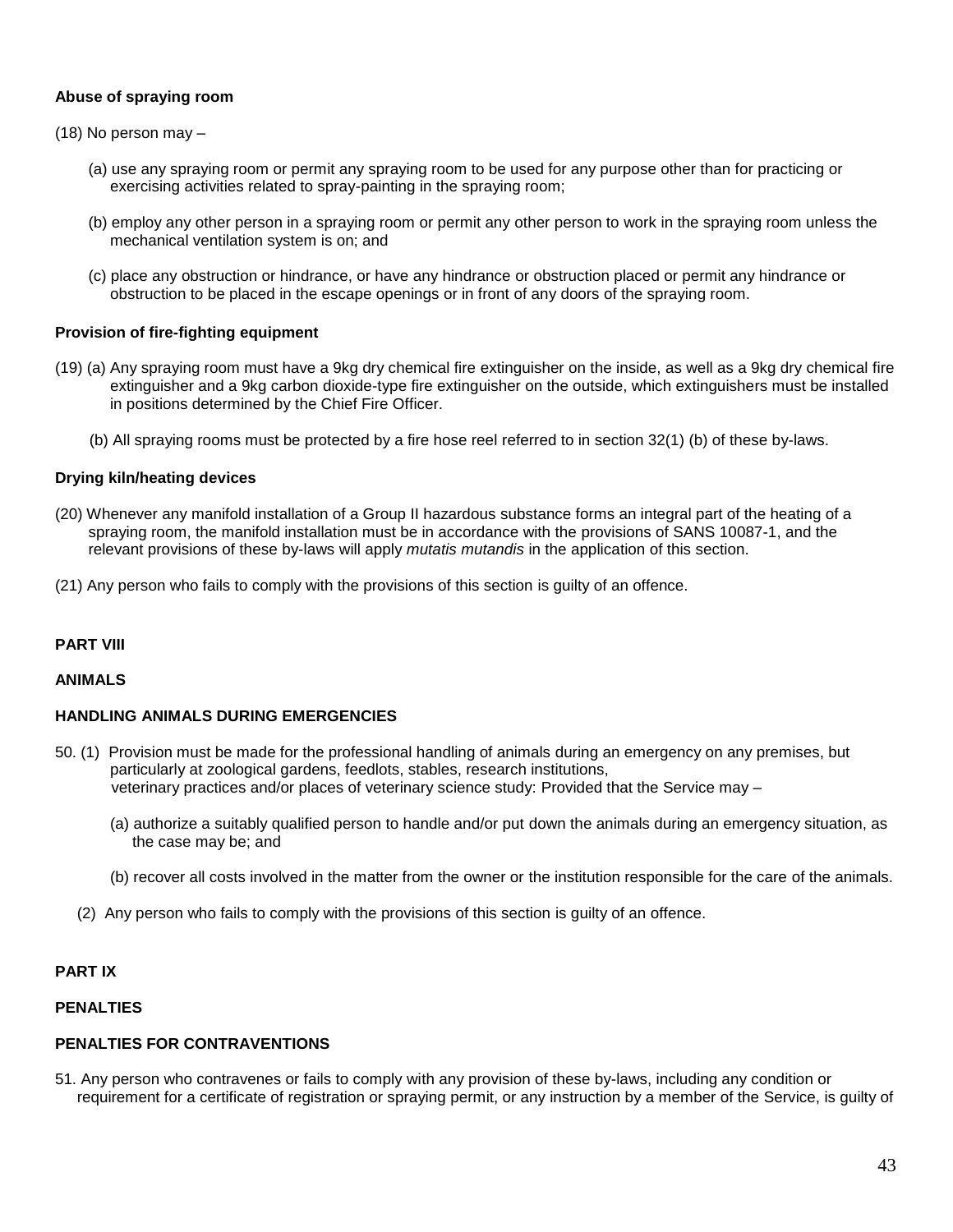an offence and on conviction liable to a fine not exceeding R5 000, 00 or, in default of payment, liable to imprisonment for a period not exceeding six months.

## **PART X**

#### **GENERAL**

## **OPERATION OF THESE BY-LAWS IN RELATION TO OTHER LAWS**

52. The provisions of these by-laws are in addition to and not a substitution for any other law which is not in conflict or inconsistent with these bylaws.

#### **REPEAL OF BY-LAWS**

53. The following by-laws are hereby repealed:

(a) the Municipality of Msukaligwa: Fire Brigade By-laws, published under Notice 181 of 11 May 2007, as amended;

## **SHORT TITLE**

54. These by-laws are called the Municipality of Msukaligwa: Fire Service By-laws and their provisions come into operation on the 01<sup>st</sup> February 2009.

## **PART XI**

#### **ANNEXURES**

#### **ANNEXURE I**

#### **TARIFFS**

#### **FEES PAYABLE TO THE SERVICE IN TERMS OF SECTION 10 OF THE FIRE BRIGADE SERVICE ACT, 1987 (ACT 99 OF 1987), FOR PROVIDING EMERGENCY SERVICES**

**1.** The following tariffs shall be applicable on Fire Brigade Services (OPERATIONS)

| <b>COLUMN1</b>                                  | TARIFFS                                 |
|-------------------------------------------------|-----------------------------------------|
| <b>SERVICE INSIDE MUNICIPAL AREA</b>            | (Yearly revisable by Council)           |
| 1.1 Basic call out fee                          | <b>TYPE OF VEHICLE</b>                  |
|                                                 | (a) Light<br>– R                        |
|                                                 | (b) Medium R                            |
|                                                 | (c) Heavy R                             |
|                                                 | (d) Rescue R                            |
|                                                 | R<br>(e) Special                        |
|                                                 | (f) Grass<br>R                          |
|                                                 |                                         |
| 1.2 Use of vehicle/ fire pumps/rescue equipment | <b>TYPE OF VEHICLE</b>                  |
|                                                 | (Tariff per vehicle per hour or portion |
|                                                 | of an hour)                             |
|                                                 | (a) Light<br>– R                        |
|                                                 | (b) Medium<br>- R                       |
|                                                 | (c) Heavy<br>R                          |
|                                                 | R<br>(d) Rescue                         |
|                                                 | (e) Special<br>R                        |
|                                                 | R<br>(f) Grass                          |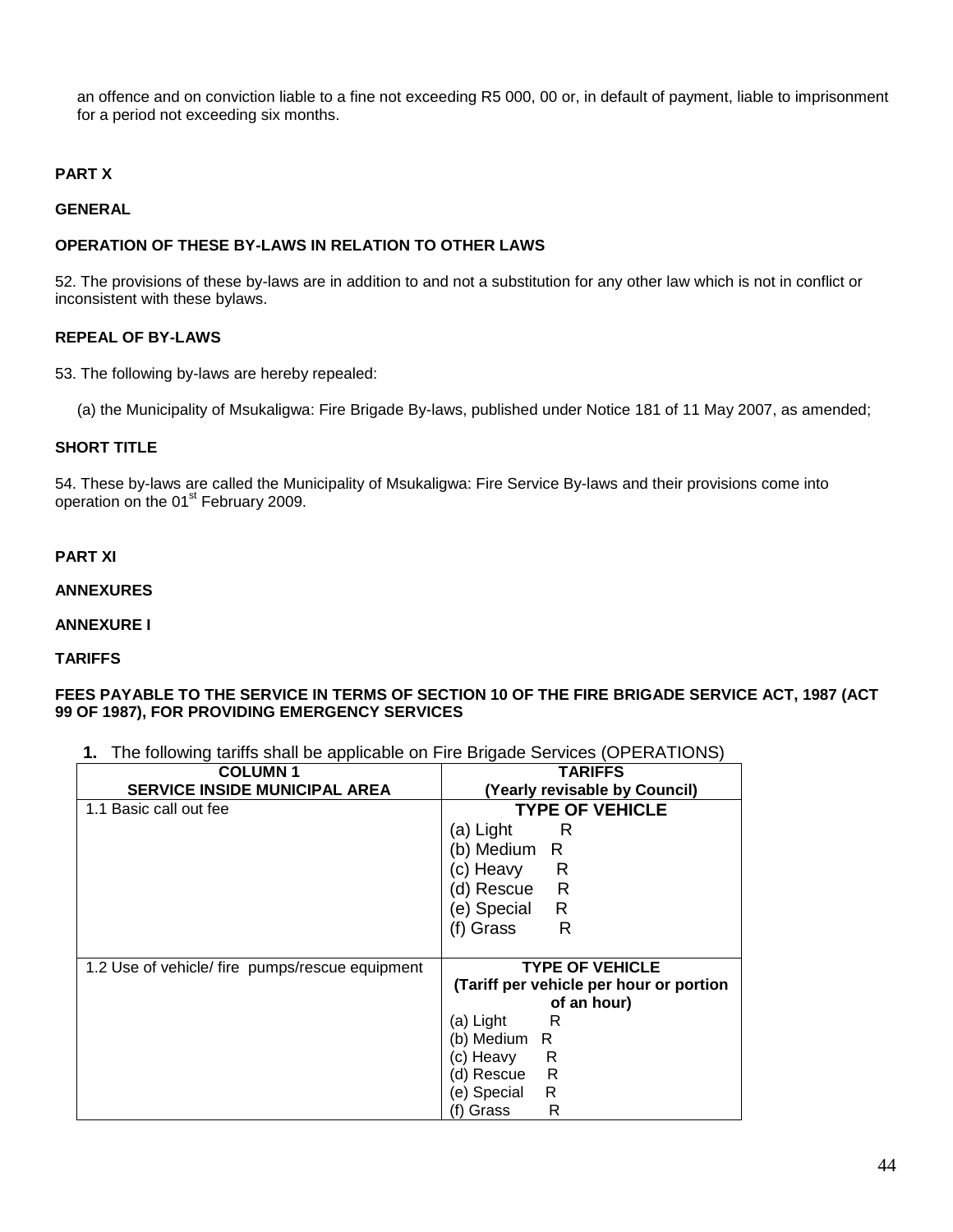| 1.3 Crew/ Use of fire fighters                  | (Tariff per member per hour or portion<br>of an hour)<br>R                                                                                                                                                                                                                 |
|-------------------------------------------------|----------------------------------------------------------------------------------------------------------------------------------------------------------------------------------------------------------------------------------------------------------------------------|
| 1.4 Water from municipal supplies               | Cost price based on Council's previous<br>financial year's figures as per financial<br>statements                                                                                                                                                                          |
| 1.5 Material/ Foam/ Hazmat equipment            | The tariff that is levied is that of material<br>used, at cost, plus an administration levy<br>of 25% of the cost of such materials:<br>Provided that if any materials for which<br>the controlling authority has prescribed a<br>tariff are used, such tariff will apply. |
| <b>COLUMN 2</b>                                 | <b>TARIFFS</b>                                                                                                                                                                                                                                                             |
| SERVICE OUTSIDE MUNICIPAL AREA                  | (Yearly revisable by Council)                                                                                                                                                                                                                                              |
| 2.1 Basic call out fee                          | The tariffs set out in this annexure, plus<br>a surcharge of 50%, will be levied if the<br>Service is used outside the area of<br>iurisdiction                                                                                                                             |
| 2.2 Use of vehicle/ fire pumps/rescue equipment | The tariffs set out in this annexure, plus<br>a surcharge of 50%, will be levied if the<br>Service is used outside the area of<br>jurisdiction                                                                                                                             |
| 2.3 Crew/ Use of fire fighters                  | The tariffs set out in this annexure, plus<br>a surcharge of 50%, will be levied if the<br>Service is used outside the area of<br>jurisdiction                                                                                                                             |
| 2.4 Water from municipal supplies               | Cost price based on Council's previous<br>financial year's figures as per financial<br>statements                                                                                                                                                                          |
| 2.5 Material/ Foam/ Hazmat equipment            | The tariffs set out in this annexure, plus<br>a surcharge of 50%, will be levied if the<br>Service is used outside the area of<br>jurisdiction                                                                                                                             |

#### 1.1. **USE OF CREW MEMBERS**

Tariff per member is for an hour or portion of an hour (Time is calculated from arrival up to departure)

## 1.2. **USE OF MATERIALS**

The tariff that is levied is that of materials used, at cost, plus and administration levy of 25% of the cost of such materials: Provided that if any materials for which the controlling authority has prescribed a tariff are used, such tariff will apply.

## 1.3. **USE OF THE SERVICE OUTSIDE THE JURISDICTION OF THE CONTROLLING AUTHORITY**

The tariffs set out in this annexure, plus a surcharge of 50%, will be levied if the Service is used outside the area of jurisdiction.

## 1.4. **REBATE**

If the service is used for a building that is used exclusively for residential purposes, the Chief Fire Officer may, at his/ her discretion, limit the total amount payable in respect of Colum 1 and 2 above to a maximum of R 2000, 00.

| 2. The following tariffs shall be applicable on Fire Brigade Services (TRAINING) |  |
|----------------------------------------------------------------------------------|--|
|                                                                                  |  |

| <b>COLUMN 3</b><br>FIRE EXTINGUISHER TRAINING (8 HOURS) | <b>TARIFFS</b><br>(Yearly revisable by Council) |
|---------------------------------------------------------|-------------------------------------------------|
| 1. Training per delegate at local fire station          |                                                 |
| 2. Training per delegate not at fire station            |                                                 |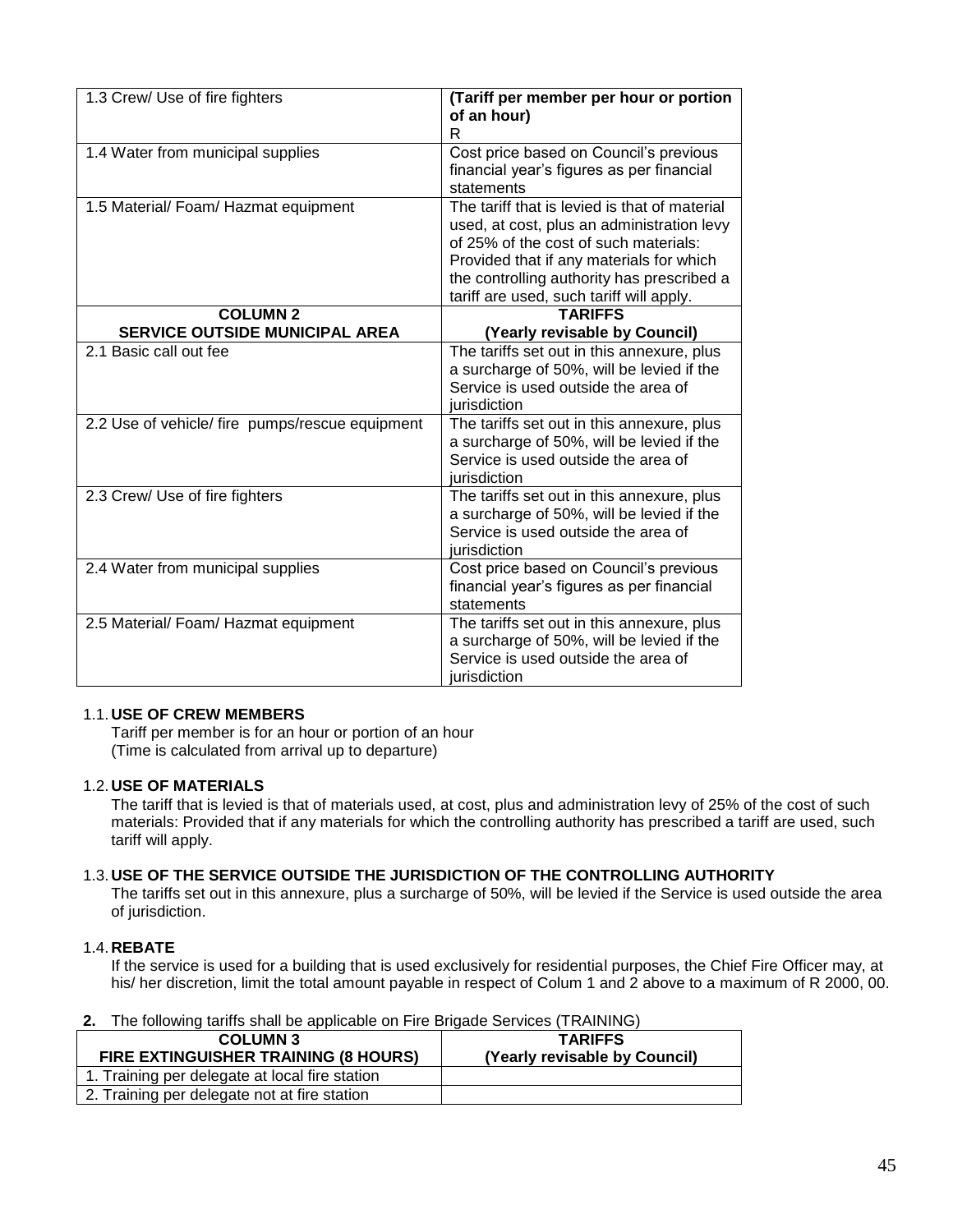| <b>COLUMN 4</b><br><b>BASIC FIRE FIGHTING TRAINING (40 HOURS)</b> | <b>TARIFFS</b><br>(Yearly revisable by Council) |
|-------------------------------------------------------------------|-------------------------------------------------|
| 1. Training per delegate at local fire station                    |                                                 |
| 2. Training per delegate not at fire station                      |                                                 |

#### **3.** The following tariffs shall be applicable on Fire Brigade Services (**STORAGE, USE AND HANDLING OF HAZARDOUS SUBSTANCES**).

| <b>COLUMN 5</b>                                       | <b>TARIFFS</b>    |
|-------------------------------------------------------|-------------------|
| <b>DESCRIPTION</b>                                    | (Yearly revisable |
|                                                       | by Council)       |
|                                                       | Yearly            |
| 1. Dry-cleaning room                                  |                   |
| 2. Mixing room                                        |                   |
| 3. Spray room                                         |                   |
| 4. Carbide store                                      |                   |
| 5. Liquid petroleum gas installations                 |                   |
| 6. Group I: Explosives - Fire works                   |                   |
| 7. Group II: Gas                                      |                   |
| 7.1. Not more than 600kg                              |                   |
| 7.2. 600kg but not more than 9000kg                   |                   |
| 7.3. 9000kg but not more than 100 000kg               |                   |
| 7.4. Bulk Depot - more than 100 000 kg                |                   |
| 8. Group III: Flammable liquids                       |                   |
| 8.1. Capacity up to and including 2,300 liters        |                   |
| 8.2. Capacity from 2,301 liters to 4,500 liters       |                   |
| 8.3. Capacity from 4,501 liters to 23,000 liters      |                   |
| 8.4. Capacity from 23,001 liters to 100 000 liters    |                   |
| 8.5. Capacity from 100 001 liters to 200 000 liters   |                   |
| 8.6. Bulk Depot - more than 200 000 liters            |                   |
| 9. Group IV: Flammable solids                         |                   |
| 10. Group V: Oxidizing agents and organic peroxides   |                   |
| 11. Group VI: Toxic/ Infective substances             |                   |
| 12. Group VII: Radio active                           |                   |
| 13. Group VIII: Corrosive/ caustic substances         |                   |
| 14. Group IX: Miscellaneous substances                |                   |
| 15. Transfer of certificate of registration or permit |                   |
| 16. Duplicate document:                               |                   |

#### **4.** The following tariffs shall be applicable on Fire Brigade Services on **TARIFF OF CHARGES IN RESPECT OF INSPECTION OF VEHICLES TRANSPORTING HAZARDOUS SUBSTANCES**

| <b>COLUMN 6</b><br><b>DESCRIPTION</b>                                        | <b>TARIFFS</b><br>(Yearly revisable<br>by Council) |
|------------------------------------------------------------------------------|----------------------------------------------------|
|                                                                              | Yearly                                             |
| 1. Road tank trailer                                                         |                                                    |
| 2. Motor vehicle, other than a road tank trailer, design to be used for the  |                                                    |
| conveyance of hazardous substances in excess of the amount                   |                                                    |
| permitted.                                                                   |                                                    |
| 3. Any vehicle, other than a motor vehicle or a road tank trailer, design to |                                                    |
| be used for the conveyance of hazardous substances in excess of the          |                                                    |
| amount permitted                                                             |                                                    |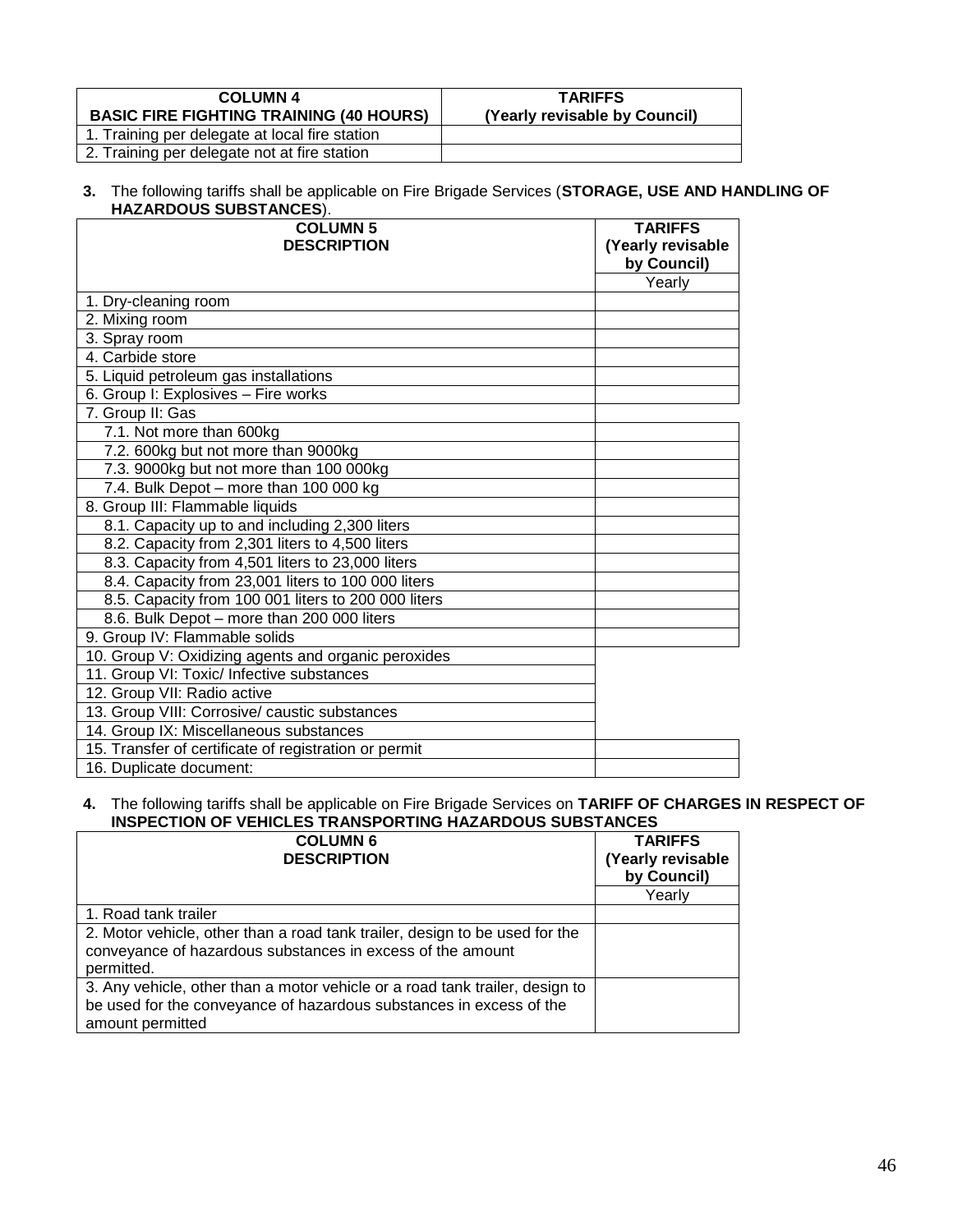**5.** The following tariffs shall be applicable on Fire Brigade Services on **TARIFF OF CHARGES IN RESPECT OF FIRE PREVENTION INSPECTIONS CARRIED OUT ON PREMISES**

| <b>COLUMN7</b>                    | <b>TARIFFS</b>    |
|-----------------------------------|-------------------|
| <b>DESCRIPTION</b>                | (Yearly revisable |
|                                   | by Council)       |
|                                   | Yearlv            |
| 1. Per Fire Prevention Inspection |                   |

**6.** The following tariffs shall be applicable on Fire Brigade Services on **TARIFF OF CHARGES IN RESPECT OF APPLICATION FOR POPULATION CERTIFICATES ON PREMISES**

| <b>COLUMN 8</b><br><b>DESCRIPTION</b> | <b>TARIFFS</b><br>(Yearly revisable<br>by Council) |
|---------------------------------------|----------------------------------------------------|
|                                       | Yearlv                                             |
| 1. Population certificate             |                                                    |

**7.** The following tariffs shall be applicable on Fire Brigade Services on TARIFF OF CHARGES IN RESPECT OF REGISTRATION TO INSTALL AND MAINTAIN FIRE FIGHTING EQUIPMENT

| <b>COLUMN 9</b><br><b>DESCRIPTION</b>                          | <b>TARIFFS</b><br>  (Yearly revisable<br>by Council) |
|----------------------------------------------------------------|------------------------------------------------------|
| 1. Certificate to install and maintain fire fighting equipment |                                                      |

## **8. GENERAL DIRECTIVES FOR THE PAYMENT OF THE ABOVE FEES**

- (1) All certificates of registration, certificates of fitness and/ or spraying permits will be valid for twelve calendar months. A written application for the renewal of the certificate or permit must reach the Service at least one calendar month prior to the expiry thereof.
- (2) When application is made for registration, the appropriate application form, correctly completed in full, must be accompanied by the prescribed fees.
- (3) All the appropriate application forms are available from the Service and must be completed in full, where applicable, is duly signed.
- (4) If, for whatever reason, the Service rejects an application for any certificate of registration, certificate of fitness or any permit, the applicant must, within 14 days (excluding weekends and public holidays) of the date of rejection, take corrective steps to ensure that the document in question is issued at no additional cost, failing which the applicant must pay the prescribed fees again.
- (5) (a) The tariff for premises that are liable for registration in respect of paragraph 8(1) or (3), or a combination of them, will be a single fee of R 350, 00, irrespective of the combination of items: Provided that such combination applies to one premises and is under the same control.

(b) If there are different divisions and/ or affiliates within a business and/ or company situated on the same premises but each division and/ or affiliate is managed separately, each division and/ or affiliate is liable to registration separately.

## **9. EXEMPTION**

The fees payable in terms of the above are not applicable to property of the controlling authority, unless the property is leased.

## **10. ADJUSTMENT IN FEES PAYABLE TO THE SERVICE AS CONTEMPLATED IN COLUM 1 TO 9 OF THIS ANNEXURE**

The Service must ensure that all fees referred to in Colum 1 to 9 of this annexure are adjusted to keep trend with inflation according to the consumer price index.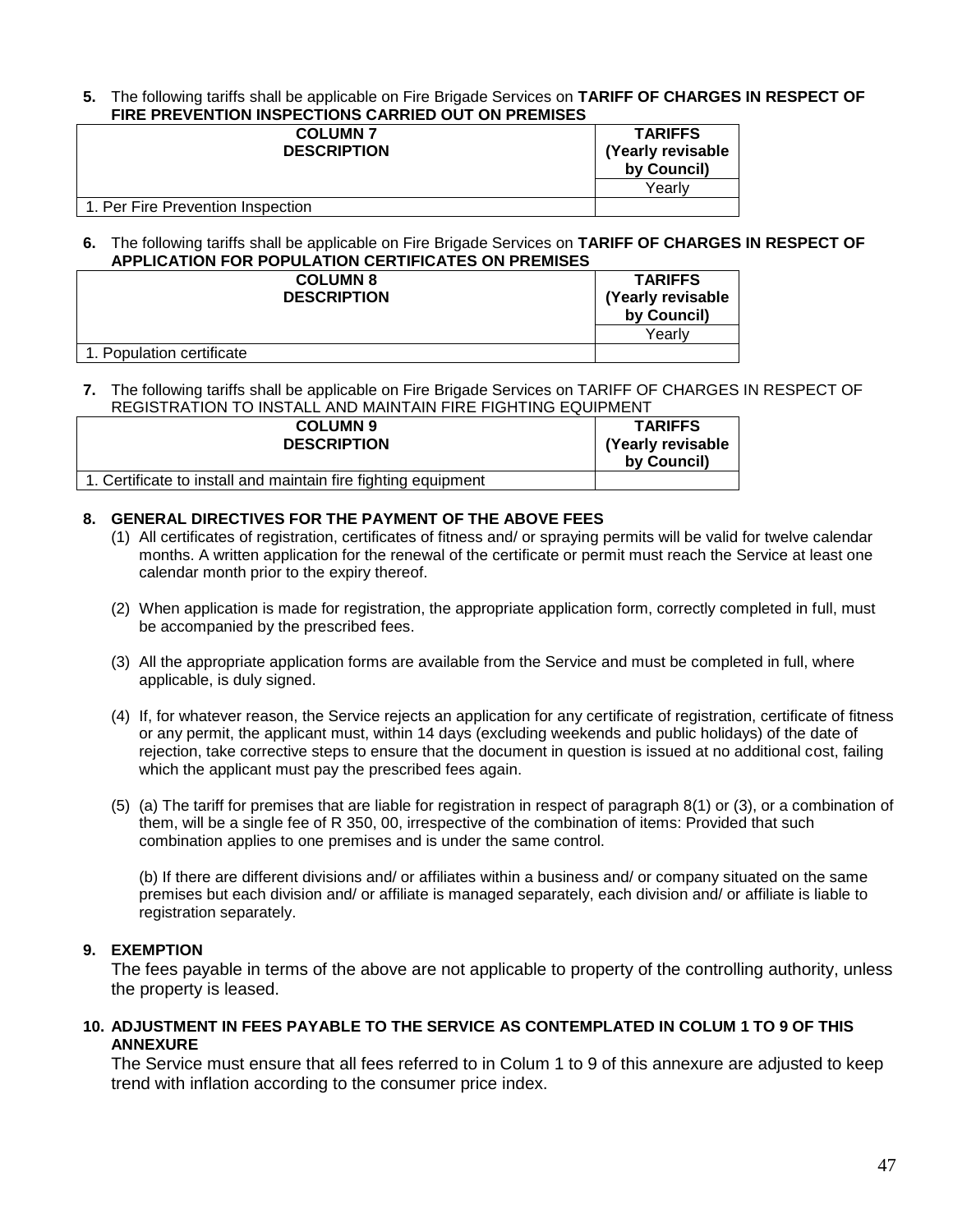## **ANNEXURE II**

## **OFFICIAL DOCUMENTS**

#### **A. GENERAL**

- 1. The Service must design and draw up all official documents in connection with these by-laws in accordance with the prevailing policy, and the documents must comply with the specific needs and requirements of the Service and the controlling authority, but must not detract from the directives and provisions of these by-laws.
- 2. All official documents must at all times be completed in triplicate; the original copy is for the client and the remaining two copies for the Service for administration purposes.

#### **B. STANDARD ADMINISTRATIVE INFORMATION IN DOCUMENTS**

The following must be indicated in all documents:

- 1. The logo of the Service and/or controlling authority
- 2. The full name of the premises in question
- 3. The name of the suburb in question
- 4. The street address of the premises in question, in full
- 5. The postal address of the premises in question, in full, including the postcode (on all application forms)
- 6. Full particulars of the occupier of the premises or the firm on the premises
- 7. The telephone and fax numbers of the business in question (on all application forms)
- 8. The signature of the issuing officer
- 9. The date on which the document was issued
- 10. The expiry date of the document
- 11. The type of document, such as:
	- (1) "Application for a bulk depot certificate of registration" or "Bulk depot certificate of registration"
	- (2) "Application for a certificate of fitness" or "Certificate of fitness"
	- (3) "Application for a certificate of registration/spraying permit" or "Certificate of registration/Spraying permit"
	- (4) "Application for a "Transport permit"
	- (5) "Application for approval of plans" or "Application for inspection for the issuing of a certificate of occupancy"
- 12. Any other relevant information, such as:
	- (1) The groups and subgroups of hazardous substances for which registration is required
	- (2) The required quantity of each group of hazardous substance
	- (3) The manner in which the substances are to be stored, for example
		- (a) in an underground storage tank;
		- (b) in an above-ground storage tank;
		- (c) in a hazardous substance store; or
		- (d) in a manifold installation
	- (4) An indication of all spray-painting rooms and submersion tanks, as the case may be.
- 13. A watermark (on all permits and certificates)
- 14. A serial number (on all permits and certificates)
- 15. A receipt number (on all permits and certificates)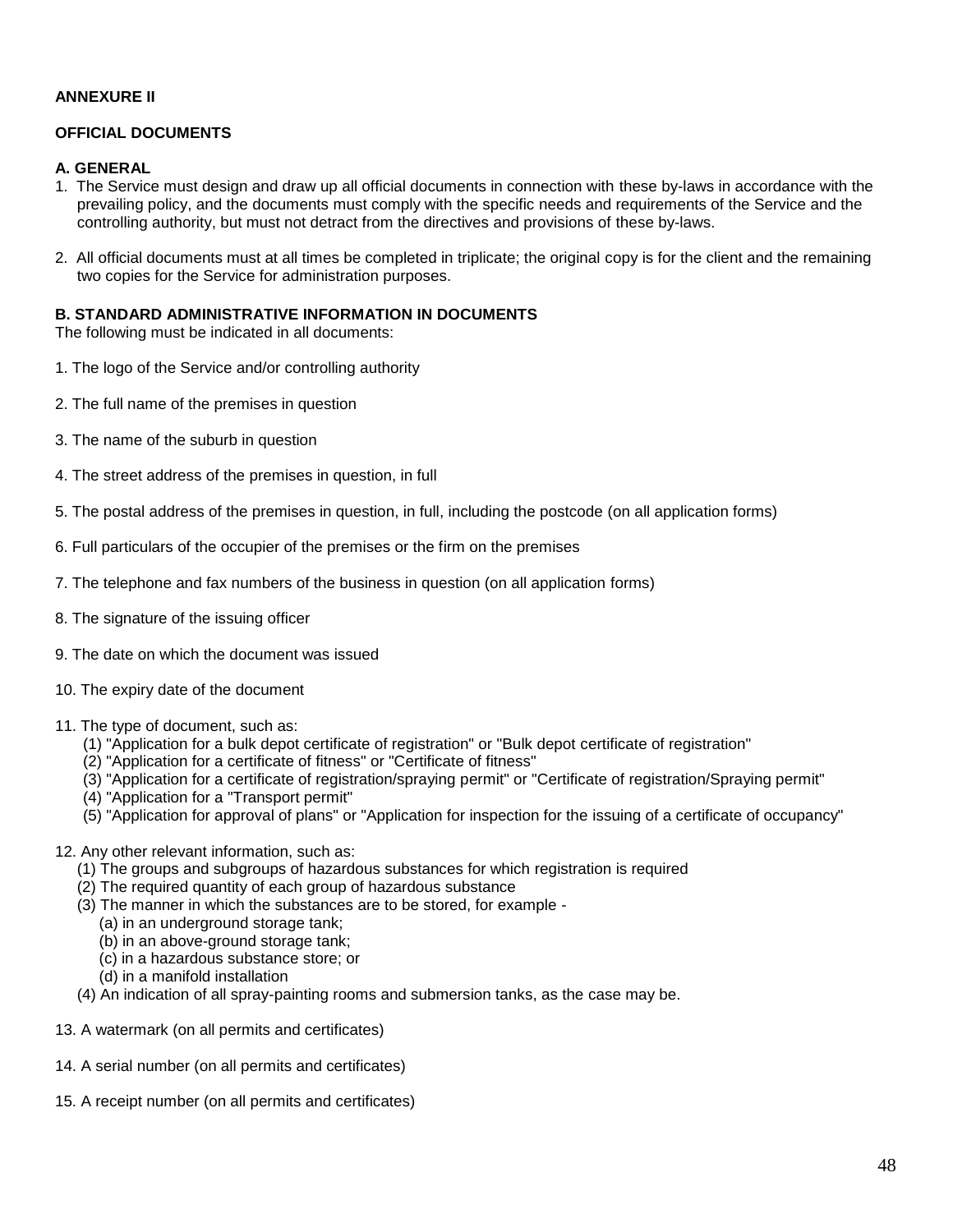16. The official stamp of the Service.

## **C. OFFICIAL DOCUMENTS IN CONNECTION WITH THESE BY-LAWS 1. APPLICATION FORMS**

- (1) The purpose for which application forms are to be used must appear at the top of all application forms.
- (2) (a) All application forms must have all the administrative information as contained in paragraph **B (STANDARD ADMINISTRATIVE INFORMATION IN DOCUMENTS)**.
	- (b) On all application forms, space must be left in which the correct application fee, as contained in Annexure I to these by-laws, can be indicated prominently in red figures.
	- (c) A warning must appear below the space for the application fee to the effect that the applicant is granted only 14 working days (weekends and public holidays excluded) to make any corrections that may be indicated on the checklist, without any additional cost, but that if the said period of 14 days is exceeded, the prescribed fee must be paid again before any permit or certificate will be issued.
- (3) A suitable checklist must form part of each application form and must be drawn up chronologically in accordance with the appropriate requirements contained in these by-laws and/or relevant SABS codes of practice and/or specifications, as the case may be.
- (4) At the top of each checklist
	- (a) it must be stated that the checklist is for office use only;
	- (b) space must be set aside for the date, time and place of the appointment for an inspection; and
	- (c) space must be set aside for particulars of the contact person who will represent the applicant during the inspection.
- (5) At the end of each checklist, space must be set aside for
	- (a) the signature of the member of the Service who completed the checklist;
	- (b) the date on which the checklist was completed; and
	- (c) an indication of whether or not the application is successful.
	- (6) Provision must also be made on each application form for -
	- (a) full particulars of the registration officer who received the application fee;
	- (b) the method of payment, for example cash, postal order or cheque; and
	- (c) an official receipt number.

## **2. PERMITS AND CERTIFICATES**

(1) The purpose for which permits and certificates are to be used, as contemplated in columns **5 – 9 (DESCRIPTION OF SERVICE)** in Annexure I to these bylaws must appear at the top of all permits and certificates.

(2) All permits and certificates must have all the applicable administrative information as contained in paragraph **B (STANDARD ADMINISTRATIVE INFORMATION IN DOCUMENTS)**.

## **3. TRANSPORT PERMIT**

In addition to the contents in terms of the administrative provisions contained in paragraph **B (STANDARD ADMINISTRATIVE INFORMATION IN DOCUMENTS)**, a round disc with the following information must form part of the official documentation of the Service in the case of transport permits:

- (1) The registration number of the vehicle in question
- (2) The chassis number of the vehicle in question
- (3) The type of vehicle, for example a semi-trailer, trailer, flat-deck truck or tanker
- (4) The gross vehicle mass of the vehicle in question
- (5) The tare of the vehicle in question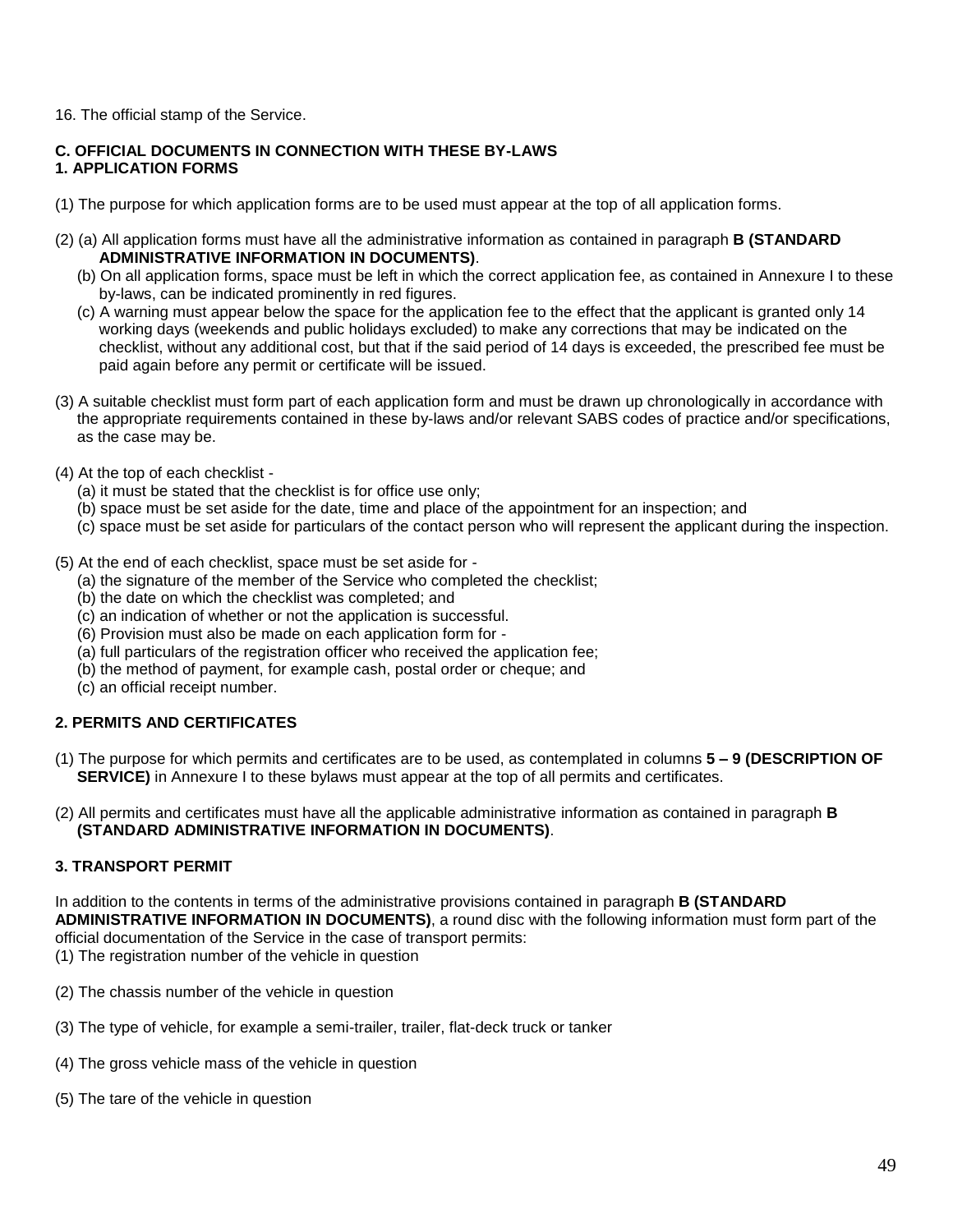- (6) The type of load to be transported, for example a single load or a multiple load, and the quantity to be transported in liters or kilograms, as the case may be
- (7) The group of hazardous substance(s) to be transported, for example Group I, II or III, or a combination of them, as the case may be
- (8) Where applicable, the make of the vehicle
- (9) The date of issue of the permit
- (10) The date of expiry of the permit
- (11) The signature of the issuing officer
- (12) A serial number
- (13) A watermark.

#### **ANNEXURE III**

## **EMERGENCY EVACUATION PLANS**

#### **A. GENERAL**

- 1. Any emergency evacuation plan must contain at least the following information under the headings listed below. All emergency evacuation plans must be updated at least once a year or, alternatively, whenever the key staff member referred to in the plan leaves the employ of the employer.
- 2. All emergency evacuation plans must be drilled at least twice a year, and all the staff members must participate. The employer must also ensure that all the disciplines involved are notified in writing of an emergency evacuation plan drill at least 21 calendar days prior to the proposed date of the drill.
- 3. All staff members of an employer must be aware of the emergency evacuation plan of the employer. Whenever an emergency evacuation plan is updated, the designated person responsible must collect and destroy all old plans that the emergency management members have in their possession to eliminate confusion as to the validity and accuracy of the emergency evacuation plan.
- 4. Any emergency evacuation plan must be compiled in the dominant, official language(s) (which must be an official language of the Republic) of the employer.

## **B. IMPLEMENTATION OF EMERGENCY EVACUATION PLANS**

1. The emergency evacuation plan must be drawn up so that any sensitive information that may appear in the document can easily be removed to make it available to specific persons in the emergency management team.

## **2**. **DEALING WITH AND FURNISHING INFORMATION CONTAINED IN THE EMERGENCY EVACUATION PLAN**

#### **(1) THE EMERGENCY EVACUATION PLAN IN ITS ENTIRETY**

- (a) The entire emergency evacuation plan must be made available to every member of the emergency management team.
- (b) A number of copies must be kept in a safe in the control room.

## **(2) EMERGENCY TELEPHONE NUMBERS AND BOMB THREAT QUESTIONNAIRE**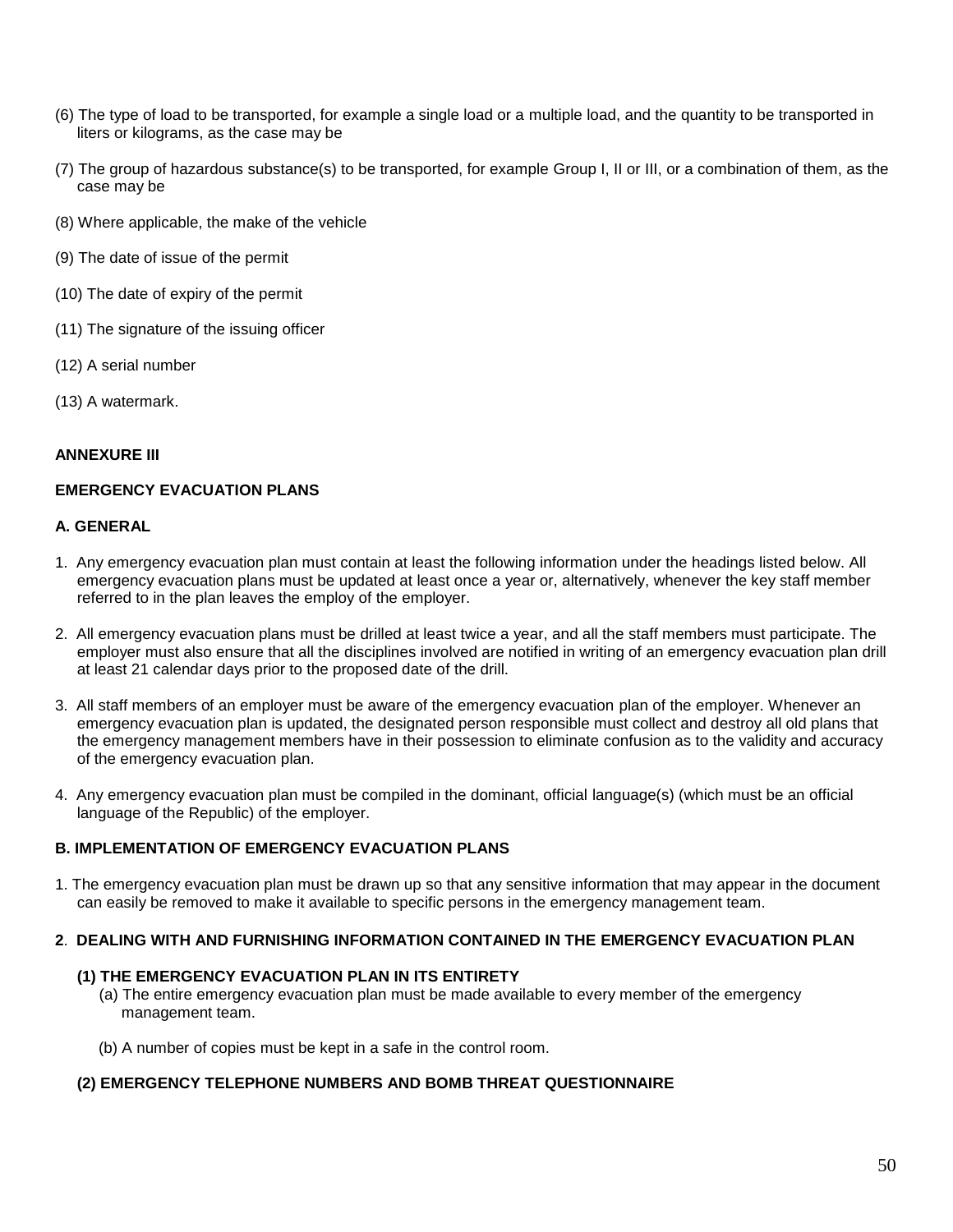Emergency telephone numbers and the bomb threat questionnaire must be on hand at all telephones on the premises.

## **(3) DUTIES AND RESPONSIBILITIES OF EMERGENCY PERSONNEL**

All staff members involved must be informed in writing of their particular duties and responsibilities in this regard.

#### **(4) ACTION PLANS AND EMERGENCY ACTIONS**

Action plans must be available to all staff members to ensure that every staff member knows exactly what to do in an emergency.

## **(5) PLANS OF THE LAYOUT OF PREMISES AND ESCAPE ROUTES**

Plans of the layout of the premises and escape routes must be put up permanently at all exits and strategic points on the premises.

## **3. TRAINING OF STAFF MEMBERS**

Staff members must be trained in the following:

- (1) First aid and/or fire fighting
- (2) Emergency aid
- (3) Emergency evacuation procedures
- (4) Emergency management techniques

(Drills of the emergency evacuation plan are an excellent training programme and offer the opportunity for the improvement of the plan.)

## **C**. **THE CONTENT OF AN EMERGENCY EVACUATION PLAN**

Any emergency evacuation plan must contain the following:

- (1) Emergency telephone numbers
- (2) The following general information:
	- (a) The address of the premises in question
	- (b) The nature of the activities on the premises
	- (c) The number of staff members present on the premises at any time
	- (d) An indication of whether or not there is a control room on the premises
	- (e) An indication of whether or not there is an alarm system on the premises
	- (f) Particulars of contact persons
- (3) An area study with the following information:
	- (a) History of incidents on the premises in question
	- (b) Important features/landmarks with regard to the location of the premises
	- (c) Key information of adjacent premises
- (4) Particulars regarding socioeconomic or other threats and the potential impact of these threats on premises
- (5) Particulars of the following equipment available on the premises:
	- (a) Equipment in the control room
	- (b) Fire-fighting and first-aid equipment throughout the premises
	- (c) Any other equipment

#### (6) The following information on manpower:

- (a) Emergency management
- (b) Continuity officers
- (c) Fire teams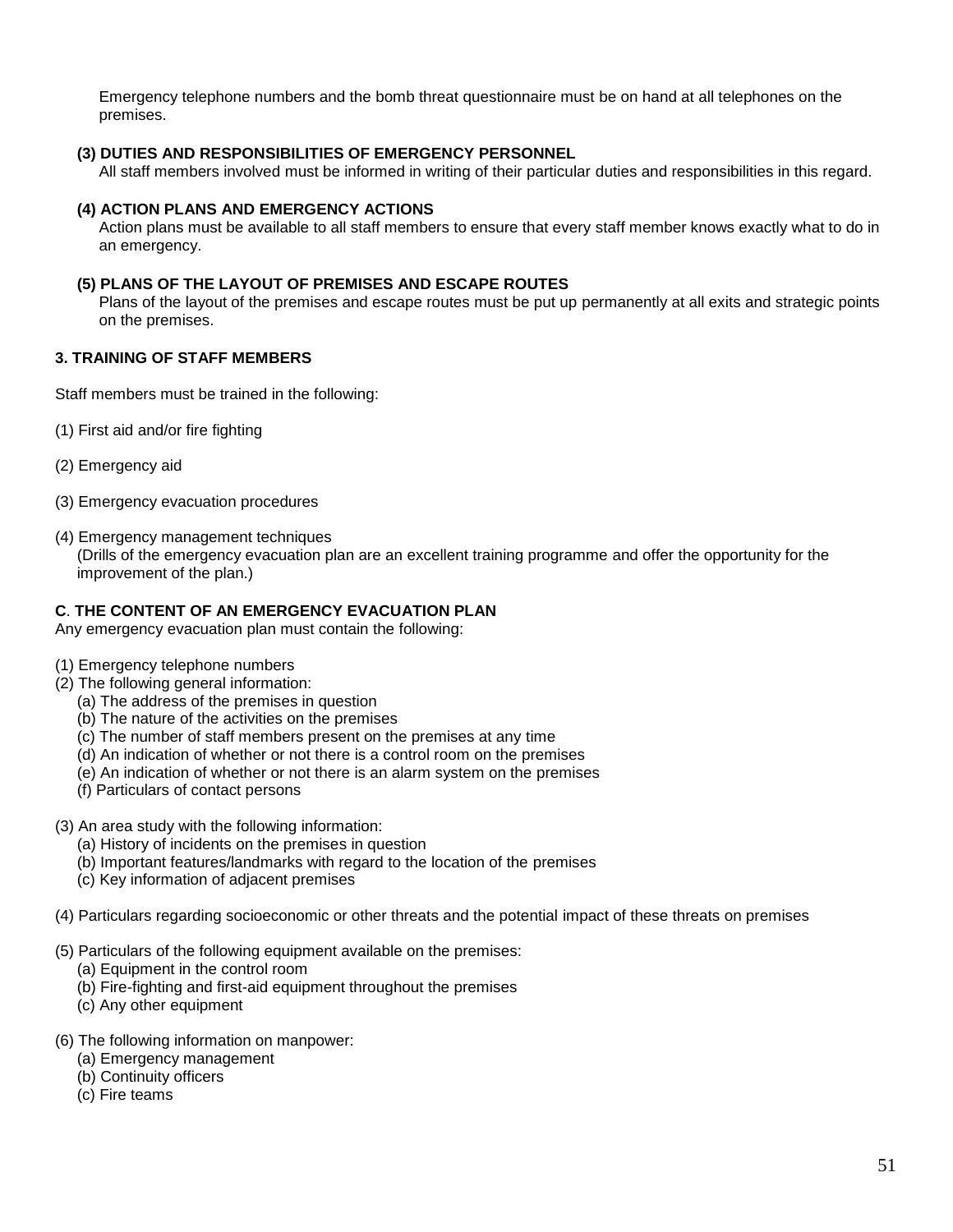(d) First-aid teams

(7) The duties and responsibilities of members of the emergency team

- (8) Action plans and emergency procedures
- (9) Plans of the buildings and topographical maps of the premises
- (10) An emergency plan register with the following information:
	- (a) Updated register of emergency evacuation plan
	- (b) Drill register of emergency evacuation plan
- (11) A bomb threat questionnaire

#### **ANNEXURE IV**

## **IDENTIFICATION OF DESIGNATED OFFICERS**

#### **1. REQUIREMENTS FOR THE CERTIFICATE OF APPOINTMENT**

The following particulars, as prescribed in section 3 of Government Notice R159 of 2 February 1979, must appear on the certificate of appointment in at least two of the official languages of the Republic, where applicable:

(1) The full name of the person appointed;

(2) the person's identity number;

- (3) the person's signature;
- (4) the person's photograph;
- (5) a description of the capacity in which the person is appointed;
- (6) the name of the employer who made the appointment; and
- (7) the signature and official stamp of the employer or responsible person.

#### **2. POWERS OF DESIGNATED OFFICERS**

The powers of designated officers must appear on the reverse of the certificate of appointment or, alternatively, on a supplementary card of the same size, and this card must be attached to the certificate of appointment, with the following information, in at least two of the official languages of the Republic, where applicable:

#### **POWERS**

**The bearer of this certificate is a LAW ENFORCMENT OFFICER in terms of Government Notice R159 of 2 February 1979, as amended, and has been appointed a DEPUTY MESSENGER OF THE COURT in terms of section 15(2) of the Magistrates' Courts Act, 1944 (Act 32 of 1944).**

#### **3. APPOINTMENT AS INSPECTOR OF EXPLOSIVES**

- (1) All designated officers must also possess certificates of appointment, issued by the Chief Inspector of Explosives in terms of section 2(5) of the Explosives Act, 1956, for the purposes of policing and enforcing the law with regard to the storage, sale and use of fireworks.
- (2) The layout details of the certificate of appointment must correspond *in toto* to the layout details set out in clauses 1 and 2 above, and the bearer must produce this certificate as identification together with the certificate of appointment referred to in clause 1.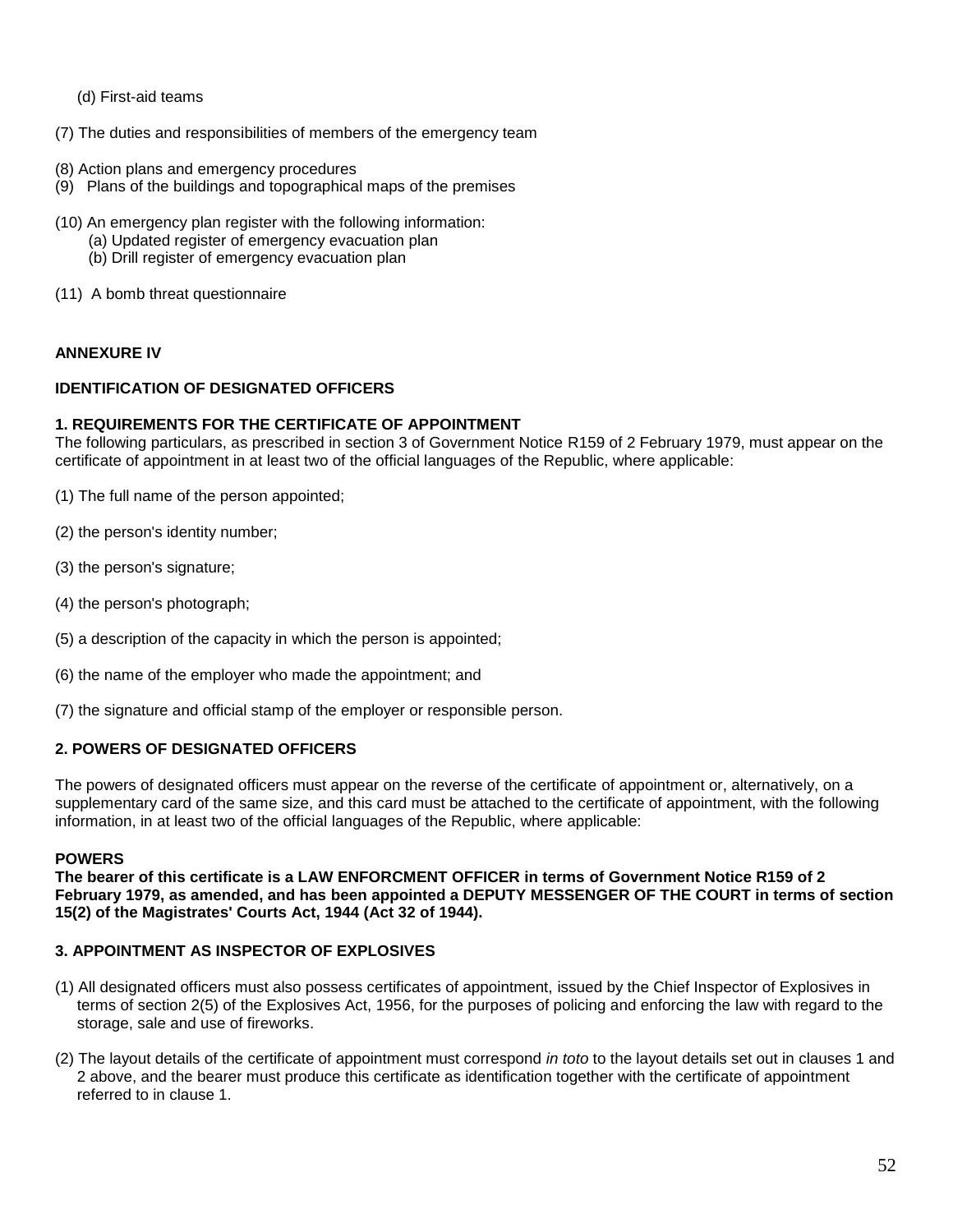(3) The following information, in at least two of the official languages of the Republic, where applicable, must appear on the certificate:

#### **POWERS**

**The bearer of this certificate is an INSPECTOR OF EXPLOSIVES in terms of section 2(5) of the Explosives Act, 1956 (Act 26 of 1956), with regard to the STORAGE, SALE AND USE OF FIREWORKS.**

#### **ANNEXURE V**

## **NORMATIVE REFERENCE LIST**

#### **1. NORMATIVE REFERENCES**

#### **1.1 NATIONAL LEGISLATION**

Where reference is made in these by-laws to a National Act, the reference relates to the latest amended version of an Act bearing the number and title indicated in the following table –

| <b>No</b>       | <b>ACT No</b> | Title of Act                                                   |
|-----------------|---------------|----------------------------------------------------------------|
|                 | 63 of 1977    | Health Act, 1977                                               |
| $\overline{2}$  | 99 of 1987    | Fire Brigade Services Act, 1987                                |
| 3               | 32 of 2000    | Municipal Systems Act, 2000                                    |
| 4               | 117 of 1998   | Municipal Structures Act, 1998                                 |
| 5               | 103 of 1977   | National Building Regulations and Building Standards Act, 1977 |
| 6               | 101 of 1998   | National Veldt and Forest Fire Act, 1998                       |
| 7               | 10 of 1998    | Rationalization of Local Governments Affairs Act, 1988         |
| 8               | 15 of 1973    | Hazardous Substances Act, 1973                                 |
| 9               | 85 of 1993    | Occupational Health and Safety Act, 1985                       |
| 10              | 93 of 1996    | National Road Traffic Act, 1996                                |
| 11              | 68 of 1995    | South African Police Service Act, 1995                         |
| 12 <sup>2</sup> | 32 of 1944    | Magistrates' Courts Act, 1944                                  |
| 3               | 26 of 1956    | Explosives Act, 1956                                           |
| 14              | 74 of 1977    | Road Transportation Act, 1977                                  |
| 15              | 43 of 1996    | National Archives of South Africa Act, 1996                    |

## **1.2 SOUTH AFRICAN NATIONAL STANDARDS AS WELL AS SANS CODES OF PRACTICES AND SPECIFICATIONS**

Where reference is made in these by-laws to an SABS or SANS number, the reference relates to the latest amended version of a document bearing the number and title indicated in the following table –

| No.            | No of              | Title of Standard / Code of Practice / Specification                           |
|----------------|--------------------|--------------------------------------------------------------------------------|
|                | Standard           |                                                                                |
|                | <b>SANS 193</b>    | Fire Dampers                                                                   |
| $\overline{2}$ | <b>SANS 314</b>    | <b>ELECTRICAL WIRING</b>                                                       |
| 3              | <b>SANS 541</b>    | Fire Hose Reels (with hose)                                                    |
| 4              | <b>SANS 1186</b>   | <b>Symbolic Safety Signage</b>                                                 |
| 5              | <b>SANS 1128-1</b> | Fighting Equipment Part 1: Components of underground and above-ground hydrant  |
|                |                    | systems                                                                        |
| 6              | <b>SANS 1128-2</b> | Fire Fighting Equipment Part 1: Hose couplings, connectors and branch pipe and |
|                |                    | nozzle connections                                                             |
| 7              | <b>SANS 1253</b>   | <b>Fire Door Assemblies</b>                                                    |
| 8              | <b>SANS 1518</b>   | Transportation of dangerous goods - design construction, testing, approval and |
|                |                    | maintenance of road vehicles and portable tanks                                |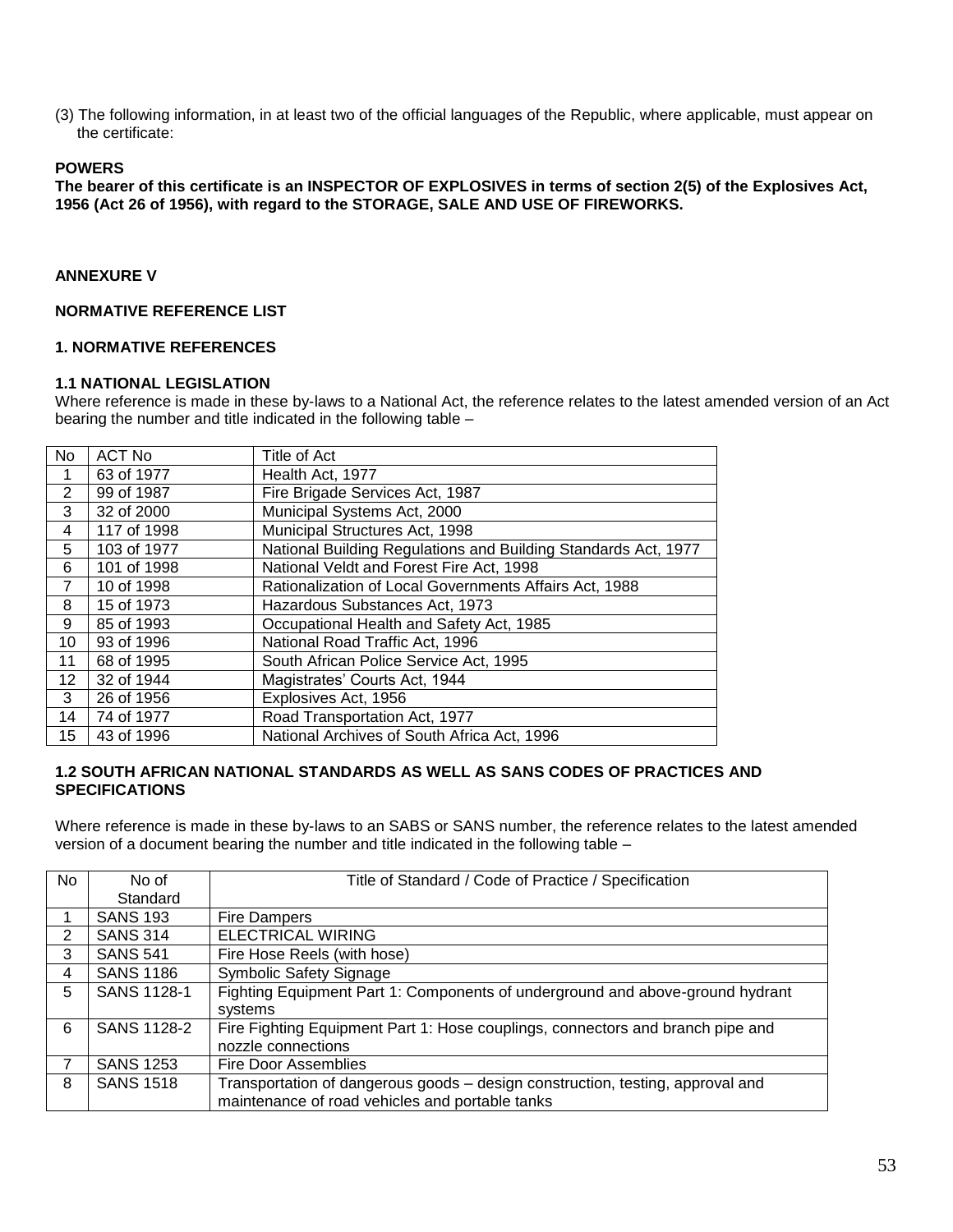| 9        | <b>SANS 1475-1</b>  | The Production of Reconditioned Fire-Fighting Equipment Part 1: Portable                                                                                                 |
|----------|---------------------|--------------------------------------------------------------------------------------------------------------------------------------------------------------------------|
|          | <b>SANS 1475-2</b>  | Rechargeable Fire Extinguishers<br>The Production of Reconditioned Fire-Fighting Equipment Part 2: Fire Hose Reels                                                       |
| 10<br>11 | <b>SANS 1535</b>    |                                                                                                                                                                          |
|          |                     | Glass-Reinforced polyester-coated steel tanks for the underground storage of<br>hydrocarbons and oxygenated solvents and intended for burial horizontally                |
| 12       | <b>SANS 1567</b>    | Portable Rechargeable Fire Extinguishers - Carbon Dioxide type                                                                                                           |
| 13       | <b>SANS 1910</b>    | Portable Rechargeable Fire Extinguishers - Dry Chemical Powder, Water and Foam                                                                                           |
|          |                     | type                                                                                                                                                                     |
| 14       | SANS 10087-1        | The handling storage and distribution of liquefied petroleum gas in domestic,                                                                                            |
|          |                     | commercial and industrial installations Part 1 : Liquid Petroleum Gas Installations                                                                                      |
|          |                     | involving gas storage containers of individual water capacity not exceeding 500Litre                                                                                     |
|          |                     | and a combined water capacity not exceeding 3 000 Liter per installation                                                                                                 |
| 15       | SANS 10087-2        | The handling storage and distribution of liquefied petroleum gas in domestic,                                                                                            |
|          |                     | commercial and industrial installations Part 2 : Installations in mobile units and small                                                                                 |
|          |                     | non-permanent buildings                                                                                                                                                  |
| 16       | SANS 10087-3        | The handling storage and distribution of liquefied petroleum gas in domestic,                                                                                            |
|          |                     | commercial and industrial installations Part 3 : Liquefied petroleum gas installations                                                                                   |
|          |                     | involving storage vessels of individual water capacity exceeding 500 Liter                                                                                               |
| 17       | <b>SANS 10087-4</b> | The handling storage and distribution of liquefied petroleum gas in domestic,                                                                                            |
|          |                     | commercial and industrial installations Part 4 : Transportation of LPG in bulk by road                                                                                   |
| 18       | SANS 10087-6        | The handling storage and distribution of liquefied petroleum gas in domestic,<br>commercial and industrial installations Part 6 : The application of liquefied petroleum |
|          |                     |                                                                                                                                                                          |
| 19       | <b>SANS 10087-7</b> | gas as an engine fuel for internal combustion engines<br>The handling storage and distribution of liquefied petroleum gas in domestic,                                   |
|          |                     | commercial and industrial installations Part 7 : Storage and filling sites for refillable                                                                                |
|          |                     | liquefied petroleum gas (LPG) containers of capacity not exceeding 9 Kg                                                                                                  |
| 20       | SANS 10087-8        | The handling storage and distribution of liquefied petroleum gas in domestic,                                                                                            |
|          |                     | commercial and industrial installations Part 8 : The fuelling of fork lift trucks and other                                                                              |
|          |                     | gas operated vehicles                                                                                                                                                    |
| 21       | SANS 10089-1        | The petroleum industry Part 1 : Storage and distribution of petroleum products in                                                                                        |
|          |                     | above-ground bulk installations                                                                                                                                          |
| 22       | SANS 10089-2        | The petroleum industry Part 2 : Electrical code                                                                                                                          |
| 23       | SANS 10089-3        | The petroleum industry Part 3 : The installation of underground storage tanks, pumps /                                                                                   |
|          |                     | dispensers and pipe work at service stations and consumer installations                                                                                                  |
| 24       | SANS 10086-1        | The installation, inspection and maintenance of equipment used in explosive<br>atmospheres Part 1 : Installations other than in mines                                    |
| 25       | SANS 10105-1        | The classification, use and control of fire-fighting equipment Part 1 : Portable fire                                                                                    |
|          |                     | extinguishers                                                                                                                                                            |
| 26       | SANS 10105-2        | The classification, use and control of fire-fighting equipment Part 2 : Fire hose reels                                                                                  |
| 27       | <b>SANS 10108</b>   | The classification of hazardous locations and the selection of apparatus for use in such                                                                                 |
|          |                     | locations                                                                                                                                                                |
| 28       | <b>SANS 10189</b>   | The operation, handling and maintenance of road tank vehicles for flammable liquid                                                                                       |
| 29       | <b>SANS 10019</b>   | Portable metal containers for compressed gases: Basic design criteria, use and                                                                                           |
|          |                     | maintenance                                                                                                                                                              |
| 30       | <b>SANS 10090</b>   | <b>Community Protection Against Fire</b>                                                                                                                                 |
| 31       | <b>SANS 10131</b>   | The Storage and Handling of Liquid Fuel                                                                                                                                  |
| 32       | <b>SANS 10400</b>   | The Application of the National Building Regulations                                                                                                                     |
| 33       | <b>SANS 1850</b>    | The Design and Manufacture of Commercial Kitchen Extraction Systems                                                                                                      |
| 34       | <b>SANS 10228</b>   | The Identification and Classification of Dangerous Substances and Goods                                                                                                  |
| 35       | <b>SANS 10229</b>   | Packaging Of Dangerous Goods For Road Traffic And Rail Transportation In South<br>Africa                                                                                 |
| 36       | <b>SANS 10230</b>   | Transportation of Dangerous Goods - Inspection Requirements for Road Vehicles                                                                                            |
| 37       | <b>SANS 10231</b>   | Transportation Of Dangerous Goods - Operational Requirements For Road Vehicles                                                                                           |
| 38       | SANS 10232-1        | Transportation of Dangerous Goods - Emergency Information Systems - Part1:                                                                                               |
|          |                     | Emergency Information System for Road Transportation                                                                                                                     |
| 39       | SANS 10232-2        | Transportation of Dangerous Goods - Emergency Information Systems - Part2:                                                                                               |
|          |                     |                                                                                                                                                                          |